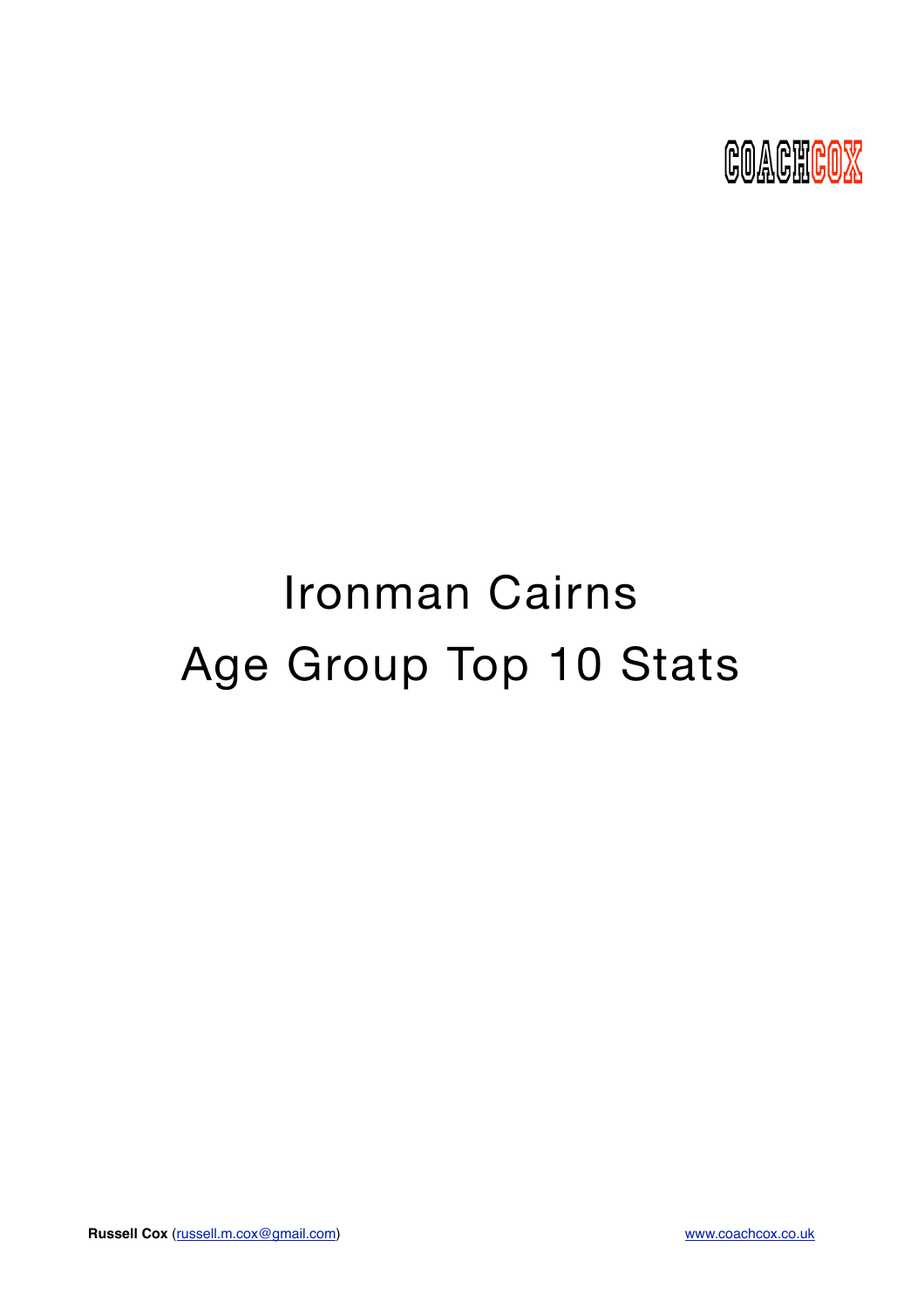# F18-24 Top 10 and Kona Times and Splits

# **Summary Statistics**

| <b>Position</b>                   | <b>Swim Time</b> | <b>Bike Time</b> | <b>Run Time</b> | <b>Overall Time</b> |
|-----------------------------------|------------------|------------------|-----------------|---------------------|
| <b>Average Male Winner</b>        | 0:50:59          | 4:30:39          | 2:51:37         | 8:17:40             |
| <b>Average Female Winner</b>      | 0:54:30          | 5:09:37          | 3:10:09         | 9:19:16             |
| <b>Average 1st Age Grouper</b>    | 1:11:47          | 6:12:00          | 4:28:08         | 11:57:50            |
| Average 2nd Age Grouper           | 1:02:06          | 6:51:41          | 3:53:15         | 11:56:02            |
| Average 3rd Age Grouper           | 1:19:31          | 6:30:03          | 4:03:23         | 12:01:57            |
| Average 4th Age Grouper           | 1:14:21          | 6:30:10          | 4:12:55         | 12:05:53            |
| Average 5th Age Grouper           | 1:26:21          | 6:26:21          | 4:23:57         | 12:30:25            |
| Average 6th Age Grouper           | 1:14:43          | 6:13:47          | 5:08:59         | 12:42:50            |
| Average 7th Age Grouper           | 1:47:52          | 7:10:18          | 5:12:05         | 14:22:33            |
| <b>Kona Qualifier Average</b>     | 1:11:47          | 6:12:00          | 4:28:08         | 11:57:50            |
| <b>Top 10 Age Grouper Average</b> | 1:18:33          | 6:30:47          | 4:28:51         | 12:26:55            |

#### **Cairns 2014**

| <b>Position</b>                   | <b>Swim Time</b> | <b>Bike Time</b> | <b>Run Time</b> | <b>Overall Time</b> |
|-----------------------------------|------------------|------------------|-----------------|---------------------|
| <b>Male Winner</b>                | 0:55:16          | 4:36:20          | 2:44:54         | 8:20:15             |
| <b>Female Winner</b>              | 0:52:47          | 5:13:09          | 3:06:57         | 9:16:58             |
| <b>1st Age Grouper</b>            | 1:07:48          | 6:04:06          | 4:13:52         | 11:30:40            |
| 2nd Age Grouper                   | 1:02:06          | 6:51:41          | 3:53:15         | 11:56:02            |
| 3rd Age Grouper                   | 1:19:31          | 6:30:03          | 4:03:23         | 12:01:57            |
| 4th Age Grouper                   | 1:14:21          | 6:30:10          | 4:12:55         | 12:05:53            |
| 5th Age Grouper                   | 1:26:21          | 6:26:21          | 4:23:57         | 12:30:25            |
| 6th Age Grouper                   | 1:14:43          | 6:13:47          | 5:08:59         | 12:42:50            |
| 7th Age Grouper                   | 1:47:52          | 7:10:18          | 5:12:05         | 14:22:33            |
| <b>Kona Qualifier Average</b>     | 1:07:48          | 6:04:06          | 4:13:52         | 11:30:40            |
| <b>Top 10 Age Grouper Average</b> | 1:18:57          | 6:32:20          | 4:26:55         | 12:27:11            |

| <b>Position</b>               | <b>Swim Time</b> | <b>Bike Time</b> | <b>Run Time</b> | <b>Overall Time</b> |
|-------------------------------|------------------|------------------|-----------------|---------------------|
| <b>Male Winner</b>            | 0:49:47          | 4:21:52          | 3:01:32         | 8:17:43             |
| <b>Female Winner</b>          | 0:54:13          | 5:10:23          | 3:09:38         | 9:19:51             |
| 1st Age Grouper               | 1:15:47          | 6:19:54          | 4:42:25         | 12:25:00            |
| <b>Kona Qualifier Average</b> | 1:15:47          | 6:19:54          | 4:42:25         | 12:25:00            |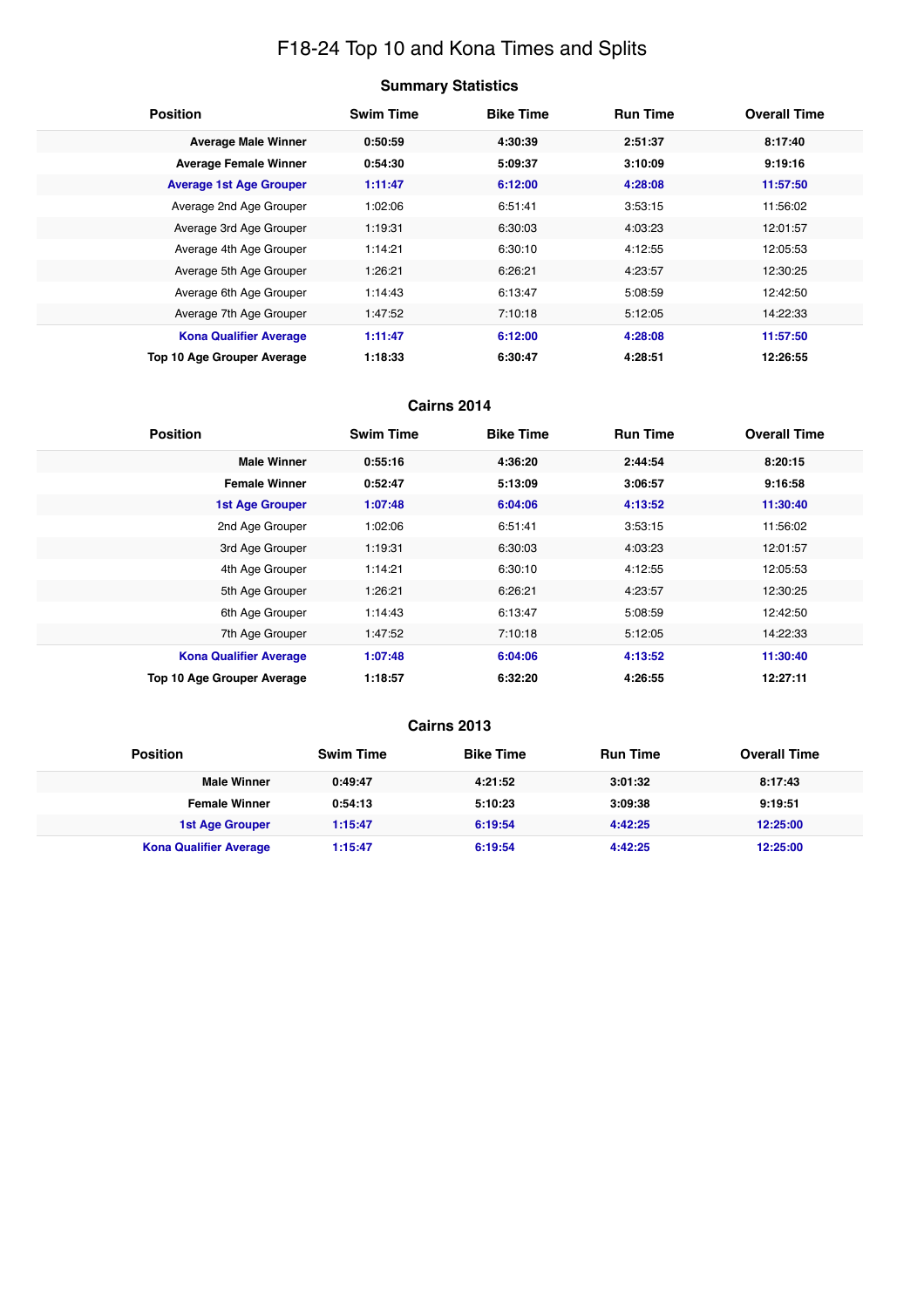# F25-29 Top 10 and Kona Times and Splits

| Summary Statistics |  |
|--------------------|--|
|--------------------|--|

| <b>Position</b>                   | <b>Swim Time</b> | <b>Bike Time</b> | <b>Run Time</b> | <b>Overall Time</b> |
|-----------------------------------|------------------|------------------|-----------------|---------------------|
| <b>Average Male Winner</b>        | 0:50:59          | 4:30:39          | 2:51:37         | 8:17:40             |
| <b>Average Female Winner</b>      | 0:54:30          | 5:09:37          | 3:10:09         | 9:19:16             |
| <b>Average 1st Age Grouper</b>    | 1:04:26          | 5:32:12          | 3:36:40         | 10:20:32            |
| Average 2nd Age Grouper           | 1:00:22          | 5:31:38          | 3:55:24         | 10:35:55            |
| Average 3rd Age Grouper           | 1:04:47          | 5:36:38          | 4:02:02         | 10:49:36            |
| Average 4th Age Grouper           | 1:11:03          | 5:46:19          | 4:04:56         | 11:10:28            |
| Average 5th Age Grouper           | 1:15:00          | 5:41:35          | 4:23:21         | 11:28:28            |
| Average 6th Age Grouper           | 1:16:22          | 5:58:23          | 4:14:12         | 11:37:56            |
| Average 7th Age Grouper           | 1:12:26          | 6:10:14          | 4:13:54         | 11:47:51            |
| Average 8th Age Grouper           | 1:19:35          | 6:19:19          | 4:15:00         | 12:05:13            |
| Average 9th Age Grouper           | 1:27:56          | 6:17:01          | 4:24:31         | 12:19:10            |
| Average 10th Age Grouper          | 1:20:56          | 6:25:49          | 4:39:50         | 12:36:23            |
| <b>Kona Qualifier Average</b>     | 1:04:26          | 5:32:12          | 3:36:40         | 10:20:32            |
| <b>Top 10 Age Grouper Average</b> | 1:13:17          | 5:55:55          | 4:10:59         | 11:29:09            |

### **Cairns 2014**

| <b>Position</b>               | <b>Swim Time</b> | <b>Bike Time</b> | <b>Run Time</b> | <b>Overall Time</b> |
|-------------------------------|------------------|------------------|-----------------|---------------------|
| <b>Male Winner</b>            | 0:55:16          | 4:36:20          | 2:44:54         | 8:20:15             |
| <b>Female Winner</b>          | 0:52:47          | 5:13:09          | 3:06:57         | 9:16:58             |
| <b>1st Age Grouper</b>        | 1:04:45          | 5:27:26          | 3:38:34         | 10:18:17            |
| 2nd Age Grouper               | 1:01:15          | 5:28:27          | 3:47:27         | 10:24:35            |
| 3rd Age Grouper               | 1:05:19          | 5:27:17          | 4:03:43         | 10:43:15            |
| 4th Age Grouper               | 1:18:08          | 5:52:25          | 4:02:49         | 11:22:25            |
| 5th Age Grouper               | 1:23:28          | 5:41:53          | 4:41:42         | 11:56:08            |
| 6th Age Grouper               | 1:17:05          | 6:08:30          | 4:27:42         | 12:00:35            |
| 7th Age Grouper               | 1:04:48          | 6:33:21          | 4:08:57         | 12:00:46            |
| 8th Age Grouper               | 1:19:56          | 6:34:13          | 4:39:44         | 12:46:12            |
| 9th Age Grouper               | 1:29:14          | 6:49:31          | 4:44:00         | 13:12:20            |
| 10th Age Grouper              | 1:29:31          | 6:34:52          | 4:58:01         | 13:15:05            |
| <b>Kona Qualifier Average</b> | 1:04:45          | 5:27:26          | 3:38:34         | 10:18:17            |
| Top 10 Age Grouper Average    | 1:15:20          | 6:03:47          | 4:19:15         | 11:47:57            |

| <b>Position</b>                   | <b>Swim Time</b> | <b>Bike Time</b> | <b>Run Time</b> | <b>Overall Time</b> |
|-----------------------------------|------------------|------------------|-----------------|---------------------|
| <b>Male Winner</b>                | 0:49:47          | 4:21:52          | 3:01:32         | 8:17:43             |
| <b>Female Winner</b>              | 0:54:13          | 5:10:23          | 3:09:38         | 9:19:51             |
| <b>1st Age Grouper</b>            | 1:06:04          | 5:31:55          | 3:36:01         | 10:21:29            |
| 2nd Age Grouper                   | 0:56:11          | 5:36:19          | 4:15:48         | 10:56:36            |
| 3rd Age Grouper                   | 1:00:50          | 5:27:40          | 4:25:14         | 10:59:13            |
| 4th Age Grouper                   | 1:13:52          | 5:46:49          | 3:56:57         | 11:04:51            |
| 5th Age Grouper                   | 1:03:37          | 5:47:22          | 4:10:37         | 11:08:18            |
| 6th Age Grouper                   | 1:16:00          | 5:56:14          | 3:53:08         | 11:13:20            |
| 7th Age Grouper                   | 1:07:23          | 5:42:05          | 4:29:55         | 11:29:03            |
| 8th Age Grouper                   | 1:19:46          | 6:14:38          | 3:44:46         | 11:30:00            |
| 9th Age Grouper                   | 1:09:16          | 6:00:02          | 4:23:28         | 11:39:38            |
| 10th Age Grouper                  | 1:07:34          | 6:29:35          | 4:01:44         | 11:46:13            |
| <b>Kona Qualifier Average</b>     | 1:06:04          | 5:31:55          | 3:36:01         | 10:21:29            |
| <b>Top 10 Age Grouper Average</b> | 1:08:03          | 5:51:15          | 4:05:45         | 11:12:52            |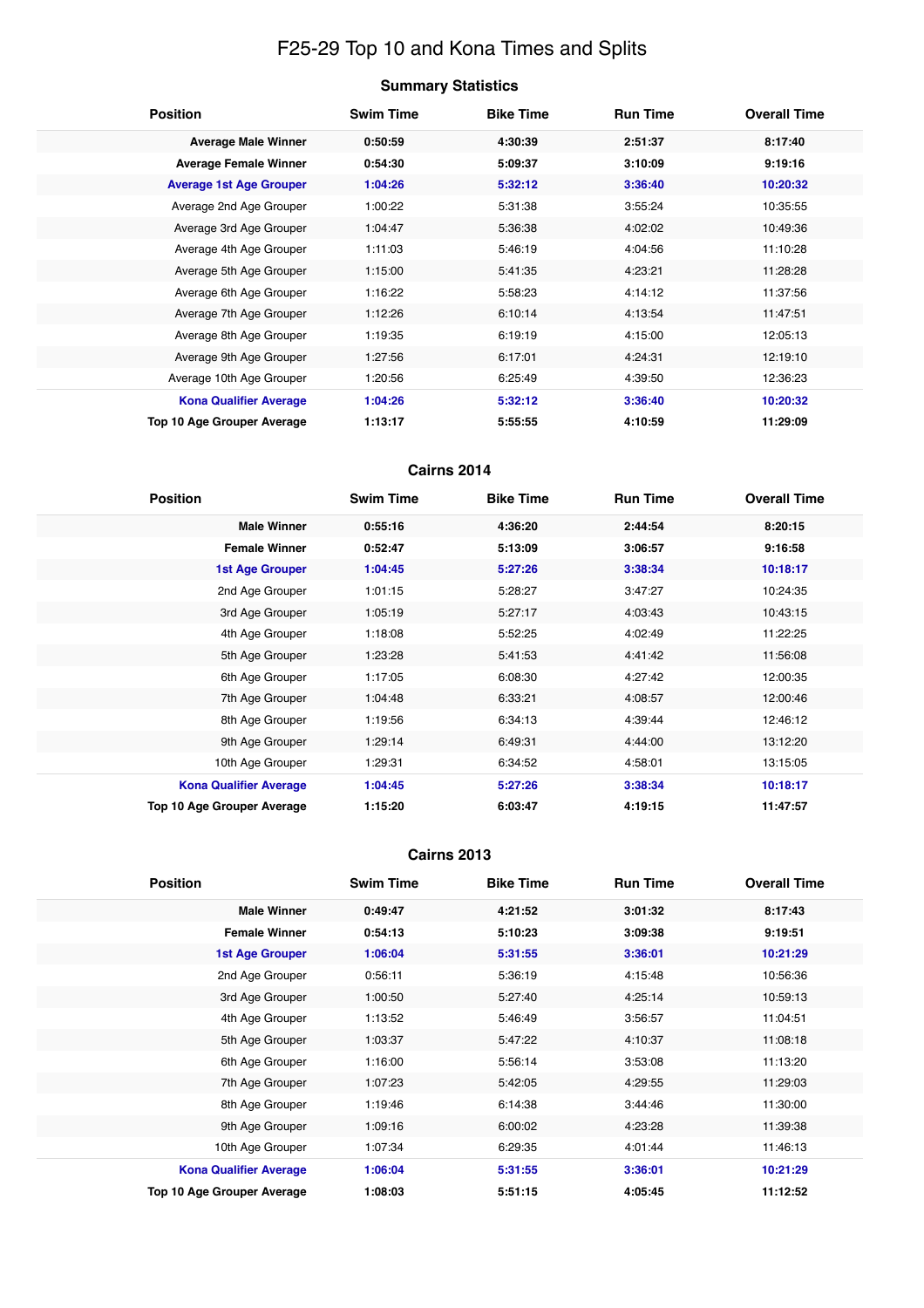| <b>Position</b>                   | <b>Swim Time</b> | <b>Bike Time</b> | <b>Run Time</b> | <b>Overall Time</b> |
|-----------------------------------|------------------|------------------|-----------------|---------------------|
| <b>Male Winner</b>                | 0:47:56          | 4:33:45          | 2:48:26         | 8:15:04             |
| <b>Female Winner</b>              | 0:56:31          | 5:05:20          | 3:13:52         | 9:21:00             |
| <b>1st Age Grouper</b>            | 1:02:31          | 5:37:15          | 3:35:25         | 10:21:52            |
| 2nd Age Grouper                   | 1:03:40          | 5:30:10          | 3:42:58         | 10:26:34            |
| 3rd Age Grouper                   | 1:08:12          | 5:54:57          | 3:37:11         | 10:46:20            |
| 4th Age Grouper                   | 1:01:10          | 5:39:44          | 4:15:02         | 11:04:08            |
| 5th Age Grouper                   | 1:17:57          | 5:35:31          | 4:17:45         | 11:21:00            |
| 6th Age Grouper                   | 1:16:01          | 5:50:27          | 4:21:48         | 11:39:53            |
| 7th Age Grouper                   | 1:25:09          | 6:15:17          | 4:02:51         | 11:53:44            |
| 8th Age Grouper                   | 1:19:05          | 6:09:08          | 4:20:30         | 11:59:29            |
| 9th Age Grouper                   | 1:45:19          | 6:01:31          | 4:06:05         | 12:05:32            |
| 10th Age Grouper                  | 1:25:43          | 6:13:02          | 4:59:46         | 12:47:51            |
| <b>Kona Qualifier Average</b>     | 1:02:31          | 5:37:15          | 3:35:25         | 10:21:52            |
| <b>Top 10 Age Grouper Average</b> | 1:16:28          | 5:52:42          | 4:07:56         | 11:26:38            |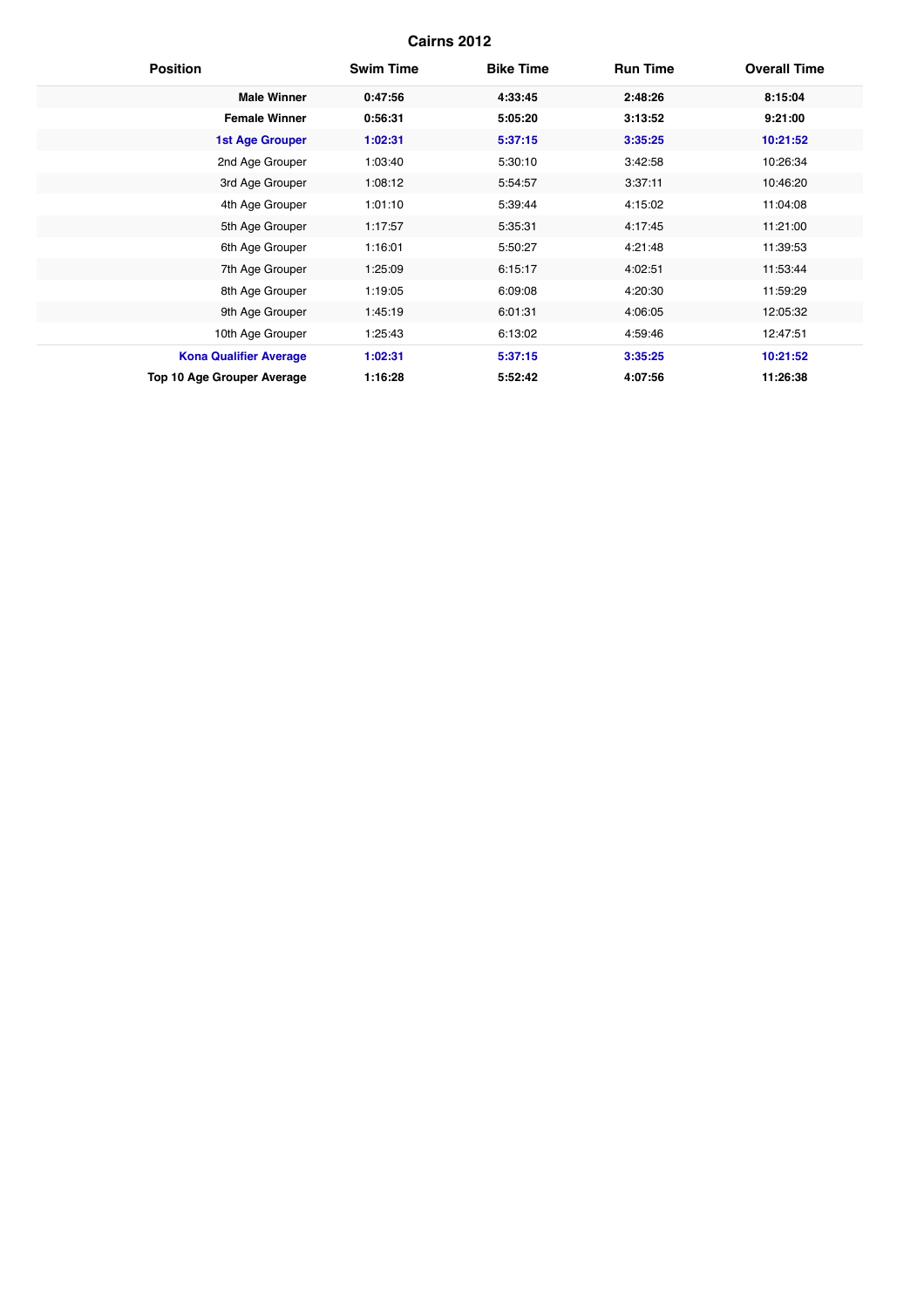# F30-34 Top 10 and Kona Times and Splits

| <b>Position</b>                   | <b>Swim Time</b> | <b>Bike Time</b> | <b>Run Time</b> | <b>Overall Time</b> |
|-----------------------------------|------------------|------------------|-----------------|---------------------|
| <b>Average Male Winner</b>        | 0:50:59          | 4:30:39          | 2:51:37         | 8:17:40             |
| <b>Average Female Winner</b>      | 0:54:30          | 5:09:37          | 3:10:09         | 9:19:16             |
| <b>Average 1st Age Grouper</b>    | 1:07:45          | 5:26:00          | 3:37:41         | 10:17:16            |
| <b>Average 2nd Age Grouper</b>    | 1:05:29          | 5:18:24          | 3:56:01         | 10:26:44            |
| Average 3rd Age Grouper           | 1:04:31          | 5:35:01          | 3:52:28         | 10:37:40            |
| Average 4th Age Grouper           | 1:14:16          | 5:31:33          | 3:53:58         | 10:47:05            |
| Average 5th Age Grouper           | 1:05:55          | 5:37:17          | 4:09:01         | 10:59:05            |
| Average 6th Age Grouper           | 1:13:31          | 5:47:45          | 3:53:46         | 11:03:10            |
| Average 7th Age Grouper           | 1:14:45          | 5:39:44          | 4:07:14         | 11:09:45            |
| Average 8th Age Grouper           | 1:15:43          | 5:55:09          | 4:02:22         | 11:22:34            |
| Average 9th Age Grouper           | 1:14:36          | 5:59:05          | 4:02:43         | 11:26:29            |
| Average 10th Age Grouper          | 1:19:26          | 6:00:29          | 4:00:53         | 11:34:22            |
| <b>Kona Qualifier Average</b>     | 1:06:37          | 5:22:12          | 3:46:51         | 10:22:00            |
| <b>Top 10 Age Grouper Average</b> | 1:11:36          | 5:41:03          | 3:57:37         | 10:58:25            |

### **Cairns 2014**

| <b>Position</b>               | <b>Swim Time</b> | <b>Bike Time</b> | <b>Run Time</b> | <b>Overall Time</b> |
|-------------------------------|------------------|------------------|-----------------|---------------------|
| <b>Male Winner</b>            | 0:55:16          | 4:36:20          | 2:44:54         | 8:20:15             |
| <b>Female Winner</b>          | 0:52:47          | 5:13:09          | 3:06:57         | 9:16:58             |
| <b>1st Age Grouper</b>        | 1:04:09          | 5:33:30          | 3:31:47         | 10:13:53            |
| 2nd Age Grouper               | 1:13:42          | 5:14:24          | 3:43:34         | 10:18:30            |
| 3rd Age Grouper               | 1:04:24          | 5:33:01          | 3:47:32         | 10:29:05            |
| 4th Age Grouper               | 1:21:49          | 5:25:22          | 3:41:03         | 10:35:45            |
| 5th Age Grouper               | 1:06:29          | 5:34:35          | 3:58:27         | 10:45:21            |
| 6th Age Grouper               | 1:11:45          | 5:42:36          | 3:46:32         | 10:50:15            |
| 7th Age Grouper               | 1:26:29          | 5:38:43          | 3:51:22         | 11:03:51            |
| 8th Age Grouper               | 1:15:48          | 5:30:36          | 4:08:09         | 11:04:15            |
| 9th Age Grouper               | 1:05:45          | 5:53:38          | 4:03:28         | 11:12:42            |
| 10th Age Grouper              | 1:20:46          | 5:51:27          | 4:05:31         | 11:27:57            |
| <b>Kona Qualifier Average</b> | 1:08:55          | 5:23:57          | 3:37:40         | 10:16:11            |
| Top 10 Age Grouper Average    | 1:13:06          | 5:35:47          | 3:51:44         | 10:48:09            |

| <b>Position</b>               | <b>Swim Time</b> | <b>Bike Time</b> | <b>Run Time</b> | <b>Overall Time</b> |
|-------------------------------|------------------|------------------|-----------------|---------------------|
| <b>Male Winner</b>            | 0:49:47          | 4:21:52          | 3:01:32         | 8:17:43             |
| <b>Female Winner</b>          | 0:54:13          | 5:10:23          | 3:09:38         | 9:19:51             |
| <b>1st Age Grouper</b>        | 1:07:16          | 5:11:53          | 3:34:13         | 10:00:14            |
| <b>2nd Age Grouper</b>        | 0:53:12          | 5:27:17          | 3:42:13         | 10:09:32            |
| 3rd Age Grouper               | 0:59:42          | 5:26:40          | 3:43:07         | 10:15:07            |
| 4th Age Grouper               | 1:04:48          | 5:19:33          | 4:02:47         | 10:33:30            |
| 5th Age Grouper               | 1:09:51          | 5:28:12          | 4:00:33         | 10:45:27            |
| 6th Age Grouper               | 1:04:59          | 5:45:30          | 3:51:28         | 10:48:59            |
| 7th Age Grouper               | 0:59:45          | 5:31:13          | 4:15:09         | 10:53:51            |
| 8th Age Grouper               | 1:13:07          | 6:02:26          | 3:58:35         | 11:22:41            |
| 9th Age Grouper               | 1:16:32          | 5:58:24          | 4:01:13         | 11:24:27            |
| 10th Age Grouper              | 1:21:48          | 6:09:09          | 3:34:34         | 11:24:51            |
| <b>Kona Qualifier Average</b> | 1:00:14          | 5:19:35          | 3:38:13         | 10:04:53            |
| Top 10 Age Grouper Average    | 1:07:06          | 5:38:01          | 3:52:23         | 10:45:51            |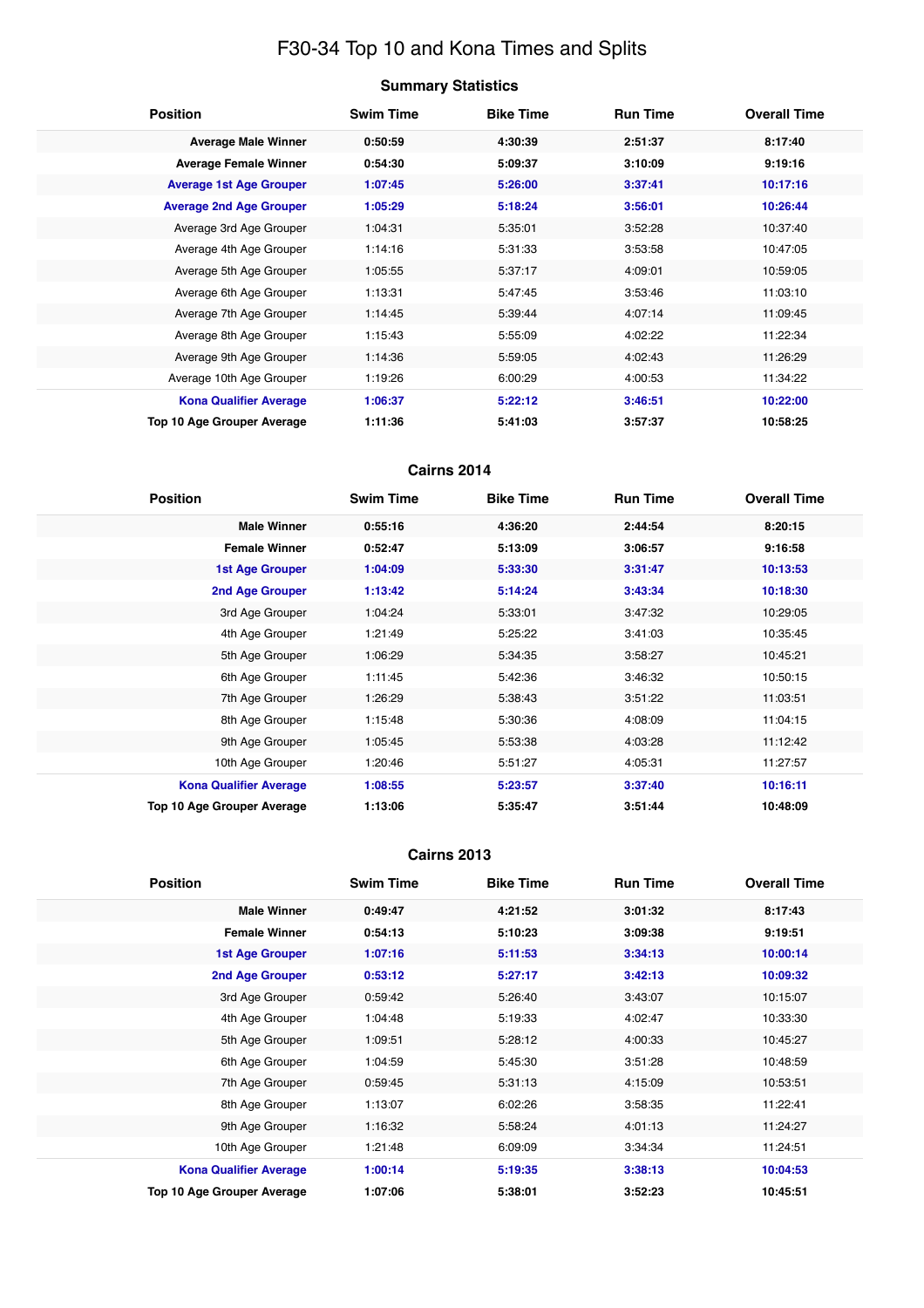| <b>Position</b>                   | <b>Swim Time</b> | <b>Bike Time</b> | <b>Run Time</b> | <b>Overall Time</b> |
|-----------------------------------|------------------|------------------|-----------------|---------------------|
| <b>Male Winner</b>                | 0:47:56          | 4:33:45          | 2:48:26         | 8:15:04             |
| <b>Female Winner</b>              | 0:56:31          | 5:05:20          | 3:13:52         | 9:21:00             |
| <b>1st Age Grouper</b>            | 1:11:52          | 5:32:37          | 3:47:05         | 10:37:41            |
| <b>2nd Age Grouper</b>            | 1:09:34          | 5:13:32          | 4:22:16         | 10:52:12            |
| 3rd Age Grouper                   | 1:09:28          | 5:45:22          | 4:06:46         | 11:08:50            |
| 4th Age Grouper                   | 1:16:12          | 5:49:45          | 3:58:06         | 11:12:00            |
| 5th Age Grouper                   | 1:01:27          | 5:49:06          | 4:28:04         | 11:26:28            |
| 6th Age Grouper                   | 1:23:50          | 5:55:11          | 4:03:18         | 11:30:17            |
| 7th Age Grouper                   | 1:18:03          | 5:49:16          | 4:15:11         | 11:31:35            |
| 8th Age Grouper                   | 1:18:14          | 6:12:27          | 4:00:23         | 11:40:47            |
| 9th Age Grouper                   | 1:21:33          | 6:05:14          | 4:03:30         | 11:42:19            |
| 10th Age Grouper                  | 1:15:45          | 6:00:52          | 4:22:35         | 11:50:19            |
| <b>Kona Qualifier Average</b>     | 1:10:43          | 5:23:04          | 4:04:40         | 10:44:56            |
| <b>Top 10 Age Grouper Average</b> | 1:14:35          | 5:49:20          | 4:08:43         | 11:21:14            |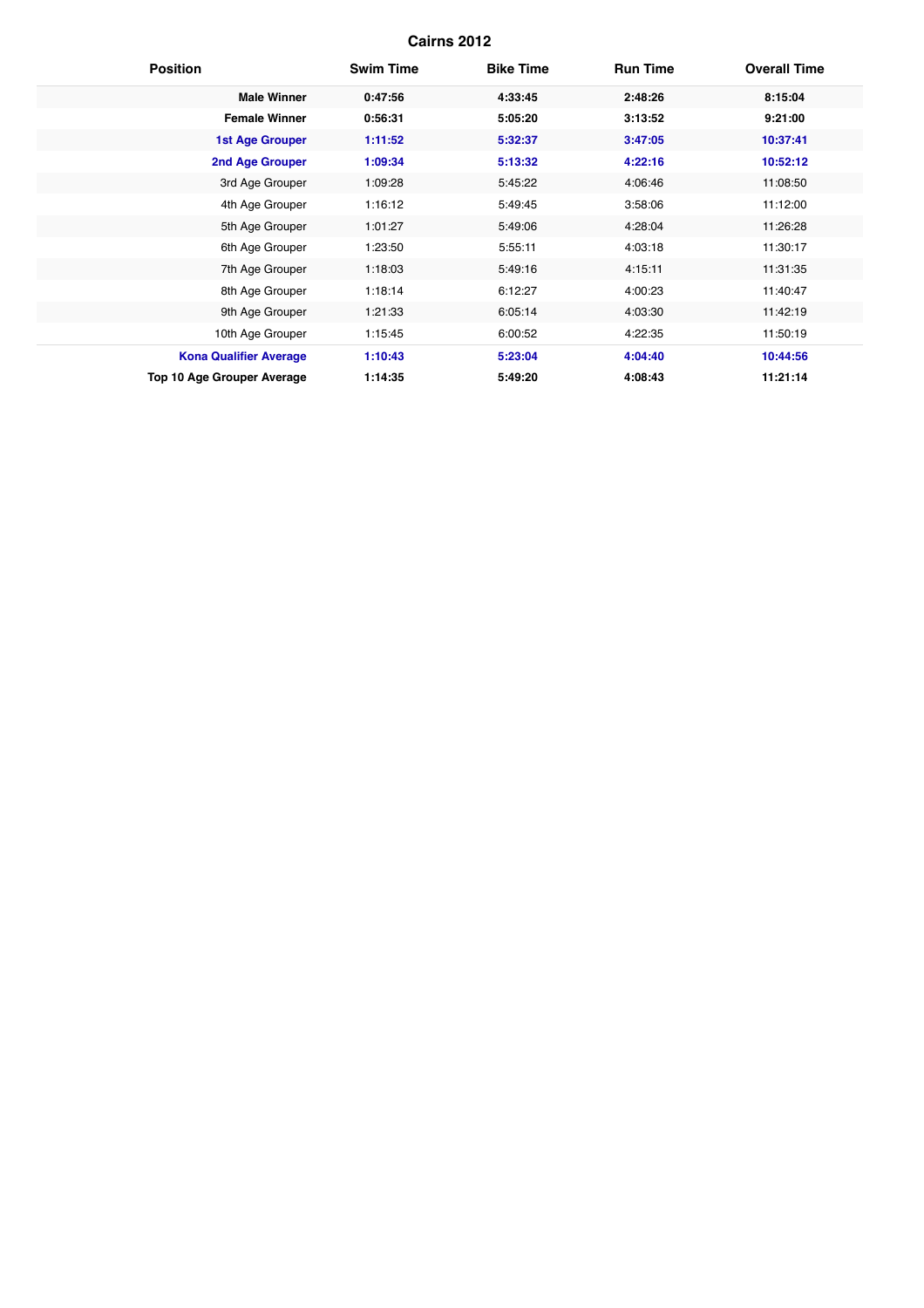# F35-39 Top 10 and Kona Times and Splits

| Summary Statistics |  |
|--------------------|--|
|--------------------|--|

| <b>Position</b>                   | <b>Swim Time</b> | <b>Bike Time</b> | <b>Run Time</b> | <b>Overall Time</b> |
|-----------------------------------|------------------|------------------|-----------------|---------------------|
| <b>Average Male Winner</b>        | 0:50:59          | 4:30:39          | 2:51:37         | 8:17:40             |
| <b>Average Female Winner</b>      | 0:54:30          | 5:09:37          | 3:10:09         | 9:19:16             |
| <b>Average 1st Age Grouper</b>    | 1:01:43          | 5:27:54          | 3:42:03         | 10:18:40            |
| <b>Average 2nd Age Grouper</b>    | 1:04:22          | 5:32:27          | 3:52:52         | 10:38:53            |
| Average 3rd Age Grouper           | 1:06:05          | 5:36:26          | 4:03:08         | 10:55:49            |
| Average 4th Age Grouper           | 1:15:04          | 5:35:27          | 3:59:12         | 11:02:44            |
| Average 5th Age Grouper           | 1:10:21          | 5:47:13          | 4:13:19         | 11:20:56            |
| Average 6th Age Grouper           | 1:19:10          | 5:53:53          | 4:01:27         | 11:23:03            |
| Average 7th Age Grouper           | 1:16:46          | 5:45:12          | 4:16:00         | 11:28:24            |
| Average 8th Age Grouper           | 1:06:52          | 5:59:42          | 4:21:24         | 11:37:44            |
| Average 9th Age Grouper           | 1:13:25          | 5:53:26          | 4:29:51         | 11:47:11            |
| Average 10th Age Grouper          | 1:09:15          | 6:03:45          | 4:24:32         | 11:48:48            |
| <b>Kona Qualifier Average</b>     | 1:03:03          | 5:30:11          | 3:47:28         | 10:28:47            |
| <b>Top 10 Age Grouper Average</b> | 1:10:18          | 5:45:33          | 4:08:23         | 11:14:13            |

### **Cairns 2014**

| <b>Position</b>               | <b>Swim Time</b> | <b>Bike Time</b> | <b>Run Time</b> | <b>Overall Time</b> |
|-------------------------------|------------------|------------------|-----------------|---------------------|
| <b>Male Winner</b>            | 0:55:16          | 4:36:20          | 2:44:54         | 8:20:15             |
| <b>Female Winner</b>          | 0:52:47          | 5:13:09          | 3:06:57         | 9:16:58             |
| <b>1st Age Grouper</b>        | 1:01:11          | 5:21:32          | 3:33:23         | 10:02:48            |
| 2nd Age Grouper               | 1:01:18          | 5:33:13          | 3:28:31         | 10:09:12            |
| 3rd Age Grouper               | 1:08:48          | 5:31:29          | 3:57:57         | 10:44:31            |
| 4th Age Grouper               | 1:07:22          | 5:43:10          | 3:55:25         | 10:53:21            |
| 5th Age Grouper               | 1:10:12          | 5:53:30          | 3:47:14         | 10:59:45            |
| 6th Age Grouper               | 1:09:34          | 5:40:06          | 4:04:55         | 11:00:54            |
| 7th Age Grouper               | 1:15:37          | 5:44:02          | 3:54:15         | 11:03:56            |
| 8th Age Grouper               | 1:04:00          | 5:28:40          | 4:27:56         | 11:08:45            |
| 9th Age Grouper               | 1:03:24          | 5:36:57          | 4:21:38         | 11:10:05            |
| 10th Age Grouper              | 1:12:07          | 5:39:54          | 4:10:38         | 11:11:22            |
| <b>Kona Qualifier Average</b> | 1:01:14          | 5:27:22          | 3:30:57         | 10:06:00            |
| Top 10 Age Grouper Average    | 1:07:21          | 5:37:15          | 3:58:11         | 10:50:27            |

| <b>Position</b>                   | <b>Swim Time</b> | <b>Bike Time</b> | <b>Run Time</b> | <b>Overall Time</b> |
|-----------------------------------|------------------|------------------|-----------------|---------------------|
| <b>Male Winner</b>                | 0:49:47          | 4:21:52          | 3:01:32         | 8:17:43             |
| <b>Female Winner</b>              | 0:54:13          | 5:10:23          | 3:09:38         | 9:19:51             |
| <b>1st Age Grouper</b>            | 1:01:30          | 5:41:47          | 3:57:48         | 10:48:33            |
| <b>2nd Age Grouper</b>            | 1:00:32          | 5:37:21          | 4:04:05         | 10:53:27            |
| 3rd Age Grouper                   | 0:59:50          | 5:43:39          | 3:57:08         | 10:56:30            |
| 4th Age Grouper                   | 1:25:26          | 5:35:18          | 3:41:42         | 11:06:14            |
| 5th Age Grouper                   | 1:02:13          | 5:41:34          | 4:15:52         | 11:08:25            |
| 6th Age Grouper                   | 1:25:50          | 5:59:25          | 3:36:27         | 11:10:17            |
| 7th Age Grouper                   | 1:19:06          | 5:42:16          | 4:02:08         | 11:15:03            |
| 8th Age Grouper                   | 1:09:11          | 5:37:40          | 4:29:04         | 11:25:04            |
| 9th Age Grouper                   | 1:09:58          | 5:54:11          | 4:35:43         | 11:51:50            |
| 10th Age Grouper                  | 1:13:37          | 5:54:25          | 4:32:46         | 11:53:17            |
| <b>Kona Qualifier Average</b>     | 1:01:01          | 5:39:34          | 4:00:56         | 10:51:00            |
| <b>Top 10 Age Grouper Average</b> | 1:10:43          | 5:44:45          | 4:07:16         | 11:14:52            |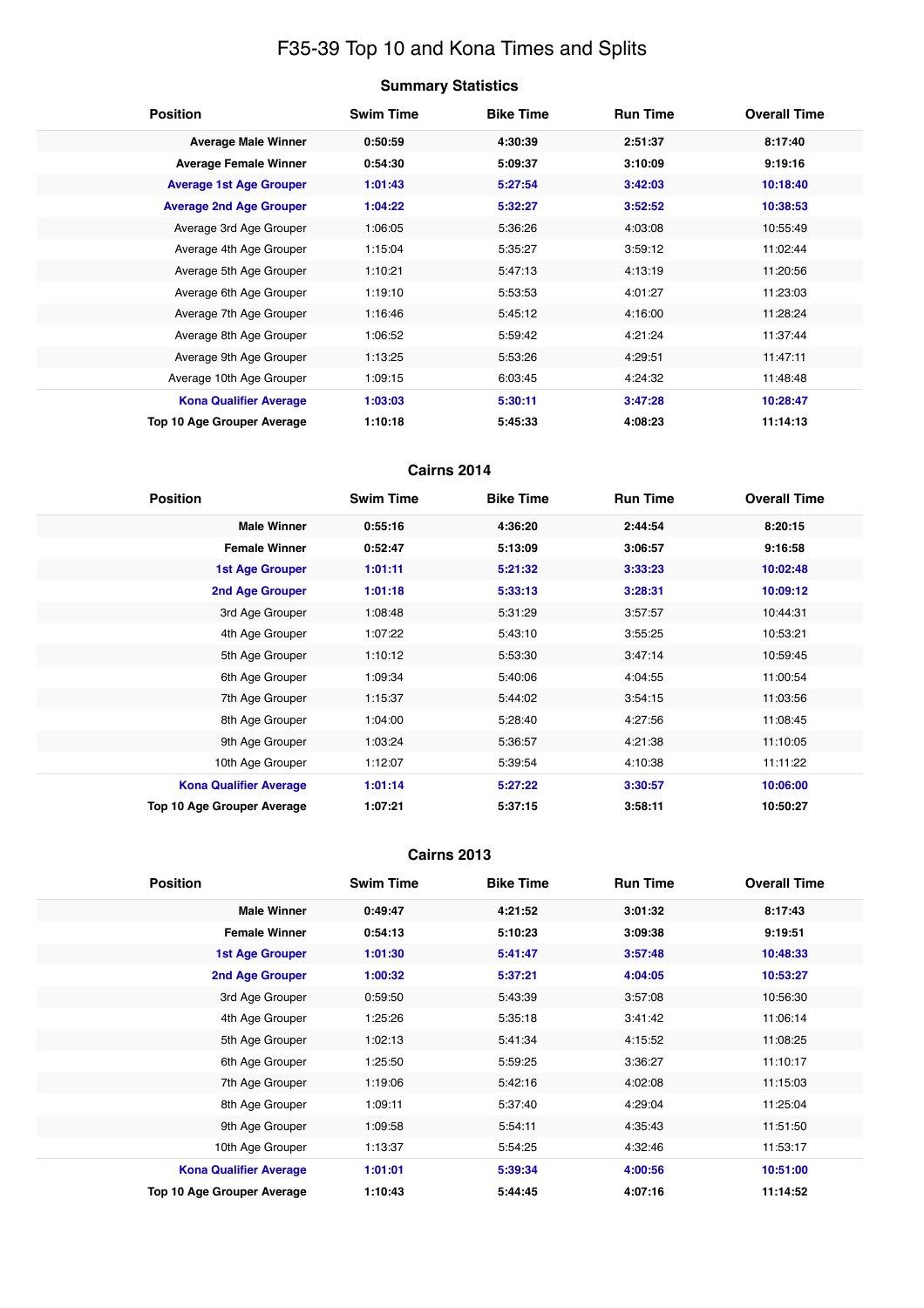| <b>Position</b>               | <b>Swim Time</b> | <b>Bike Time</b> | <b>Run Time</b> | <b>Overall Time</b> |
|-------------------------------|------------------|------------------|-----------------|---------------------|
| <b>Male Winner</b>            | 0:47:56          | 4:33:45          | 2:48:26         | 8:15:04             |
| <b>Female Winner</b>          | 0:56:31          | 5:05:20          | 3:13:52         | 9:21:00             |
| <b>1st Age Grouper</b>        | 1:02:30          | 5:20:25          | 3:34:59         | 10:04:41            |
| <b>2nd Age Grouper</b>        | 1:11:17          | 5:26:49          | 4:06:02         | 10:54:01            |
| 3rd Age Grouper               | 1:09:37          | 5:34:11          | 4:14:20         | 11:06:28            |
| 4th Age Grouper               | 1:12:26          | 5:27:55          | 4:20:30         | 11:08:37            |
| 5th Age Grouper               | 1:18:40          | 5:46:36          | 4:36:51         | 11:54:40            |
| 6th Age Grouper               | 1:22:08          | 6:02:10          | 4:23:01         | 11:57:58            |
| 7th Age Grouper               | 1:15:36          | 5:49:19          | 4:51:38         | 12:06:13            |
| 8th Age Grouper               | 1:07:25          | 6:52:46          | 4:07:13         | 12:19:23            |
| 9th Age Grouper               | 1:26:54          | 6:09:12          | 4:32:12         | 12:19:39            |
| 10th Age Grouper              | 1:02:02          | 6:36:58          | 4:30:12         | 12:21:47            |
| <b>Kona Qualifier Average</b> | 1:06:53          | 5:23:37          | 3:50:30         | 10:29:21            |
| Top 10 Age Grouper Average    | 1:12:51          | 5:54:38          | 4:19:41         | 11:37:20            |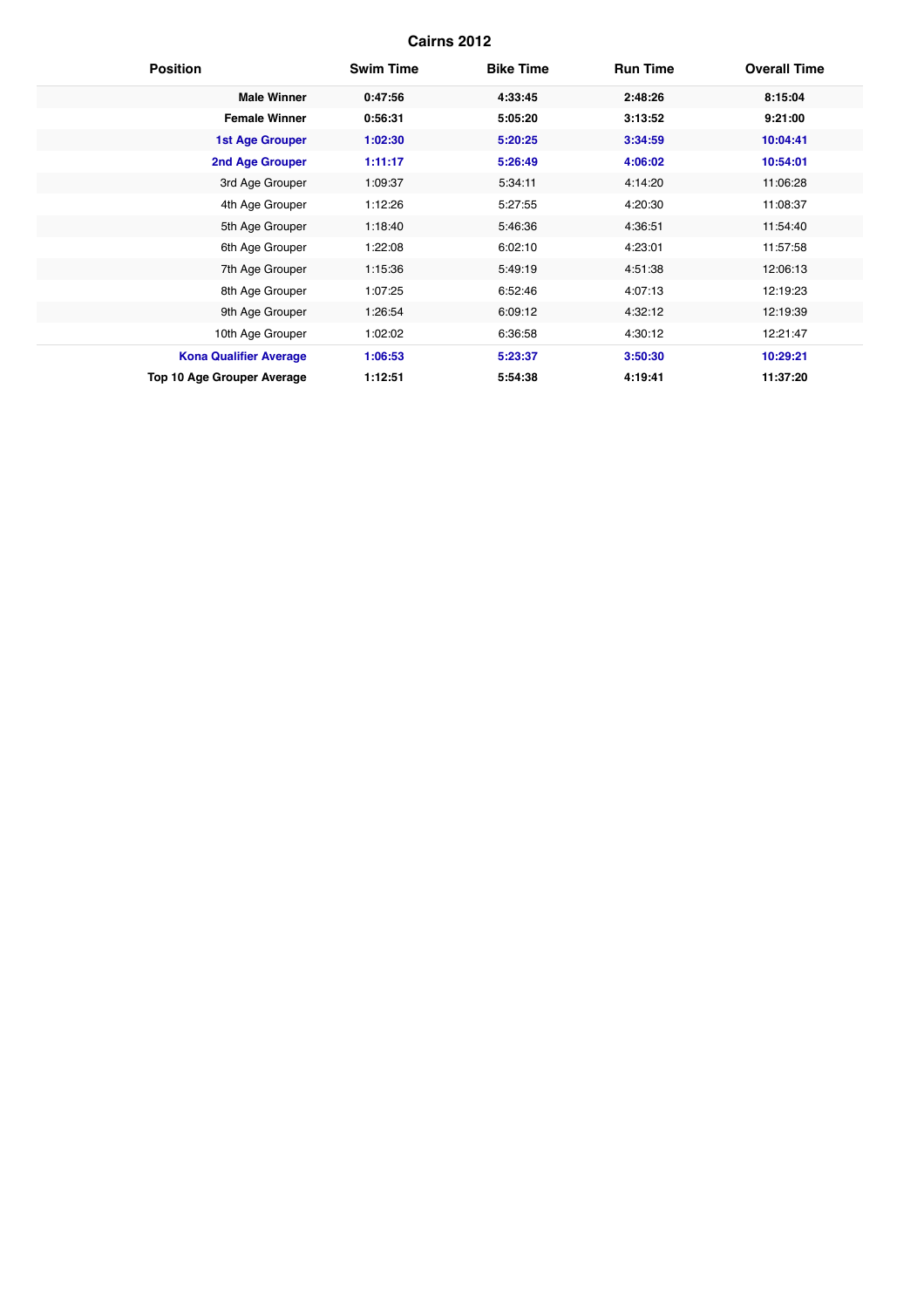# F40-44 Top 10 and Kona Times and Splits

| <b>Summary Statistics</b> |  |
|---------------------------|--|
|---------------------------|--|

| <b>Position</b>                   | <b>Swim Time</b> | <b>Bike Time</b> | <b>Run Time</b> | <b>Overall Time</b> |
|-----------------------------------|------------------|------------------|-----------------|---------------------|
| <b>Average Male Winner</b>        | 0:50:59          | 4:30:39          | 2:51:37         | 8:17:40             |
| <b>Average Female Winner</b>      | 0:54:30          | 5:09:37          | 3:10:09         | 9:19:16             |
| <b>Average 1st Age Grouper</b>    | 1:02:52          | 5:22:57          | 3:42:18         | 10:15:22            |
| <b>Average 2nd Age Grouper</b>    | 1:12:58          | 5:31:58          | 3:49:05         | 10:42:02            |
| Average 3rd Age Grouper           | 1:10:27          | 5:47:39          | 3:49:43         | 10:57:01            |
| Average 4th Age Grouper           | 1:14:51          | 5:42:32          | 4:02:08         | 11:08:41            |
| Average 5th Age Grouper           | 1:21:41          | 5:55:59          | 4:03:16         | 11:30:01            |
| Average 6th Age Grouper           | 1:17:47          | 5:54:35          | 4:20:20         | 11:41:30            |
| Average 7th Age Grouper           | 1:05:07          | 6:16:14          | 4:26:03         | 11:56:56            |
| Average 8th Age Grouper           | 1:19:54          | 6:12:48          | 4:17:17         | 12:01:52            |
| Average 9th Age Grouper           | 1:15:16          | 6:04:51          | 4:38:11         | 12:11:13            |
| Average 10th Age Grouper          | 1:20:18          | 6:06:57          | 4:35:32         | 12:15:29            |
| <b>Kona Qualifier Average</b>     | 1:07:55          | 5:27:27          | 3:45:41         | 10:28:42            |
| <b>Top 10 Age Grouper Average</b> | 1:14:07          | 5:53:39          | 4:10:23         | 11:28:00            |

### **Cairns 2014**

| <b>Position</b>               | <b>Swim Time</b> | <b>Bike Time</b> | <b>Run Time</b> | <b>Overall Time</b> |
|-------------------------------|------------------|------------------|-----------------|---------------------|
| <b>Male Winner</b>            | 0:55:16          | 4:36:20          | 2:44:54         | 8:20:15             |
| <b>Female Winner</b>          | 0:52:47          | 5:13:09          | 3:06:57         | 9:16:58             |
| <b>1st Age Grouper</b>        | 0:55:43          | 5:39:32          | 3:47:47         | 10:30:12            |
| 2nd Age Grouper               | 1:15:27          | 5:27:47          | 3:49:36         | 10:39:04            |
| 3rd Age Grouper               | 1:19:39          | 5:47:55          | 3:37:29         | 10:52:25            |
| 4th Age Grouper               | 1:14:24          | 5:29:20          | 4:00:42         | 10:52:30            |
| 5th Age Grouper               | 1:11:16          | 5:55:03          | 3:57:55         | 11:13:27            |
| 6th Age Grouper               | 1:03:31          | 5:25:37          | 4:37:49         | 11:15:22            |
| 7th Age Grouper               | 1:09:03          | 5:47:19          | 4:19:49         | 11:23:34            |
| 8th Age Grouper               | 1:26:23          | 5:48:25          | 4:08:48         | 11:32:08            |
| 9th Age Grouper               | 1:17:49          | 5:55:44          | 4:28:47         | 11:53:54            |
| 10th Age Grouper              | 1:27:40          | 6:06:10          | 4:16:29         | 12:00:32            |
| <b>Kona Qualifier Average</b> | 1:05:35          | 5:33:39          | 3:48:41         | 10:34:38            |
| Top 10 Age Grouper Average    | 1:14:05          | 5:44:17          | 4:06:31         | 11:13:18            |

| <b>Position</b>                   | <b>Swim Time</b> | <b>Bike Time</b> | <b>Run Time</b> | <b>Overall Time</b> |
|-----------------------------------|------------------|------------------|-----------------|---------------------|
| <b>Male Winner</b>                | 0:49:47          | 4:21:52          | 3:01:32         | 8:17:43             |
| <b>Female Winner</b>              | 0:54:13          | 5:10:23          | 3:09:38         | 9:19:51             |
| <b>1st Age Grouper</b>            | 1:07:34          | 5:11:45          | 3:37:48         | 10:04:15            |
| <b>2nd Age Grouper</b>            | 1:07:26          | 5:40:11          | 3:56:27         | 10:53:21            |
| 3rd Age Grouper                   | 1:08:16          | 5:48:28          | 4:02:39         | 11:06:51            |
| 4th Age Grouper                   | 1:20:23          | 6:06:27          | 3:43:18         | 11:22:45            |
| 5th Age Grouper                   | 1:28:22          | 5:59:37          | 4:05:13         | 11:44:14            |
| 6th Age Grouper                   | 1:11:18          | 6:19:32          | 4:07:22         | 11:47:47            |
| 7th Age Grouper                   | 1:01:29          | 6:20:17          | 4:13:31         | 11:48:04            |
| 8th Age Grouper                   | 1:10:15          | 6:21:21          | 4:07:00         | 11:50:09            |
| 9th Age Grouper                   | 1:21:54          | 6:00:55          | 4:19:14         | 11:50:35            |
| 10th Age Grouper                  | 1:09:39          | 5:54:58          | 4:31:52         | 11:51:34            |
| <b>Kona Qualifier Average</b>     | 1:07:30          | 5:25:58          | 3:47:07         | 10:28:48            |
| <b>Top 10 Age Grouper Average</b> | 1:12:39          | 5:58:21          | 4:04:26         | 11:25:57            |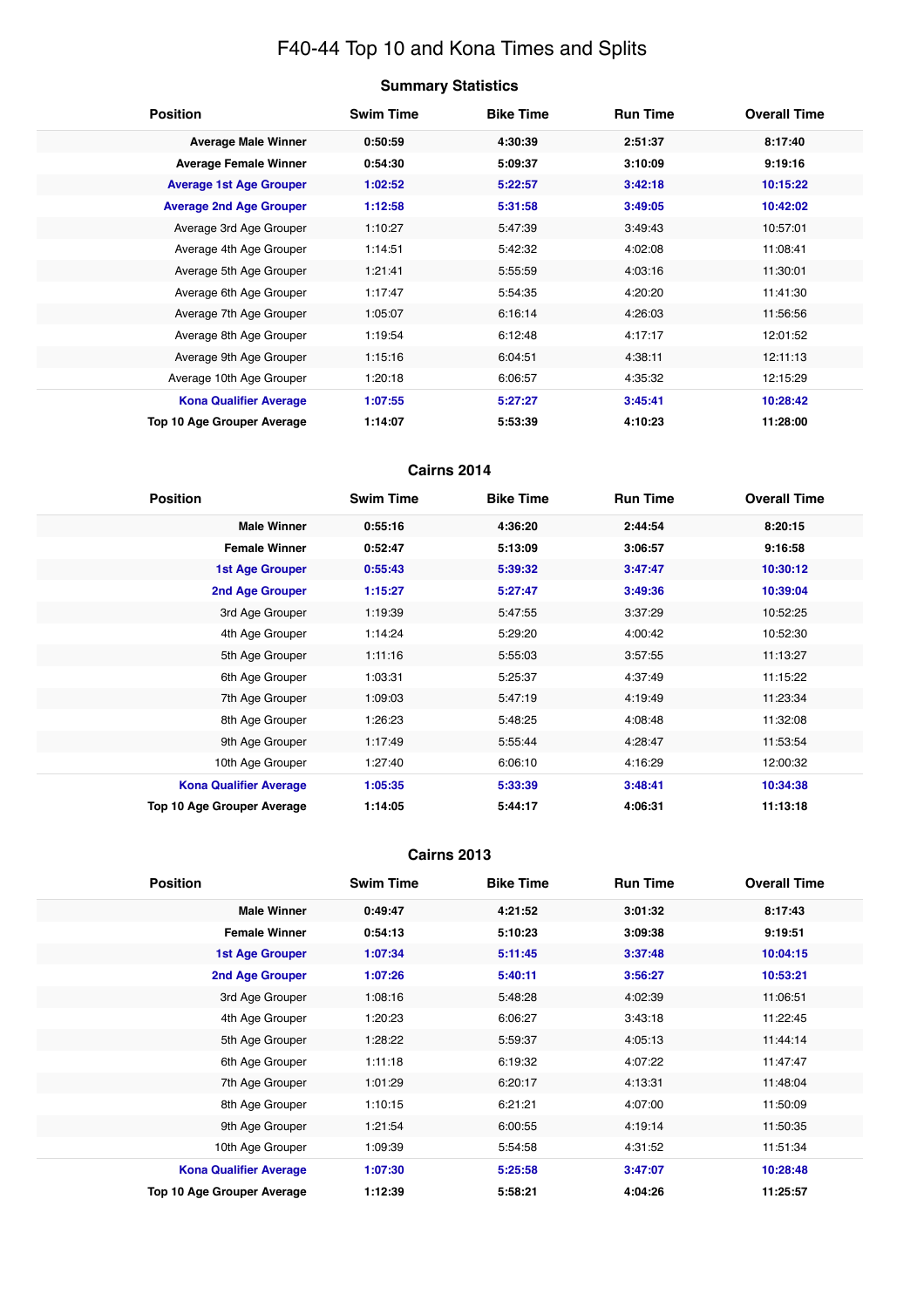| <b>Position</b>                   | <b>Swim Time</b> | <b>Bike Time</b> | <b>Run Time</b> | <b>Overall Time</b> |
|-----------------------------------|------------------|------------------|-----------------|---------------------|
| <b>Male Winner</b>                | 0:47:56          | 4:33:45          | 2:48:26         | 8:15:04             |
| <b>Female Winner</b>              | 0:56:31          | 5:05:20          | 3:13:52         | 9:21:00             |
| <b>1st Age Grouper</b>            | 1:05:19          | 5:17:34          | 3:41:19         | 10:11:41            |
| <b>2nd Age Grouper</b>            | 1:16:02          | 5:27:56          | 3:41:12         | 10:33:42            |
| 3rd Age Grouper                   | 1:03:28          | 5:46:35          | 3:49:03         | 10:51:48            |
| 4th Age Grouper                   | 1:09:47          | 5:31:50          | 4:22:25         | 11:10:48            |
| 5th Age Grouper                   | 1:25:25          | 5:53:19          | 4:06:41         | 11:32:24            |
| 6th Age Grouper                   | 1:38:32          | 5:58:37          | 4:15:51         | 12:01:21            |
| 7th Age Grouper                   | 1:04:50          | 6:41:07          | 4:44:50         | 12:39:10            |
| 8th Age Grouper                   | 1:23:06          | 6:28:38          | 4:36:04         | 12:43:19            |
| 9th Age Grouper                   | 1:06:05          | 6:17:56          | 5:06:34         | 12:49:12            |
| 10th Age Grouper                  | 1:23:36          | 6:19:43          | 4:58:15         | 12:54:21            |
| <b>Kona Qualifier Average</b>     | 1:10:40          | 5:22:45          | 3:41:15         | 10:22:41            |
| <b>Top 10 Age Grouper Average</b> | 1:15:37          | 5:58:19          | 4:20:13         | 11:44:46            |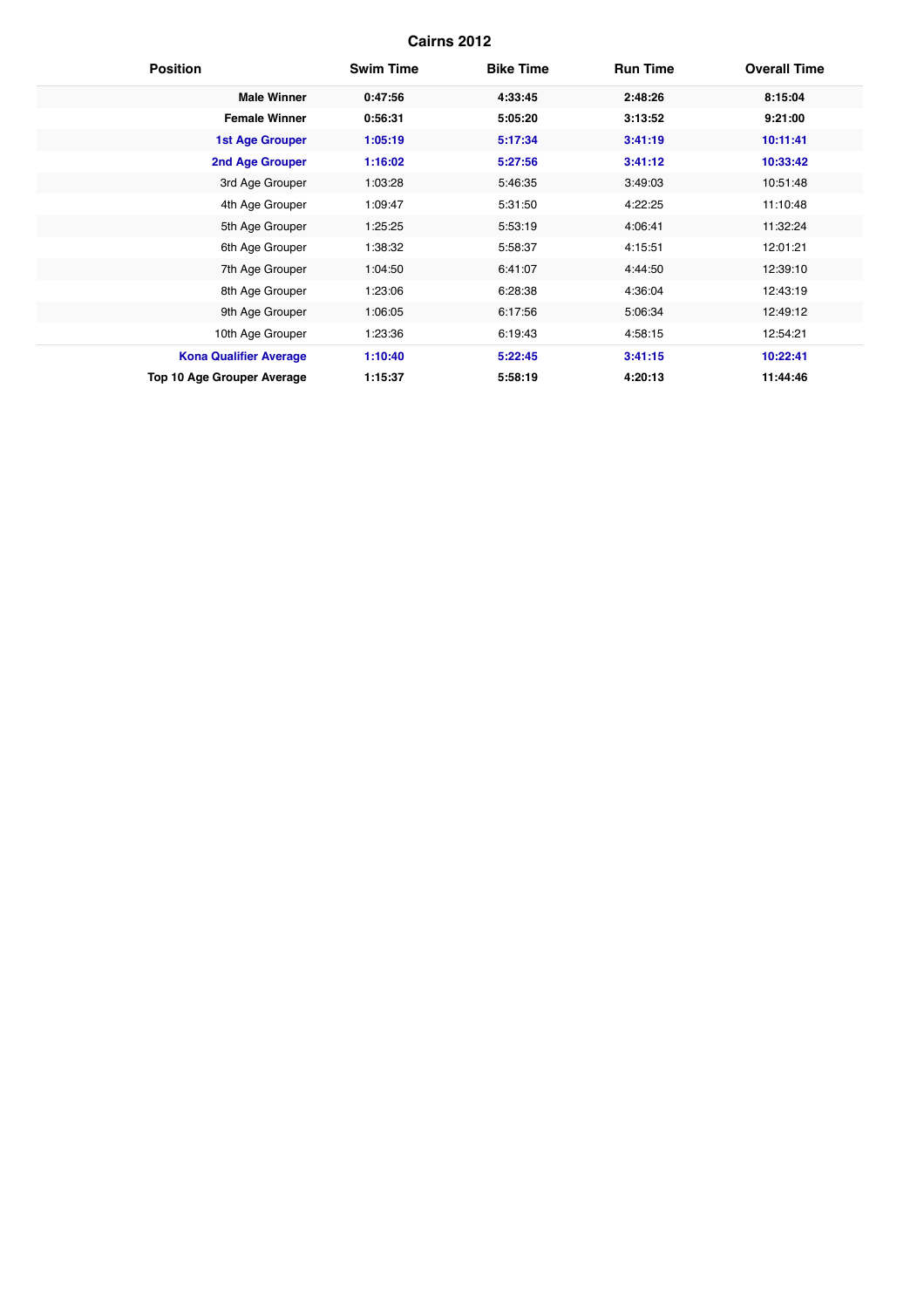# F45-49 Top 10 and Kona Times and Splits

| Summary Statistics |  |
|--------------------|--|
|--------------------|--|

| <b>Position</b>                   | <b>Swim Time</b> | <b>Bike Time</b> | <b>Run Time</b> | <b>Overall Time</b> |
|-----------------------------------|------------------|------------------|-----------------|---------------------|
| <b>Average Male Winner</b>        | 0:50:59          | 4:30:39          | 2:51:37         | 8:17:40             |
| <b>Average Female Winner</b>      | 0:54:30          | 5:09:37          | 3:10:09         | 9:19:16             |
| <b>Average 1st Age Grouper</b>    | 1:11:01          | 5:43:29          | 4:07:31         | 11:11:07            |
| <b>Average 2nd Age Grouper</b>    | 1:16:23          | 5:49:08          | 4:11:52         | 11:28:48            |
| Average 3rd Age Grouper           | 1:09:27          | 5:43:48          | 4:35:09         | 11:38:42            |
| Average 4th Age Grouper           | 1:19:18          | 6:10:09          | 4:11:06         | 11:52:52            |
| Average 5th Age Grouper           | 1:14:54          | 6:04:46          | 4:36:40         | 12:08:54            |
| Average 6th Age Grouper           | 1:22:16          | 5:58:08          | 4:53:29         | 12:25:10            |
| Average 7th Age Grouper           | 1:16:21          | 6:39:56          | 4:32:55         | 12:45:24            |
| Average 8th Age Grouper           | 1:22:33          | 6:36:59          | 4:46:13         | 13:00:07            |
| Average 9th Age Grouper           | 1:20:30          | 6:46:55          | 4:43:13         | 13:02:19            |
| Average 10th Age Grouper          | 1:21:43          | 6:40:14          | 5:01:42         | 13:17:47            |
| <b>Kona Qualifier Average</b>     | 1:13:42          | 5:46:18          | 4:09:41         | 11:19:57            |
| <b>Top 10 Age Grouper Average</b> | 1:17:26          | 6:13:21          | 4:33:59         | 12:17:07            |

### **Cairns 2014**

| <b>Position</b>               | <b>Swim Time</b> | <b>Bike Time</b> | <b>Run Time</b> | <b>Overall Time</b> |
|-------------------------------|------------------|------------------|-----------------|---------------------|
| <b>Male Winner</b>            | 0:55:16          | 4:36:20          | 2:44:54         | 8:20:15             |
| <b>Female Winner</b>          | 0:52:47          | 5:13:09          | 3:06:57         | 9:16:58             |
| <b>1st Age Grouper</b>        | 1:00:59          | 5:38:08          | 4:07:10         | 10:52:57            |
| 2nd Age Grouper               | 1:12:52          | 5:50:47          | 3:54:29         | 11:07:34            |
| 3rd Age Grouper               | 1:13:13          | 5:26:39          | 4:23:09         | 11:11:51            |
| 4th Age Grouper               | 1:22:47          | 5:58:40          | 4:00:31         | 11:31:03            |
| 5th Age Grouper               | 1:11:37          | 5:34:07          | 4:40:03         | 11:33:31            |
| 6th Age Grouper               | 1:08:14          | 5:36:05          | 5:00:58         | 11:52:29            |
| 7th Age Grouper               | 1:20:11          | 6:30:40          | 4:17:03         | 12:21:18            |
| 8th Age Grouper               | 1:21:30          | 6:36:02          | 4:13:12         | 12:24:39            |
| 9th Age Grouper               | 1:23:40          | 6:32:13          | 4:20:19         | 12:25:23            |
| 10th Age Grouper              | 1:04:38          | 6:23:42          | 5:02:18         | 12:41:52            |
| <b>Kona Qualifier Average</b> | 1:06:55          | 5:44:27          | 4:00:49         | 11:00:15            |
| Top 10 Age Grouper Average    | 1:13:58          | 6:00:42          | 4:23:55         | 11:48:15            |

| <b>Position</b>                   | <b>Swim Time</b> | <b>Bike Time</b> | <b>Run Time</b> | <b>Overall Time</b> |
|-----------------------------------|------------------|------------------|-----------------|---------------------|
| <b>Male Winner</b>                | 0:49:47          | 4:21:52          | 3:01:32         | 8:17:43             |
| <b>Female Winner</b>              | 0:54:13          | 5:10:23          | 3:09:38         | 9:19:51             |
| <b>1st Age Grouper</b>            | 1:15:55          | 5:52:50          | 3:41:32         | 11:01:34            |
| <b>2nd Age Grouper</b>            | 1:12:10          | 5:34:30          | 4:25:25         | 11:23:44            |
| 3rd Age Grouper                   | 1:11:32          | 5:58:03          | 4:24:07         | 11:42:36            |
| 4th Age Grouper                   | 1:13:35          | 6:12:42          | 4:10:41         | 11:49:09            |
| 5th Age Grouper                   | 1:16:14          | 6:01:59          | 4:28:30         | 12:01:52            |
| 6th Age Grouper                   | 1:28:59          | 6:13:45          | 4:16:41         | 12:10:04            |
| 7th Age Grouper                   | 1:16:08          | 6:35:55          | 4:24:47         | 12:34:33            |
| 8th Age Grouper                   | 1:10:34          | 6:14:00          | 5:21:00         | 12:58:24            |
| 9th Age Grouper                   | 1:10:32          | 6:49:20          | 4:52:02         | 13:03:37            |
| 10th Age Grouper                  | 1:15:34          | 6:45:44          | 4:46:37         | 13:04:36            |
| <b>Kona Qualifier Average</b>     | 1:14:02          | 5:43:40          | 4:03:28         | 11:12:39            |
| <b>Top 10 Age Grouper Average</b> | 1:15:07          | 6:13:52          | 4:29:08         | 12:11:00            |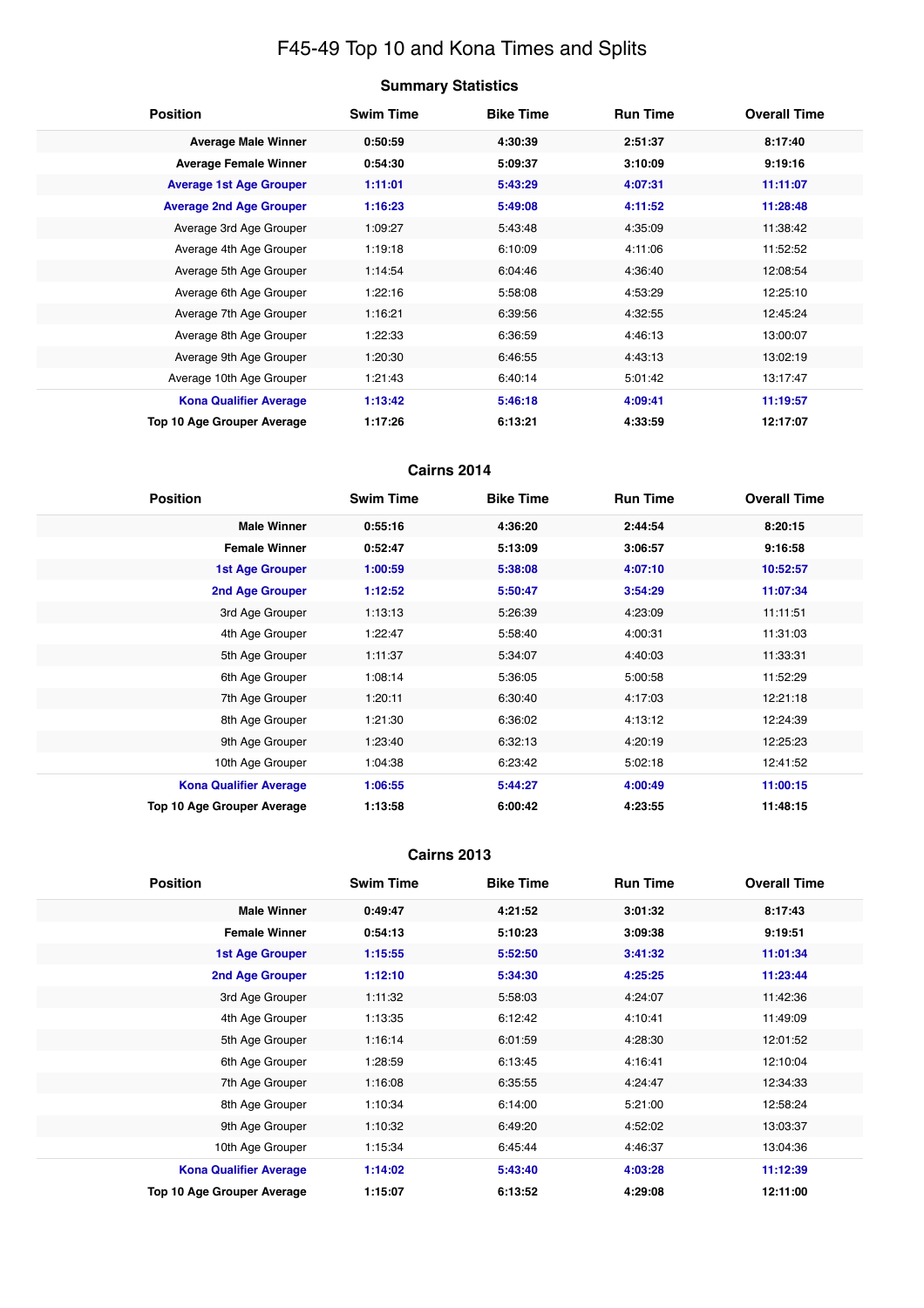| <b>Position</b>                   | <b>Swim Time</b> | <b>Bike Time</b> | <b>Run Time</b> | <b>Overall Time</b> |
|-----------------------------------|------------------|------------------|-----------------|---------------------|
| <b>Male Winner</b>                | 0:47:56          | 4:33:45          | 2:48:26         | 8:15:04             |
| <b>Female Winner</b>              | 0:56:31          | 5:05:20          | 3:13:52         | 9:21:00             |
| <b>1st Age Grouper</b>            | 1:16:10          | 5:39:29          | 4:33:51         | 11:38:50            |
| <b>2nd Age Grouper</b>            | 1:24:09          | 6:02:08          | 4:15:44         | 11:55:07            |
| 3rd Age Grouper                   | 1:03:38          | 5:46:42          | 4:58:13         | 12:01:39            |
| 4th Age Grouper                   | 1:21:34          | 6:19:06          | 4:22:08         | 12:18:24            |
| 5th Age Grouper                   | 1:16:51          | 6:38:14          | 4:41:28         | 12:51:21            |
| 6th Age Grouper                   | 1:29:37          | 6:04:36          | 5:22:50         | 13:12:58            |
| 7th Age Grouper                   | 1:12:44          | 6:53:13          | 4:56:57         | 13:20:21            |
| 8th Age Grouper                   | 1:35:37          | 7:00:57          | 4:44:29         | 13:37:18            |
| 9th Age Grouper                   | 1:27:18          | 6:59:12          | 4:57:20         | 13:37:57            |
| 10th Age Grouper                  | 1:44:57          | 6:51:18          | 5:16:11         | 14:06:54            |
| <b>Kona Qualifier Average</b>     | 1:20:09          | 5:50:48          | 4:24:47         | 11:46:58            |
| <b>Top 10 Age Grouper Average</b> | 1:23:15          | 6:25:29          | 4:48:55         | 12:52:04            |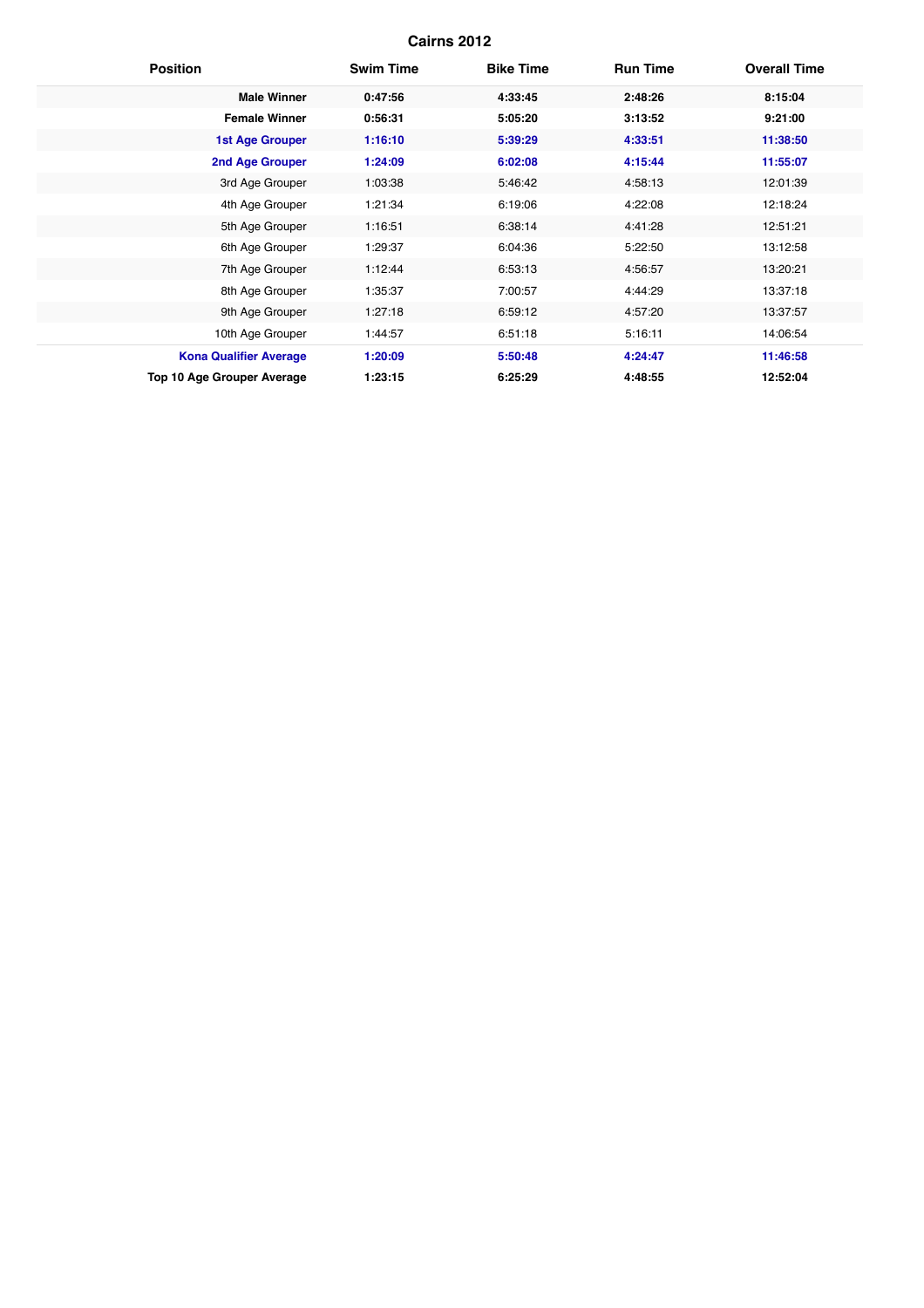# F50-54 Top 10 and Kona Times and Splits

| <b>Position</b>                   | <b>Swim Time</b> | <b>Bike Time</b> | <b>Run Time</b> | <b>Overall Time</b> |
|-----------------------------------|------------------|------------------|-----------------|---------------------|
| <b>Average Male Winner</b>        | 0:50:59          | 4:30:39          | 2:51:37         | 8:17:40             |
| <b>Average Female Winner</b>      | 0:54:30          | 5:09:37          | 3:10:09         | 9:19:16             |
| <b>Average 1st Age Grouper</b>    | 1:16:49          | 5:51:28          | 4:07:02         | 11:27:24            |
| Average 2nd Age Grouper           | 1:15:25          | 5:58:16          | 4:17:07         | 11:41:44            |
| Average 3rd Age Grouper           | 1:20:01          | 6:04:33          | 4:14:59         | 11:50:40            |
| Average 4th Age Grouper           | 1:16:04          | 6:06:00          | 4:25:10         | 12:00:56            |
| Average 5th Age Grouper           | 1:15:19          | 6:07:10          | 4:42:53         | 12:17:18            |
| Average 6th Age Grouper           | 1:20:56          | 6:01:34          | 5:03:14         | 12:40:03            |
| Average 7th Age Grouper           | 1:20:39          | 6:28:53          | 4:58:42         | 13:03:42            |
| Average 8th Age Grouper           | 1:28:44          | 6:52:50          | 4:36:23         | 13:16:59            |
| Average 9th Age Grouper           | 1:22:47          | 7:03:11          | 5:03:03         | 13:50:09            |
| Average 10th Age Grouper          | 1:48:49          | 6:58:11          | 5:21:11         | 14:21:59            |
| <b>Kona Qualifier Average</b>     | 1:16:49          | 5:51:28          | 4:07:02         | 11:27:24            |
| <b>Top 10 Age Grouper Average</b> | 1:22:33          | 6:21:12          | 4:40:58         | 12:39:05            |

### **Cairns 2014**

| <b>Position</b>               | <b>Swim Time</b> | <b>Bike Time</b> | <b>Run Time</b> | <b>Overall Time</b> |
|-------------------------------|------------------|------------------|-----------------|---------------------|
| <b>Male Winner</b>            | 0:55:16          | 4:36:20          | 2:44:54         | 8:20:15             |
| <b>Female Winner</b>          | 0:52:47          | 5:13:09          | 3:06:57         | 9:16:58             |
| <b>1st Age Grouper</b>        | 1:13:20          | 5:27:01          | 4:11:09         | 11:02:48            |
| 2nd Age Grouper               | 1:25:10          | 5:58:18          | 3:54:27         | 11:29:41            |
| 3rd Age Grouper               | 1:19:58          | 6:03:41          | 4:03:32         | 11:38:33            |
| 4th Age Grouper               | 1:28:40          | 6:04:14          | 3:55:16         | 11:42:01            |
| 5th Age Grouper               | 1:13:58          | 5:57:47          | 4:33:11         | 11:57:12            |
| 6th Age Grouper               | 1:20:00          | 6:02:52          | 5:20:14         | 13:01:48            |
| 7th Age Grouper               | 1:20:01          | 6:31:10          | 5:12:30         | 13:24:25            |
| 8th Age Grouper               | 1:28:32          | 7:11:14          | 4:21:54         | 13:26:04            |
| 9th Age Grouper               | 1:29:12          | 7:05:40          | 4:34:00         | 13:32:09            |
| 10th Age Grouper              | 1:31:25          | 6:45:11          | 5:14:23         | 13:47:17            |
| <b>Kona Qualifier Average</b> | 1:13:20          | 5:27:01          | 4:11:09         | 11:02:48            |
| Top 10 Age Grouper Average    | 1:23:01          | 6:18:42          | 4:32:03         | 12:30:11            |

| <b>Position</b>                   | <b>Swim Time</b> | <b>Bike Time</b> | <b>Run Time</b> | <b>Overall Time</b> |
|-----------------------------------|------------------|------------------|-----------------|---------------------|
| <b>Male Winner</b>                | 0:49:47          | 4:21:52          | 3:01:32         | 8:17:43             |
| <b>Female Winner</b>              | 0:54:13          | 5:10:23          | 3:09:38         | 9:19:51             |
| <b>1st Age Grouper</b>            | 1:09:33          | 5:48:11          | 3:58:44         | 11:04:24            |
| 2nd Age Grouper                   | 1:08:38          | 6:02:39          | 3:54:15         | 11:15:39            |
| 3rd Age Grouper                   | 1:24:17          | 5:51:02          | 3:53:29         | 11:21:28            |
| 4th Age Grouper                   | 1:10:29          | 5:55:48          | 4:23:54         | 11:42:14            |
| 5th Age Grouper                   | 1:10:06          | 6:10:30          | 4:39:09         | 12:11:40            |
| 6th Age Grouper                   | 1:16:06          | 6:06:02          | 4:39:00         | 12:13:50            |
| 7th Age Grouper                   | 1:20:01          | 6:15:23          | 4:45:28         | 12:33:39            |
| 8th Age Grouper                   | 1:23:48          | 6:40:11          | 4:52:27         | 13:08:45            |
| 9th Age Grouper                   | 1:23:23          | 6:36:52          | 5:40:11         | 14:00:45            |
| 10th Age Grouper                  | 1:45:52          | 6:46:55          | 5:21:26         | 14:06:04            |
| <b>Kona Qualifier Average</b>     | 1:09:33          | 5:48:11          | 3:58:44         | 11:04:24            |
| <b>Top 10 Age Grouper Average</b> | 1:19:13          | 6:13:21          | 4:36:48         | 12:21:50            |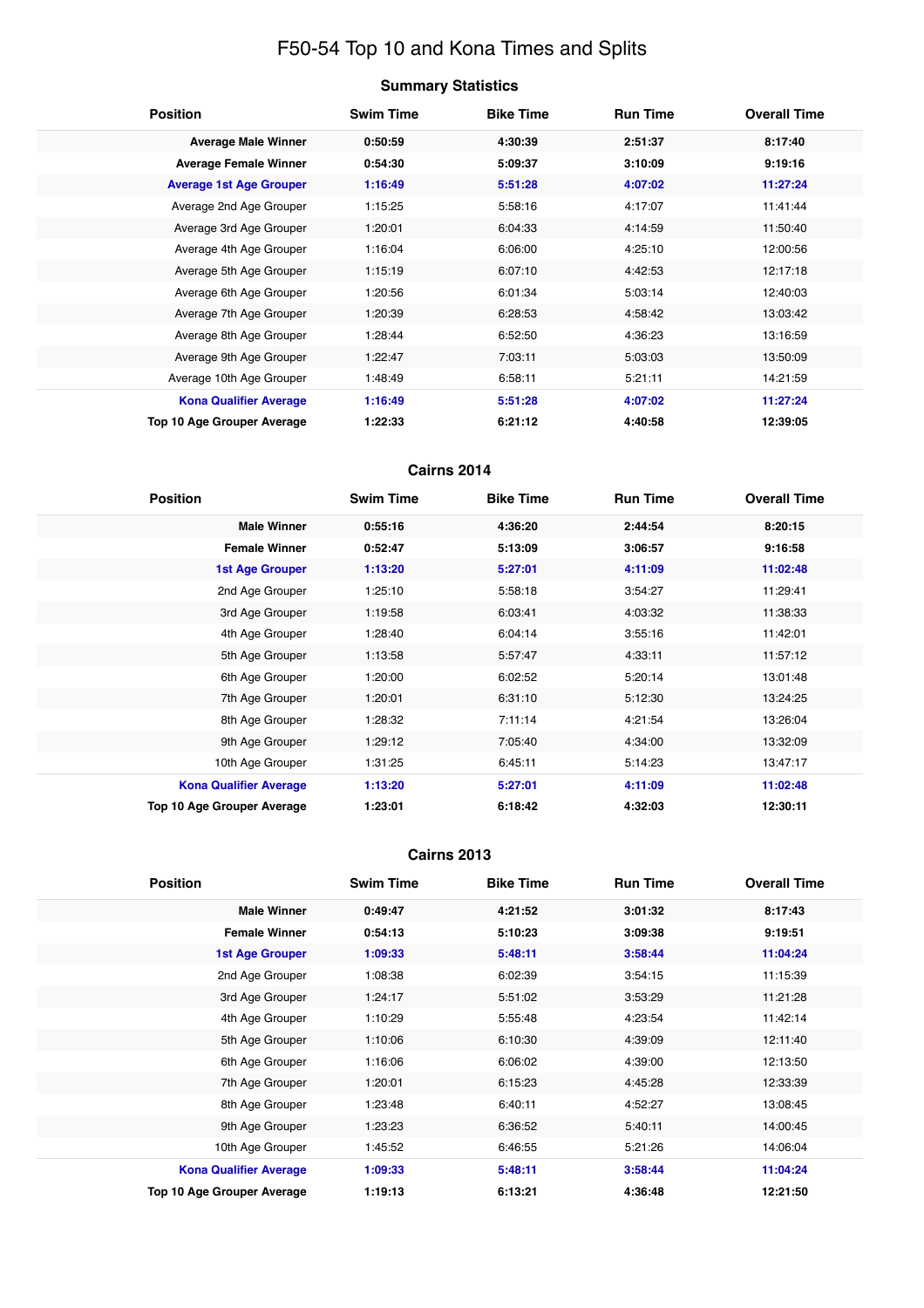| <b>Position</b>                   | <b>Swim Time</b> | <b>Bike Time</b> | <b>Run Time</b> | <b>Overall Time</b> |
|-----------------------------------|------------------|------------------|-----------------|---------------------|
| <b>Male Winner</b>                | 0:47:56          | 4:33:45          | 2:48:26         | 8:15:04             |
| <b>Female Winner</b>              | 0:56:31          | 5:05:20          | 3:13:52         | 9:21:00             |
| <b>1st Age Grouper</b>            | 1:27:34          | 6:19:13          | 4:11:13         | 12:15:01            |
| 2nd Age Grouper                   | 1:12:28          | 5:53:53          | 5:02:41         | 12:19:54            |
| 3rd Age Grouper                   | 1:15:49          | 6:18:57          | 4:47:58         | 12:32:00            |
| 4th Age Grouper                   | 1:09:05          | 6:17:59          | 4:56:21         | 12:38:33            |
| 5th Age Grouper                   | 1:21:55          | 6:13:13          | 4:56:19         | 12:43:02            |
| 6th Age Grouper                   | 1:26:42          | 5:55:50          | 5:10:29         | 12:44:32            |
| 7th Age Grouper                   | 1:21:55          | 6:40:06          | 4:58:09         | 13:13:03            |
| 8th Age Grouper                   | 1:33:52          | 6:47:05          | 4:34:48         | 13:16:10            |
| 9th Age Grouper                   | 1:15:47          | 7:27:02          | 4:55:00         | 13:57:35            |
| 10th Age Grouper                  | 2:09:11          | 7:22:28          | 5:27:45         | 15:12:36            |
| <b>Kona Qualifier Average</b>     | 1:27:34          | 6:19:13          | 4:11:13         | 12:15:01            |
| <b>Top 10 Age Grouper Average</b> | 1:25:25          | 6:31:34          | 4:54:04         | 13:05:14            |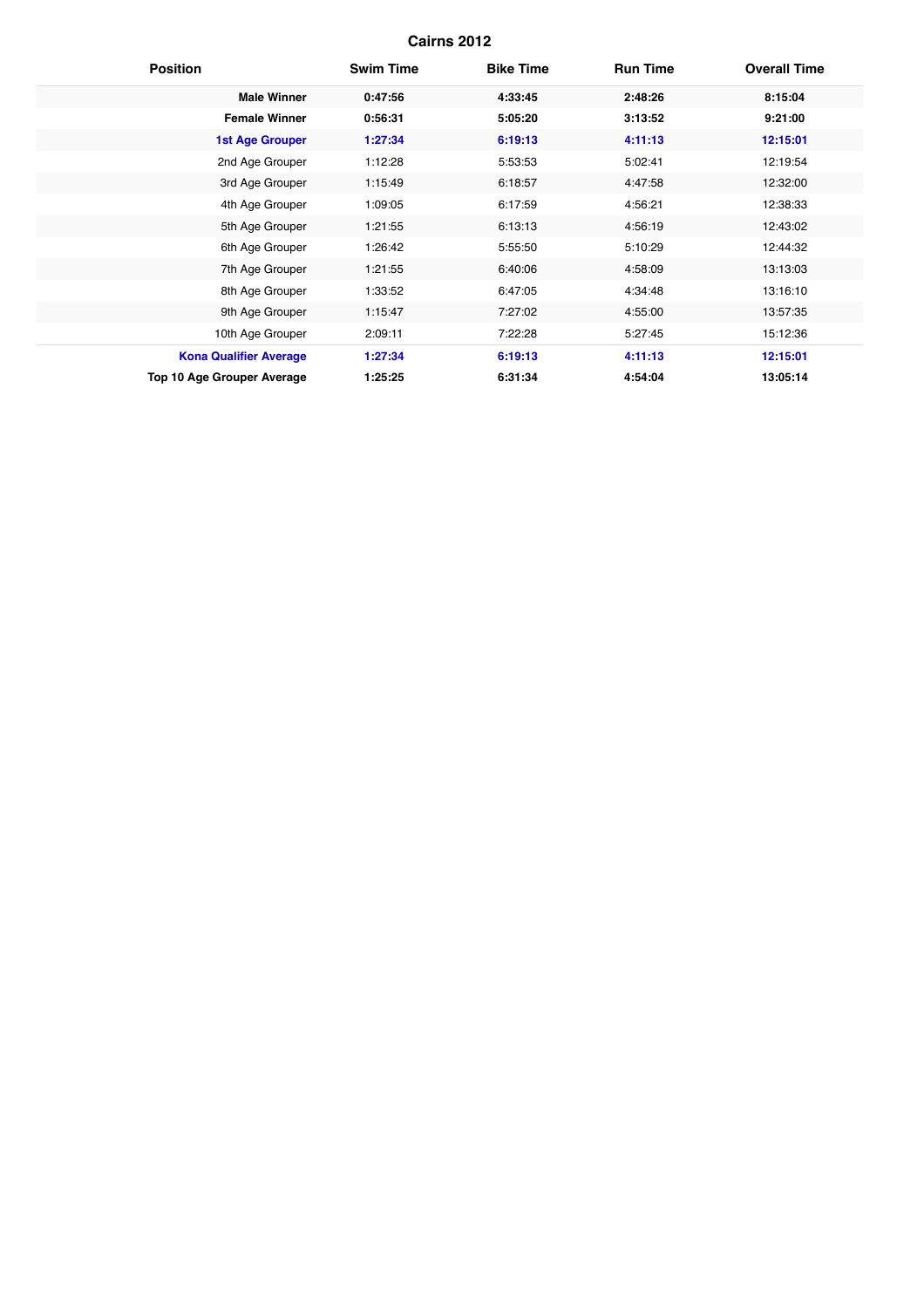# F55-59 Top 10 and Kona Times and Splits

| <b>Position</b>                   | <b>Swim Time</b> | <b>Bike Time</b> | <b>Run Time</b> | <b>Overall Time</b> |
|-----------------------------------|------------------|------------------|-----------------|---------------------|
| <b>Average Male Winner</b>        | 0:50:59          | 4:30:39          | 2:51:37         | 8:17:40             |
| <b>Average Female Winner</b>      | 0:54:30          | 5:09:37          | 3:10:09         | 9:19:16             |
| <b>Average 1st Age Grouper</b>    | 1:30:39          | 6:22:37          | 4:50:05         | 12:54:50            |
| Average 2nd Age Grouper           | 1:27:49          | 5:59:05          | 5:17:11         | 12:55:10            |
| Average 3rd Age Grouper           | 1:32:08          | 6:36:18          | 4:48:16         | 13:12:23            |
| Average 4th Age Grouper           | 1:33:49          | 6:36:17          | 5:01:43         | 13:25:34            |
| Average 5th Age Grouper           | 1:30:58          | 7:12:39          | 5:16:20         | 14:15:42            |
| Average 6th Age Grouper           | 1:28:59          | 7:00:55          | 5:41:13         | 14:23:24            |
| Average 7th Age Grouper           | 1:36:43          | 7:18:12          | 5:19:26         | 14:28:47            |
| Average 8th Age Grouper           | 1:34:10          | 7:10:49          | 5:49:31         | 14:51:47            |
| Average 9th Age Grouper           | 1:48:43          | 7:10:22          | 5:53:08         | 15:12:59            |
| Average 10th Age Grouper          | 1:27:43          | 7:47:28          | 5:59:25         | 15:31:41            |
| <b>Kona Qualifier Average</b>     | 1:30:39          | 6:22:37          | 4:50:05         | 12:54:50            |
| <b>Top 10 Age Grouper Average</b> | 1:33:03          | 6:53:54          | 5:22:02         | 14:03:47            |

### **Cairns 2014**

| <b>Position</b>               | <b>Swim Time</b> | <b>Bike Time</b> | <b>Run Time</b> | <b>Overall Time</b> |
|-------------------------------|------------------|------------------|-----------------|---------------------|
| <b>Male Winner</b>            | 0:55:16          | 4:36:20          | 2:44:54         | 8:20:15             |
| <b>Female Winner</b>          | 0:52:47          | 5:13:09          | 3:06:57         | 9:16:58             |
| <b>1st Age Grouper</b>        | 1:10:01          | 5:57:12          | 3:54:50         | 11:09:57            |
| 2nd Age Grouper               | 1:29:34          | 6:00:09          | 5:27:59         | 13:09:01            |
| 3rd Age Grouper               | 1:29:30          | 6:46:42          | 4:34:13         | 13:10:54            |
| 4th Age Grouper               | 1:30:15          | 6:32:44          | 5:21:11         | 13:35:05            |
| 5th Age Grouper               | 1:23:49          | 7:36:05          | 5:23:29         | 14:39:42            |
| 6th Age Grouper               | 1:21:51          | 7:21:53          | 5:51:30         | 14:47:02            |
| 7th Age Grouper               | 1:23:21          | 7:33:39          | 5:37:49         | 14:48:31            |
| 8th Age Grouper               | 1:35:05          | 7:11:56          | 5:51:15         | 14:54:17            |
| 9th Age Grouper               | 1:37:36          | 7:07:27          | 6:00:14         | 15:10:29            |
| 10th Age Grouper              | 1:32:44          | 7:40:37          | 6:16:38         | 15:44:20            |
| <b>Kona Qualifier Average</b> | 1:10:01          | 5:57:12          | 3:54:50         | 11:09:57            |
| Top 10 Age Grouper Average    | 1:27:22          | 6:58:50          | 5:25:54         | 14:06:55            |

| <b>Position</b>               | <b>Swim Time</b> | <b>Bike Time</b> | <b>Run Time</b> | <b>Overall Time</b> |
|-------------------------------|------------------|------------------|-----------------|---------------------|
| <b>Male Winner</b>            | 0:49:47          | 4:21:52          | 3:01:32         | 8:17:43             |
| <b>Female Winner</b>          | 0:54:13          | 5:10:23          | 3:09:38         | 9:19:51             |
| <b>1st Age Grouper</b>        | 1:03:29          | 6:03:18          | 4:42:25         | 12:02:08            |
| 2nd Age Grouper               | 1:26:05          | 5:58:02          | 5:06:24         | 12:41:19            |
| 3rd Age Grouper               | 1:34:46          | 6:25:55          | 5:02:19         | 13:13:52            |
| 4th Age Grouper               | 1:37:23          | 6:39:50          | 4:42:16         | 13:16:03            |
| 5th Age Grouper               | 1:38:07          | 6:49:14          | 5:09:12         | 13:51:43            |
| 6th Age Grouper               | 1:36:08          | 6:39:57          | 5:30:56         | 13:59:47            |
| 7th Age Grouper               | 1:50:06          | 7:02:46          | 5:01:03         | 14:09:03            |
| 8th Age Grouper               | 1:33:16          | 7:09:43          | 5:47:47         | 14:49:17            |
| 9th Age Grouper               | 1:59:51          | 7:13:18          | 5:46:03         | 15:15:29            |
| 10th Age Grouper              | 1:22:42          | 7:54:19          | 5:42:13         | 15:19:02            |
| <b>Kona Qualifier Average</b> | 1:03:29          | 6:03:18          | 4:42:25         | 12:02:08            |
| Top 10 Age Grouper Average    | 1:34:11          | 6:47:38          | 5:15:03         | 13:51:46            |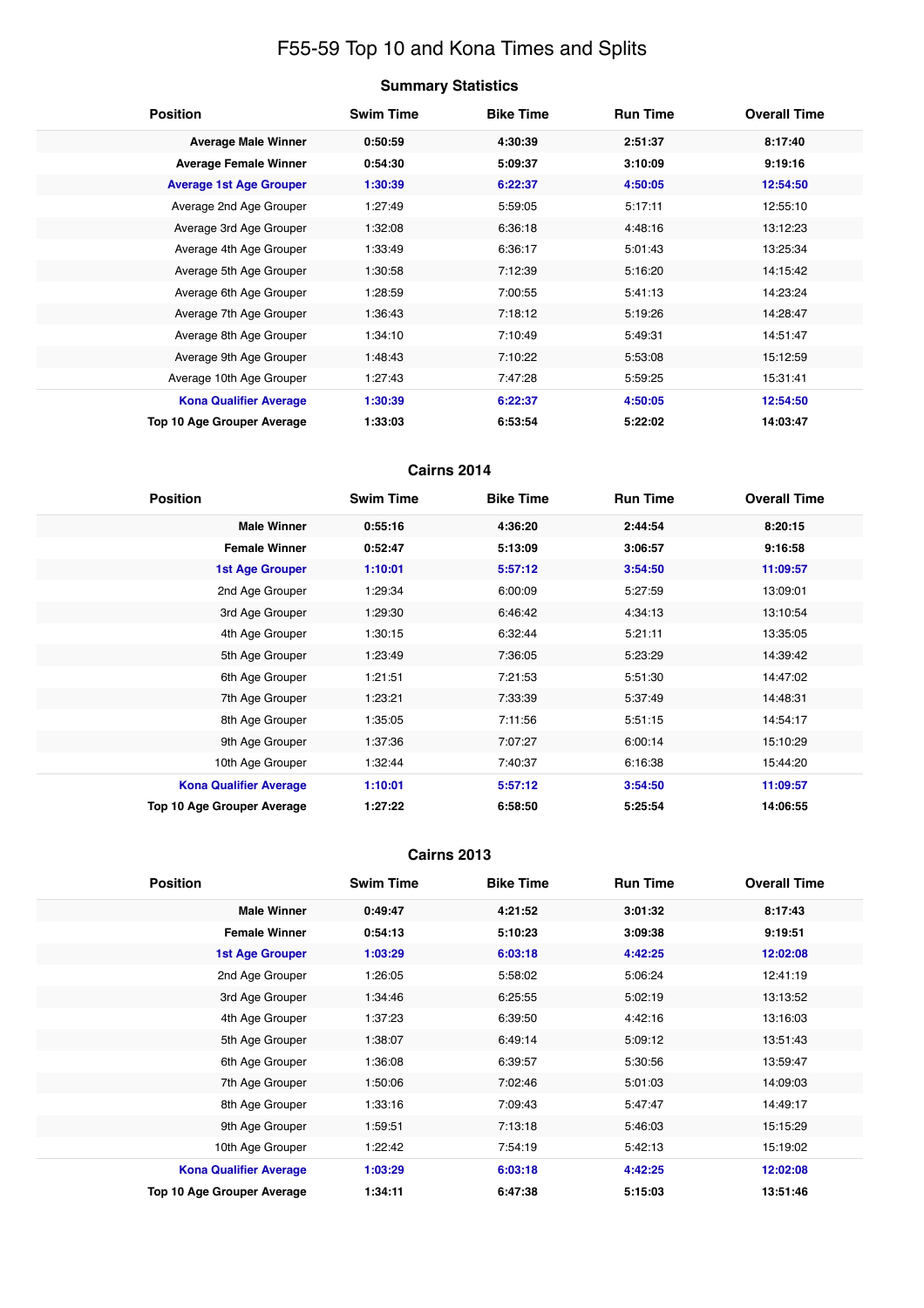| <b>Position</b>               | <b>Swim Time</b> | <b>Bike Time</b> | <b>Run Time</b> | <b>Overall Time</b> |
|-------------------------------|------------------|------------------|-----------------|---------------------|
| <b>Male Winner</b>            | 0:47:56          | 4:33:45          | 2:48:26         | 8:15:04             |
| <b>Female Winner</b>          | 0:56:31          | 5:05:20          | 3:13:52         | 9:21:00             |
| <b>1st Age Grouper</b>        | 2:18:27          | 7:07:23          | 5:53:01         | 15:32:26            |
| <b>Kona Qualifier Average</b> | 2:18:27          | 7:07:23          | 5:53:01         | 15:32:26            |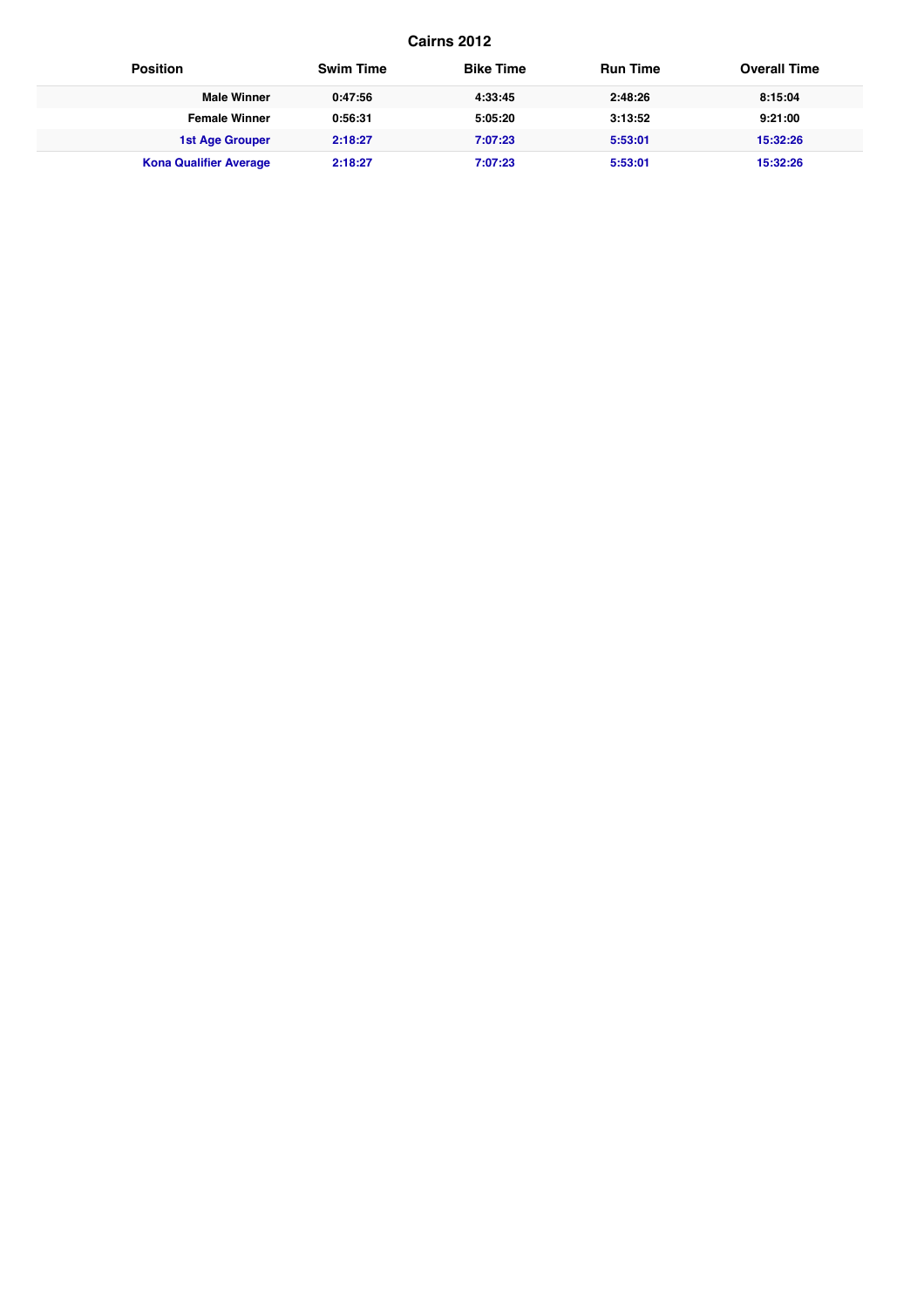# F60-64 Top 10 and Kona Times and Splits

# **Summary Statistics**

| <b>Position</b>                | <b>Swim Time</b> | <b>Bike Time</b> | <b>Run Time</b> | <b>Overall Time</b> |
|--------------------------------|------------------|------------------|-----------------|---------------------|
| <b>Average Male Winner</b>     | 0:50:59          | 4:30:39          | 2:51:37         | 8:17:40             |
| <b>Average Female Winner</b>   | 0:54:30          | 5:09:37          | 3:10:09         | 9:19:16             |
| <b>Average 1st Age Grouper</b> | 1:32:21          | 7:08:27          | 5:29:50         | 14:27:40            |
| Average 2nd Age Grouper        | 1:40:42          | 7:14:30          | 6:44:12         | 15:53:00            |
| <b>Kona Qualifier Average</b>  | 1:32:21          | 7:08:27          | 5:29:50         | 14:27:40            |
| Top 10 Age Grouper Average     | 1:35:41          | 7:10:52          | 5:59:35         | 15:01:48            |

### **Cairns 2014**

| <b>Position</b>               | <b>Swim Time</b> | <b>Bike Time</b> | <b>Run Time</b> | <b>Overall Time</b> |
|-------------------------------|------------------|------------------|-----------------|---------------------|
| <b>Male Winner</b>            | 0:55:16          | 4:36:20          | 2:44:54         | 8:20:15             |
| <b>Female Winner</b>          | 0:52:47          | 5:13:09          | 3:06:57         | 9:16:58             |
| <b>1st Age Grouper</b>        | 1:15:21          | 6:34:54          | 4:33:38         | 12:37:10            |
| 2nd Age Grouper               | 1:41:46          | 6:46:21          | 6:33:27         | 15:09:06            |
| <b>Kona Qualifier Average</b> | 1:15:21          | 6:34:54          | 4:33:38         | 12:37:10            |
| Top 10 Age Grouper Average    | 1:28:33          | 6:40:37          | 5:33:32         | 13:53:08            |

#### **Cairns 2013**

| <b>Position</b>                   | <b>Swim Time</b> | <b>Bike Time</b> | <b>Run Time</b> | <b>Overall Time</b> |
|-----------------------------------|------------------|------------------|-----------------|---------------------|
| <b>Male Winner</b>                | 0:49:47          | 4:21:52          | 3:01:32         | 8:17:43             |
| <b>Female Winner</b>              | 0:54:13          | 5:10:23          | 3:09:38         | 9:19:51             |
| <b>1st Age Grouper</b>            | 1:33:54          | 7:53:56          | 6:25:20         | 16:17:59            |
| 2nd Age Grouper                   | 1:39:38          | 7:42:39          | 6:54:58         | 16:36:54            |
| <b>Kona Qualifier Average</b>     | 1:33:54          | 7:53:56          | 6:25:20         | 16:17:59            |
| <b>Top 10 Age Grouper Average</b> | 1:36:46          | 7:48:17          | 6:40:09         | 16:27:26            |

| <b>Position</b>               | <b>Swim Time</b> | <b>Bike Time</b> | <b>Run Time</b> | <b>Overall Time</b> |
|-------------------------------|------------------|------------------|-----------------|---------------------|
| <b>Male Winner</b>            | 0:47:56          | 4:33:45          | 2:48:26         | 8:15:04             |
| <b>Female Winner</b>          | 0:56:31          | 5:05:20          | 3:13:52         | 9:21:00             |
| 1st Age Grouper               | 1:47:49          | 6:56:32          | 5:30:33         | 14:27:51            |
| <b>Kona Qualifier Average</b> | 1:47:49          | 6:56:32          | 5:30:33         | 14:27:51            |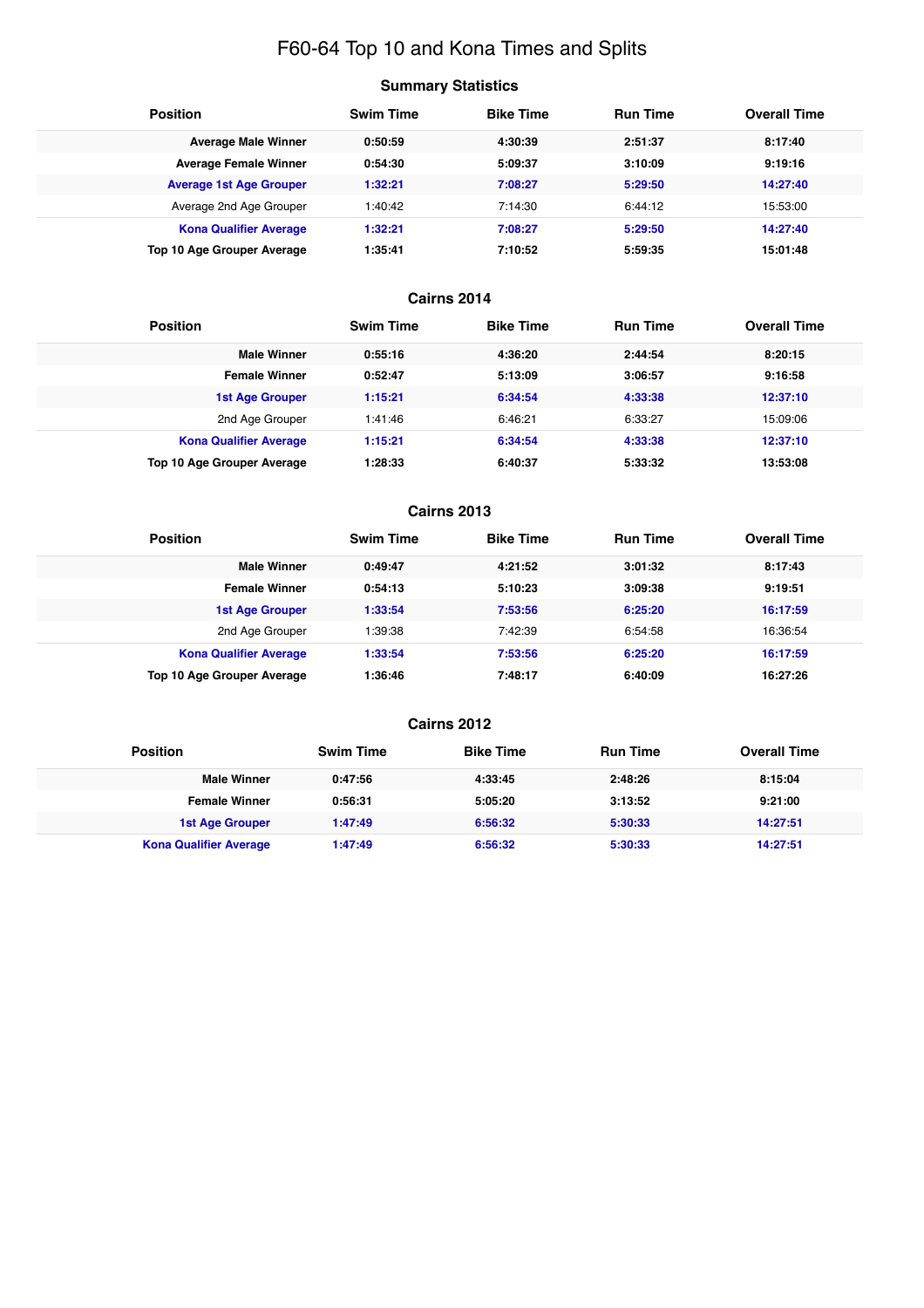# F65-69 Top 10 and Kona Times and Splits

# **Summary Statistics**

| <b>Position</b>                | <b>Swim Time</b> | <b>Bike Time</b> | <b>Run Time</b> | <b>Overall Time</b> |
|--------------------------------|------------------|------------------|-----------------|---------------------|
| <b>Average Male Winner</b>     | 0:50:59          | 4:30:39          | 2:51:37         | 8:17:40             |
| <b>Average Female Winner</b>   | 0:54:30          | 5:09:37          | 3:10:09         | 9:19:16             |
| <b>Average 1st Age Grouper</b> | 1:41:31          | 7:04:13          | 5:32:01         | 14:38:35            |
| <b>Kona Qualifier Average</b>  | 1:41:31          | 7:04:13          | 5:32:01         | 14:38:35            |

| <b>Position</b>               | <b>Swim Time</b> | <b>Bike Time</b> | <b>Run Time</b> | <b>Overall Time</b> |
|-------------------------------|------------------|------------------|-----------------|---------------------|
| <b>Male Winner</b>            | 0:55:16          | 4:36:20          | 2:44:54         | 8:20:15             |
| <b>Female Winner</b>          | 0:52:47          | 5:13:09          | 3:06:57         | 9:16:58             |
| <b>1st Age Grouper</b>        | 1:41:31          | 7:04:13          | 5:32:01         | 14:38:35            |
| <b>Kona Qualifier Average</b> | 1:41:31          | 7:04:13          | 5:32:01         | 14:38:35            |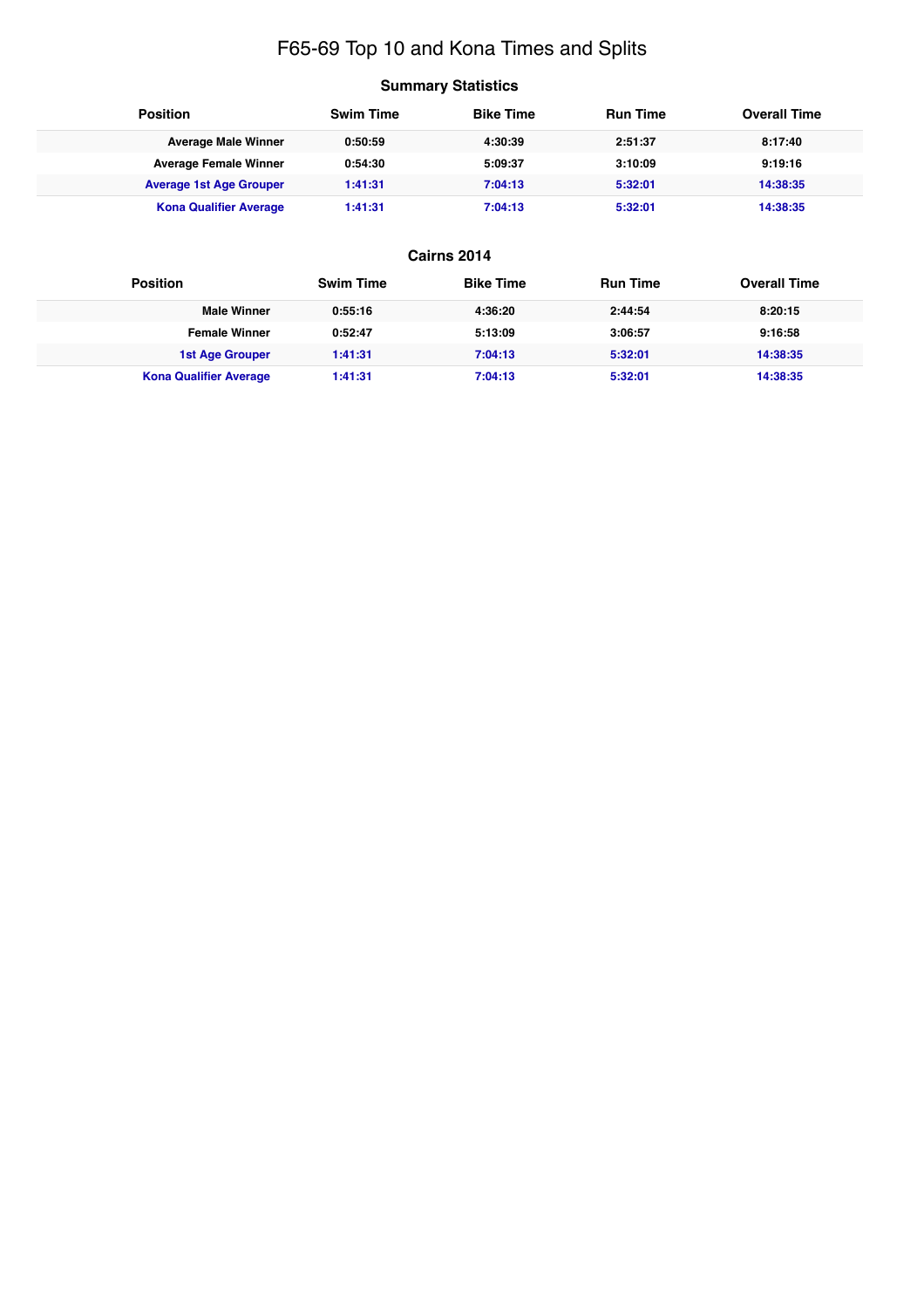# M18-24 Top 10 and Kona Times and Splits

#### **Summary Statistics**

| <b>Position</b>                | <b>Swim Time</b> | <b>Bike Time</b> | <b>Run Time</b> | <b>Overall Time</b> |
|--------------------------------|------------------|------------------|-----------------|---------------------|
| <b>Average Male Winner</b>     | 0:50:59          | 4:30:39          | 2:51:37         | 8:17:40             |
| <b>Average Female Winner</b>   | 0:54:30          | 5:09:37          | 3:10:09         | 9:19:16             |
| <b>Average 1st Age Grouper</b> | 1:01:37          | 5:17:18          | 3:14:24         | 9:42:36             |
| Average 2nd Age Grouper        | 0:59:45          | 5:10:46          | 4:09:06         | 10:26:08            |
| Average 3rd Age Grouper        | 1:06:34          | 5:45:09          | 4:10:33         | 11:14:06            |
| Average 4th Age Grouper        | 1:03:36          | 5:35:57          | 4:34:28         | 11:24:01            |
| Average 5th Age Grouper        | 1:09:53          | 5:28:08          | 5:18:10         | 12:07:06            |
| Average 6th Age Grouper        | 1:12:17          | 6:05:44          | 4:56:45         | 12:27:10            |
| Average 7th Age Grouper        | 1:29:56          | 6:08:09          | 4:59:03         | 12:52:02            |
| Average 8th Age Grouper        | 1:10:08          | 6:47:33          | 4:28:02         | 12:38:17            |
| Average 9th Age Grouper        | 1:24:07          | 6:29:29          | 5:00:35         | 13:10:12            |
| Average 10th Age Grouper       | 1:19:50          | 6:43:08          | 6:08:48         | 14:29:25            |
| <b>Kona Qualifier Average</b>  | 1:01:37          | 5:17:18          | 3:14:24         | 9:42:36             |
| Top 10 Age Grouper Average     | 1:11:05          | 5:52:22          | 4:38:36         | 11:53:54            |

### **Cairns 2014**

| <b>Position</b>               | <b>Swim Time</b> | <b>Bike Time</b> | <b>Run Time</b> | <b>Overall Time</b> |
|-------------------------------|------------------|------------------|-----------------|---------------------|
| <b>Male Winner</b>            | 0:55:16          | 4:36:20          | 2:44:54         | 8:20:15             |
| <b>Female Winner</b>          | 0:52:47          | 5:13:09          | 3:06:57         | 9:16:58             |
| <b>1st Age Grouper</b>        | 1:14:59          | 5:50:11          | 2:53:52         | 10:13:11            |
| 2nd Age Grouper               | 1:12:25          | 5:25:48          | 4:48:00         | 11:33:36            |
| 3rd Age Grouper               | 1:11:29          | 5:51:27          | 4:26:55         | 11:47:15            |
| 4th Age Grouper               | 1:10:59          | 5:52:10          | 4:33:01         | 11:49:24            |
| 5th Age Grouper               | 1:06:26          | 5:36:05          | 4:52:07         | 11:52:29            |
| 6th Age Grouper               | 1:03:08          | 6:01:01          | 4:57:12         | 12:08:16            |
| 7th Age Grouper               | 1:19:49          | 5:56:44          | 4:38:22         | 12:08:44            |
| 8th Age Grouper               | 1:14:34          | 7:21:49          | 4:31:27         | 13:19:10            |
| 9th Age Grouper               | 1:34:08          | 7:08:51          | 4:56:25         | 13:57:07            |
| 10th Age Grouper              | 1:19:44          | 7:36:19          | 6:58:35         | 16:18:20            |
| <b>Kona Qualifier Average</b> | 1:14:59          | 5:50:11          | 2:53:52         | 10:13:11            |
| Top 10 Age Grouper Average    | 1:14:46          | 6:16:02          | 4:45:35         | 12:30:45            |

| <b>Position</b>                   | <b>Swim Time</b> | <b>Bike Time</b> | <b>Run Time</b> | <b>Overall Time</b> |
|-----------------------------------|------------------|------------------|-----------------|---------------------|
| <b>Male Winner</b>                | 0:49:47          | 4:21:52          | 3:01:32         | 8:17:43             |
| <b>Female Winner</b>              | 0:54:13          | 5:10:23          | 3:09:38         | 9:19:51             |
| <b>1st Age Grouper</b>            | 0:59:53          | 4:54:21          | 3:05:58         | 9:06:21             |
| 2nd Age Grouper                   | 0:53:38          | 5:10:10          | 3:46:12         | 9:56:32             |
| 3rd Age Grouper                   | 1:02:18          | 5:18:24          | 3:34:05         | 10:01:05            |
| 4th Age Grouper                   | 1:00:15          | 5:01:39          | 4:09:19         | 10:16:41            |
| 5th Age Grouper                   | 0:57:03          | 5:14:42          | 5:06:17         | 11:24:00            |
| 6th Age Grouper                   | 1:01:03          | 5:32:38          | 4:52:44         | 11:37:20            |
| 7th Age Grouper                   | 1:57:44          | 5:45:52          | 3:57:21         | 11:51:39            |
| 8th Age Grouper                   | 1:05:43          | 6:13:17          | 4:24:38         | 11:57:25            |
| 9th Age Grouper                   | 1:14:07          | 5:50:07          | 5:04:45         | 12:23:17            |
| 10th Age Grouper                  | 1:19:57          | 5:49:57          | 5:19:02         | 12:40:31            |
| <b>Kona Qualifier Average</b>     | 0:59:53          | 4:54:21          | 3:05:58         | 9:06:21             |
| <b>Top 10 Age Grouper Average</b> | 1:09:10          | 5:29:06          | 4:20:02         | 11:07:29            |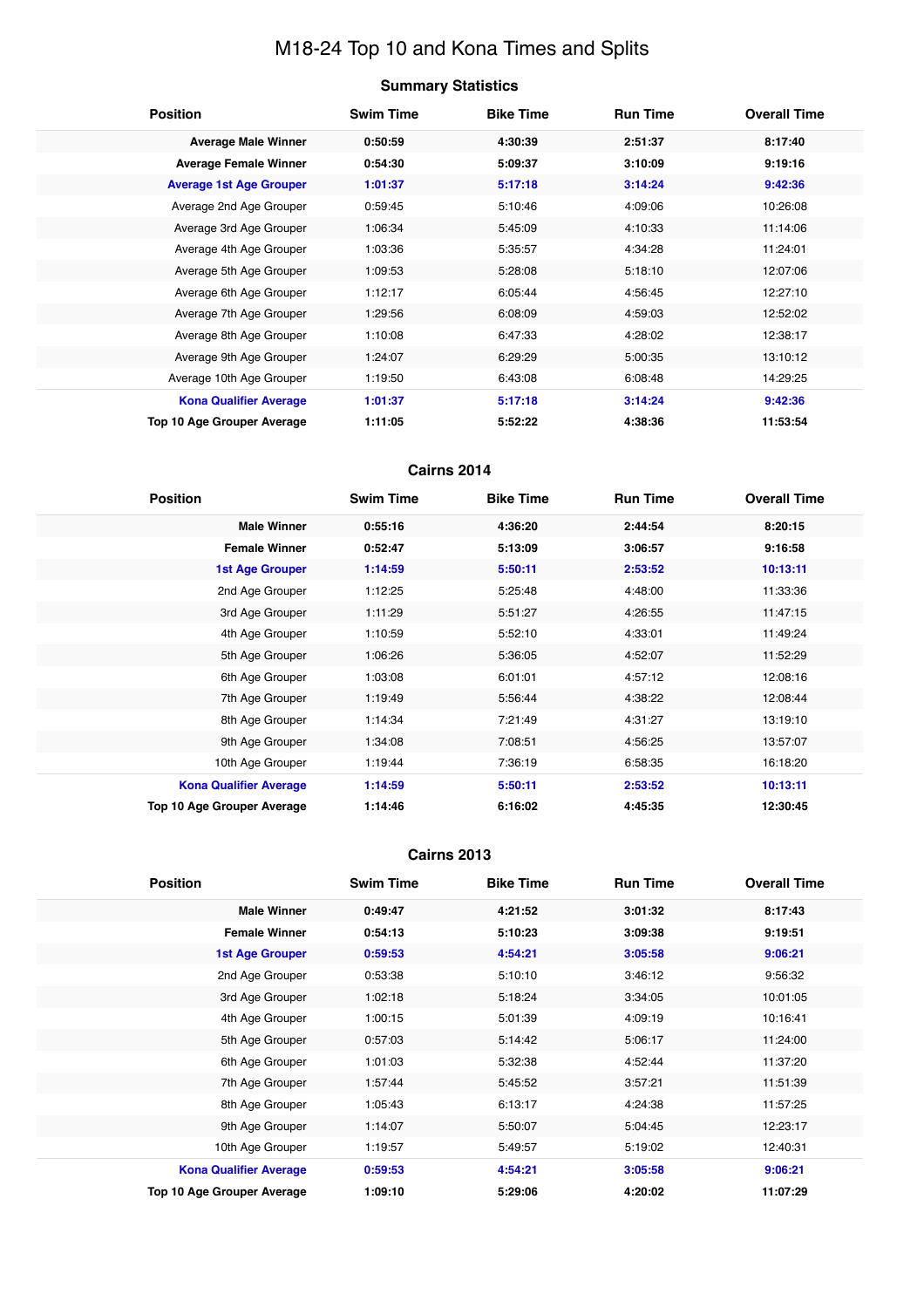| <b>Position</b>               | <b>Swim Time</b> | <b>Bike Time</b> | <b>Run Time</b> | <b>Overall Time</b> |
|-------------------------------|------------------|------------------|-----------------|---------------------|
| <b>Male Winner</b>            | 0:47:56          | 4:33:45          | 2:48:26         | 8:15:04             |
| <b>Female Winner</b>          | 0:56:31          | 5:05:20          | 3:13:52         | 9:21:00             |
| <b>1st Age Grouper</b>        | 0:50:00          | 5:07:23          | 3:43:22         | 9:48:16             |
| 2nd Age Grouper               | 0:53:13          | 4:56:22          | 3:53:06         | 9:48:16             |
| 3rd Age Grouper               | 1:05:57          | 6:05:37          | 4:30:39         | 11:53:58            |
| 4th Age Grouper               | 0:59:34          | 5:54:04          | 5:01:05         | 12:05:58            |
| 5th Age Grouper               | 1:26:12          | 5:33:38          | 5:56:06         | 13:04:50            |
| 6th Age Grouper               | 1:32:40          | 6:43:35          | 5:00:21         | 13:35:54            |
| 7th Age Grouper               | 1:12:17          | 6:41:52          | 6:21:27         | 14:35:45            |
| <b>Kona Qualifier Average</b> | 0:50:00          | 5:07:23          | 3:43:22         | 9:48:16             |
| Top 10 Age Grouper Average    | 1:08:33          | 5:51:47          | 4:55:09         | 12:07:33            |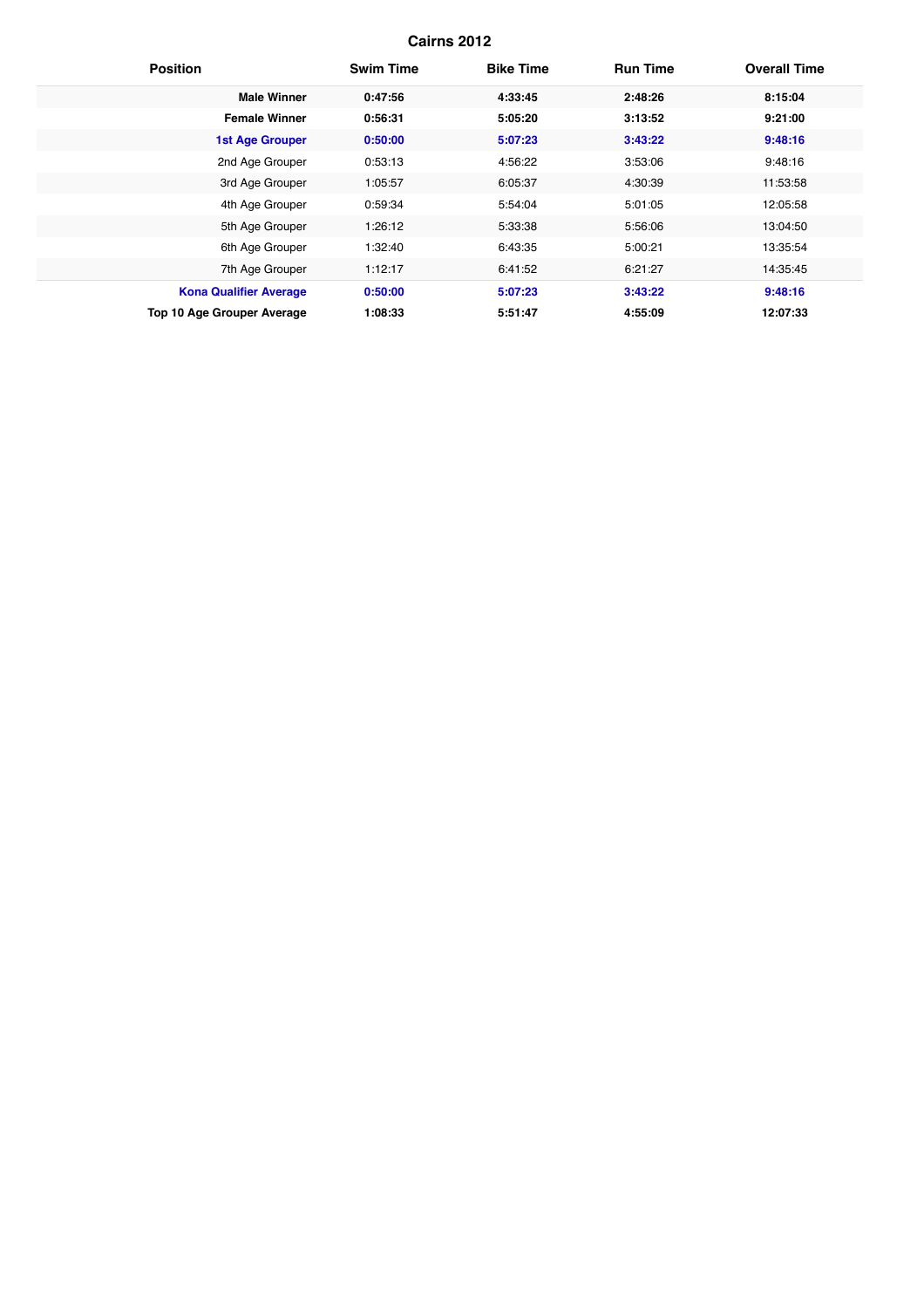# M25-29 Top 10 and Kona Times and Splits

# **Summary Statistics**

| <b>Position</b>                | <b>Swim Time</b> | <b>Bike Time</b> | <b>Run Time</b> | <b>Overall Time</b> |
|--------------------------------|------------------|------------------|-----------------|---------------------|
| <b>Average Male Winner</b>     | 0:50:59          | 4:30:39          | 2:51:37         | 8:17:40             |
| <b>Average Female Winner</b>   | 0:54:30          | 5:09:37          | 3:10:09         | 9:19:16             |
| <b>Average 1st Age Grouper</b> | 0:57:31          | 4:56:55          | 3:11:29         | 9:11:19             |
| <b>Average 2nd Age Grouper</b> | 0:57:56          | 5:01:14          | 3:20:14         | 9:24:09             |
| Average 3rd Age Grouper        | 1:04:44          | 5:08:21          | 3:14:28         | 9:34:27             |
| Average 4th Age Grouper        | 1:02:52          | 4:57:30          | 3:32:41         | 9:39:52             |
| Average 5th Age Grouper        | 1:00:33          | 5:08:19          | 3:32:08         | 9:47:04             |
| Average 6th Age Grouper        | 1:00:52          | 5:16:21          | 3:33:55         | 9:56:41             |
| Average 7th Age Grouper        | 1:00:21          | 5:14:39          | 3:46:12         | 10:09:46            |
| Average 8th Age Grouper        | 1:02:28          | 5:21:54          | 3:38:45         | 10:10:48            |
| Average 9th Age Grouper        | 1:04:58          | 5:08:30          | 3:52:01         | 10:13:14            |
| Average 10th Age Grouper       | 1:04:49          | 5:19:03          | 3:46:10         | 10:16:18            |
| <b>Kona Qualifier Average</b>  | 0:57:41          | 4:59:04          | 3:15:52         | 9:17:44             |
| Top 10 Age Grouper Average     | 1:01:50          | 5:09:16          | 3:32:48         | 9:50:22             |

### **Cairns 2014**

| <b>Position</b>               | <b>Swim Time</b> | <b>Bike Time</b> | <b>Run Time</b> | <b>Overall Time</b> |
|-------------------------------|------------------|------------------|-----------------|---------------------|
| <b>Male Winner</b>            | 0:55:16          | 4:36:20          | 2:44:54         | 8:20:15             |
| <b>Female Winner</b>          | 0:52:47          | 5:13:09          | 3:06:57         | 9:16:58             |
| <b>1st Age Grouper</b>        | 0:56:42          | 4:55:34          | 3:01:06         | 8:56:43             |
| 2nd Age Grouper               | 0:59:14          | 4:55:45          | 3:02:30         | 9:02:47             |
| 3rd Age Grouper               | 1:01:37          | 4:57:23          | 3:19:32         | 9:23:43             |
| 4th Age Grouper               | 1:05:02          | 4:50:14          | 3:25:34         | 9:25:33             |
| 5th Age Grouper               | 0:52:16          | 4:59:24          | 3:35:13         | 9:32:17             |
| 6th Age Grouper               | 0:53:25          | 5:21:19          | 3:20:32         | 9:39:46             |
| 7th Age Grouper               | 0:56:48          | 5:06:01          | 3:36:34         | 9:44:31             |
| 8th Age Grouper               | 0:55:43          | 5:00:32          | 3:41:27         | 9:44:32             |
| 9th Age Grouper               | 0:56:37          | 5:04:36          | 3:36:00         | 9:45:48             |
| 10th Age Grouper              | 1:01:17          | 5:07:28          | 3:33:04         | 9:47:52             |
| <b>Kona Qualifier Average</b> | 0:57:58          | 4:55:39          | 3:01:48         | 8:59:45             |
| Top 10 Age Grouper Average    | 0:57:52          | 5:01:49          | 3:25:09         | 9:30:21             |

| <b>Position</b>               | <b>Swim Time</b> | <b>Bike Time</b> | <b>Run Time</b> | <b>Overall Time</b> |
|-------------------------------|------------------|------------------|-----------------|---------------------|
| <b>Male Winner</b>            | 0:49:47          | 4:21:52          | 3:01:32         | 8:17:43             |
| <b>Female Winner</b>          | 0:54:13          | 5:10:23          | 3:09:38         | 9:19:51             |
| <b>1st Age Grouper</b>        | 0:54:02          | 4:56:00          | 3:17:46         | 9:14:49             |
| <b>2nd Age Grouper</b>        | 0:56:39          | 5:04:48          | 3:23:14         | 9:30:25             |
| 3rd Age Grouper               | 0:59:47          | 5:13:42          | 3:15:25         | 9:36:21             |
| 4th Age Grouper               | 1:00:45          | 5:08:05          | 3:24:34         | 9:40:19             |
| 5th Age Grouper               | 0:55:07          | 5:14:46          | 3:23:55         | 9:40:33             |
| 6th Age Grouper               | 1:06:05          | 5:04:29          | 3:38:49         | 9:55:08             |
| 7th Age Grouper               | 1:09:07          | 5:23:50          | 3:46:02         | 10:26:02            |
| 8th Age Grouper               | 1:02:02          | 5:25:44          | 3:51:53         | 10:27:55            |
| 9th Age Grouper               | 1:12:57          | 5:14:10          | 3:54:07         | 10:28:49            |
| 10th Age Grouper              | 1:00:35          | 5:27:50          | 3:58:01         | 10:31:19            |
| <b>Kona Qualifier Average</b> | 0:55:20          | 5:00:24          | 3:20:30         | 9:22:37             |
| Top 10 Age Grouper Average    | 1:01:42          | 5:13:20          | 3:35:22         | 9:57:10             |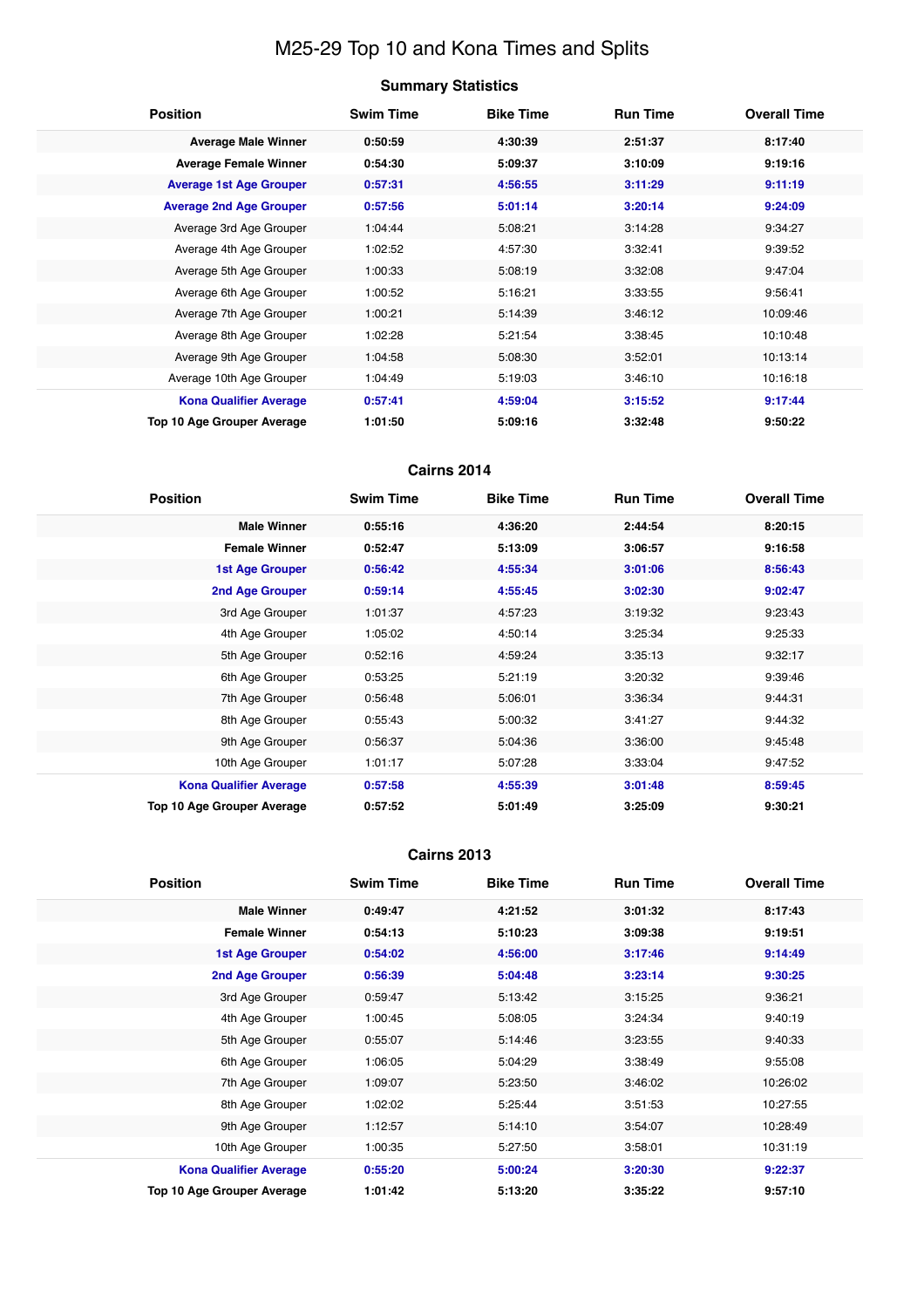| <b>Position</b>                   | <b>Swim Time</b> | <b>Bike Time</b> | <b>Run Time</b> | <b>Overall Time</b> |
|-----------------------------------|------------------|------------------|-----------------|---------------------|
| <b>Male Winner</b>                | 0:47:56          | 4:33:45          | 2:48:26         | 8:15:04             |
| <b>Female Winner</b>              | 0:56:31          | 5:05:20          | 3:13:52         | 9:21:00             |
| <b>1st Age Grouper</b>            | 1:01:51          | 4:59:12          | 3:15:36         | 9:22:25             |
| <b>2nd Age Grouper</b>            |                  | 5:03:09          | 3:35:00         | 9:39:17             |
| 3rd Age Grouper                   | 1:12:50          | 5:13:59          | 3:08:27         | 9:43:19             |
| 4th Age Grouper                   | 1:02:51          | 4:54:13          | 3:47:55         | 9:53:45             |
| 5th Age Grouper                   | 1:14:17          | 5:10:48          | 3:37:16         | 10:08:24            |
| 6th Age Grouper                   | 1:03:07          | 5:23:16          | 3:42:24         | 10:15:10            |
| 7th Age Grouper                   | 0:55:09          | 5:14:08          | 3:56:01         | 10:18:47            |
| 8th Age Grouper                   | 1:09:41          | 5:39:26          | 3:22:57         | 10:19:57            |
| 9th Age Grouper                   | 1:05:20          | 5:06:44          | 4:05:58         | 10:25:07            |
| 10th Age Grouper                  | 1:12:37          | 5:21:51          | 3:47:27         | 10:29:44            |
| <b>Kona Qualifier Average</b>     | 1:01:51          | 5:01:10          | 3:25:18         | 9:30:51             |
| <b>Top 10 Age Grouper Average</b> | 1:06:24          | 5:12:40          | 3:37:54         | 10:03:35            |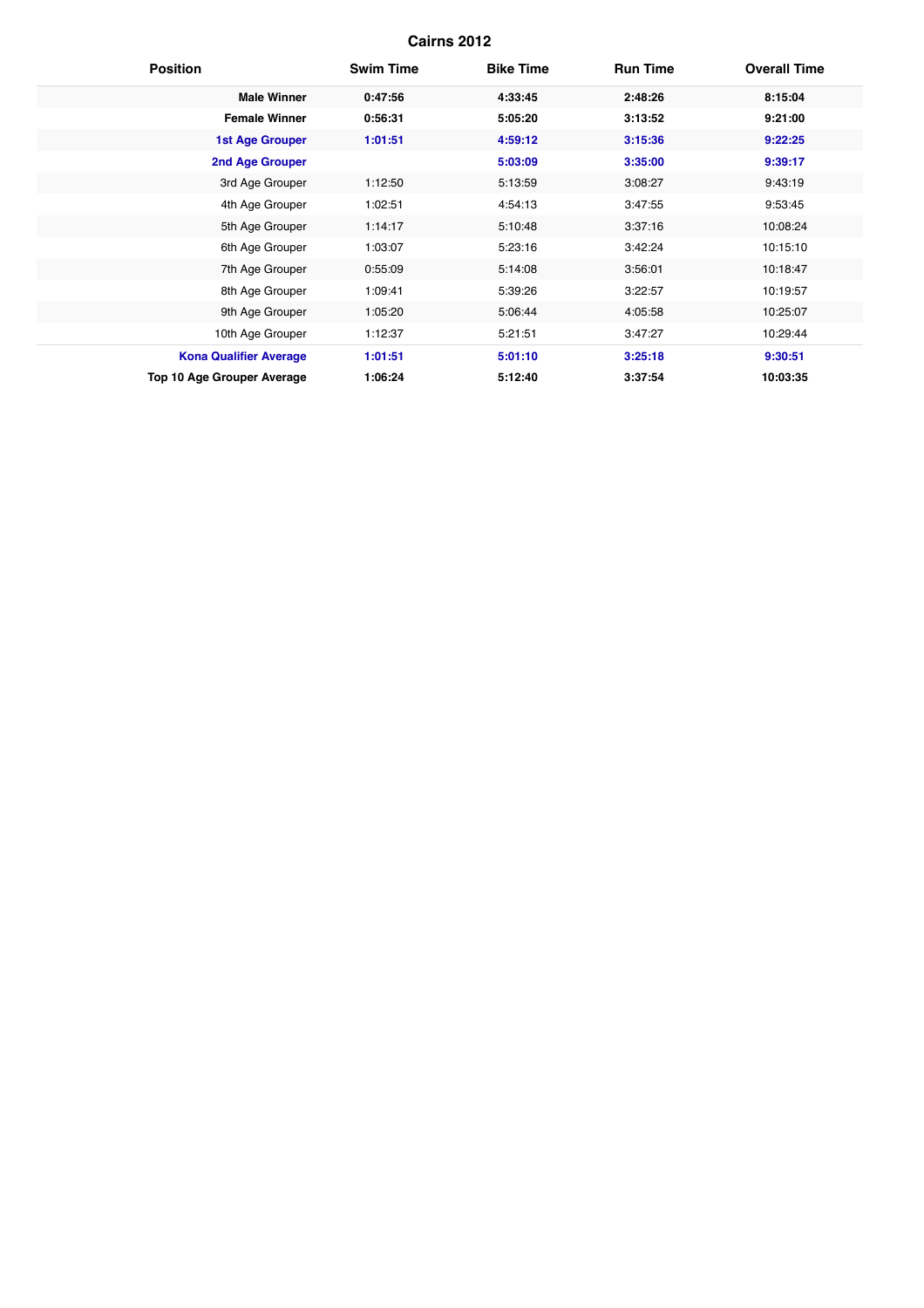# M30-34 Top 10 and Kona Times and Splits

### **Summary Statistics**

| <b>Position</b>                | <b>Swim Time</b> | <b>Bike Time</b> | <b>Run Time</b> | <b>Overall Time</b> |
|--------------------------------|------------------|------------------|-----------------|---------------------|
| <b>Average Male Winner</b>     | 0:50:59          | 4:30:39          | 2:51:37         | 8:17:40             |
| <b>Average Female Winner</b>   | 0:54:30          | 5:09:37          | 3:10:09         | 9:19:16             |
| <b>Average 1st Age Grouper</b> | 0:53:24          | 4:50:50          | 3:12:24         | 9:01:53             |
| <b>Average 2nd Age Grouper</b> | 1:01:01          | 5:00:30          | 3:15:00         | 9:21:43             |
| <b>Average 3rd Age Grouper</b> | 1:03:18          | 4:58:17          | 3:17:26         | 9:24:22             |
| Average 4th Age Grouper        | 1:03:32          | 5:04:20          | 3:12:36         | 9:27:21             |
| Average 5th Age Grouper        | 0:57:32          | 4:59:53          | 3:25:07         | 9:28:40             |
| Average 6th Age Grouper        | 1:02:33          | 4:57:19          | 3:25:40         | 9:31:41             |
| Average 7th Age Grouper        | 0:59:39          | 5:02:24          | 3:23:36         | 9:33:04             |
| Average 8th Age Grouper        | 1:04:27          | 5:03:02          | 3:25:37         | 9:38:50             |
| Average 9th Age Grouper        | 1:00:04          | 4:58:33          | 3:39:49         | 9:43:44             |
| Average 10th Age Grouper       | 1:04:02          | 5:05:24          | 3:30:10         | 9:46:10             |
| <b>Kona Qualifier Average</b>  | 0:59:14          | 4:56:32          | 3:14:57         | 9:15:59             |
| Top 10 Age Grouper Average     | 1:00:57          | 5:00:03          | 3:22:44         | 9:29:44             |

#### **Cairns 2014**

| <b>Position</b>               | <b>Swim Time</b> | <b>Bike Time</b> | <b>Run Time</b> | <b>Overall Time</b> |
|-------------------------------|------------------|------------------|-----------------|---------------------|
| <b>Male Winner</b>            | 0:55:16          | 4:36:20          | 2:44:54         | 8:20:15             |
| <b>Female Winner</b>          | 0:52:47          | 5:13:09          | 3:06:57         | 9:16:58             |
| <b>1st Age Grouper</b>        | 0:55:50          | 4:55:33          | 3:15:49         | 9:12:18             |
| 2nd Age Grouper               | 1:02:46          | 4:49:08          | 3:17:14         | 9:13:13             |
| 3rd Age Grouper               | 1:03:32          | 4:52:16          | 3:14:33         | 9:14:40             |
| 4th Age Grouper               | 0:57:56          | 5:01:29          | 3:10:36         | 9:15:17             |
| 5th Age Grouper               | 1:00:28          | 4:51:47          | 3:19:15         | 9:16:23             |
| 6th Age Grouper               | 1:03:34          | 4:51:12          | 3:16:43         | 9:17:39             |
| 7th Age Grouper               | 1:01:19          | 4:53:26          | 3:19:35         | 9:20:53             |
| 8th Age Grouper               | 1:04:50          | 5:04:11          | 3:13:48         | 9:27:54             |
| 9th Age Grouper               | 0:51:09          | 4:47:04          | 3:52:29         | 9:34:33             |
| 10th Age Grouper              | 1:05:43          | 5:07:07          | 3:17:15         | 9:36:41             |
| <b>Kona Qualifier Average</b> | 1:00:42          | 4:52:19          | 3:15:52         | 9:13:23             |
| Top 10 Age Grouper Average    | 1:00:42          | 4:55:19          | 3:19:43         | 9:20:57             |

| <b>Position</b>               | <b>Swim Time</b> | <b>Bike Time</b> | <b>Run Time</b> | <b>Overall Time</b> |
|-------------------------------|------------------|------------------|-----------------|---------------------|
| <b>Male Winner</b>            | 0:49:47          | 4:21:52          | 3:01:32         | 8:17:43             |
| <b>Female Winner</b>          | 0:54:13          | 5:10:23          | 3:09:38         | 9:19:51             |
| <b>1st Age Grouper</b>        | 0:55:11          | 4:55:29          | 3:13:04         | 9:09:18             |
| <b>2nd Age Grouper</b>        | 0:59:41          | 5:09:56          | 3:11:16         | 9:26:16             |
| 3rd Age Grouper               | 1:01:30          | 5:02:11          | 3:21:22         | 9:30:11             |
| 4th Age Grouper               | 0:59:58          | 5:08:42          | 3:18:29         | 9:33:58             |
| 5th Age Grouper               | 0:54:33          | 5:08:04          | 3:24:36         | 9:35:04             |
| 6th Age Grouper               | 1:04:59          | 5:01:02          | 3:23:18         | 9:35:14             |
| 7th Age Grouper               | 0:55:10          | 5:11:55          | 3:21:00         | 9:35:42             |
| 8th Age Grouper               | 1:04:32          | 4:57:33          | 3:32:16         | 9:39:04             |
| 9th Age Grouper               | 1:03:19          | 5:01:00          | 3:28:54         | 9:39:17             |
| 10th Age Grouper              | 1:08:52          | 5:05:37          | 3:21:59         | 9:43:30             |
| <b>Kona Qualifier Average</b> | 0:58:47          | 5:02:32          | 3:15:14         | 9:21:55             |
| Top 10 Age Grouper Average    | 1:00:46          | 5:04:08          | 3:21:37         | 9:32:45             |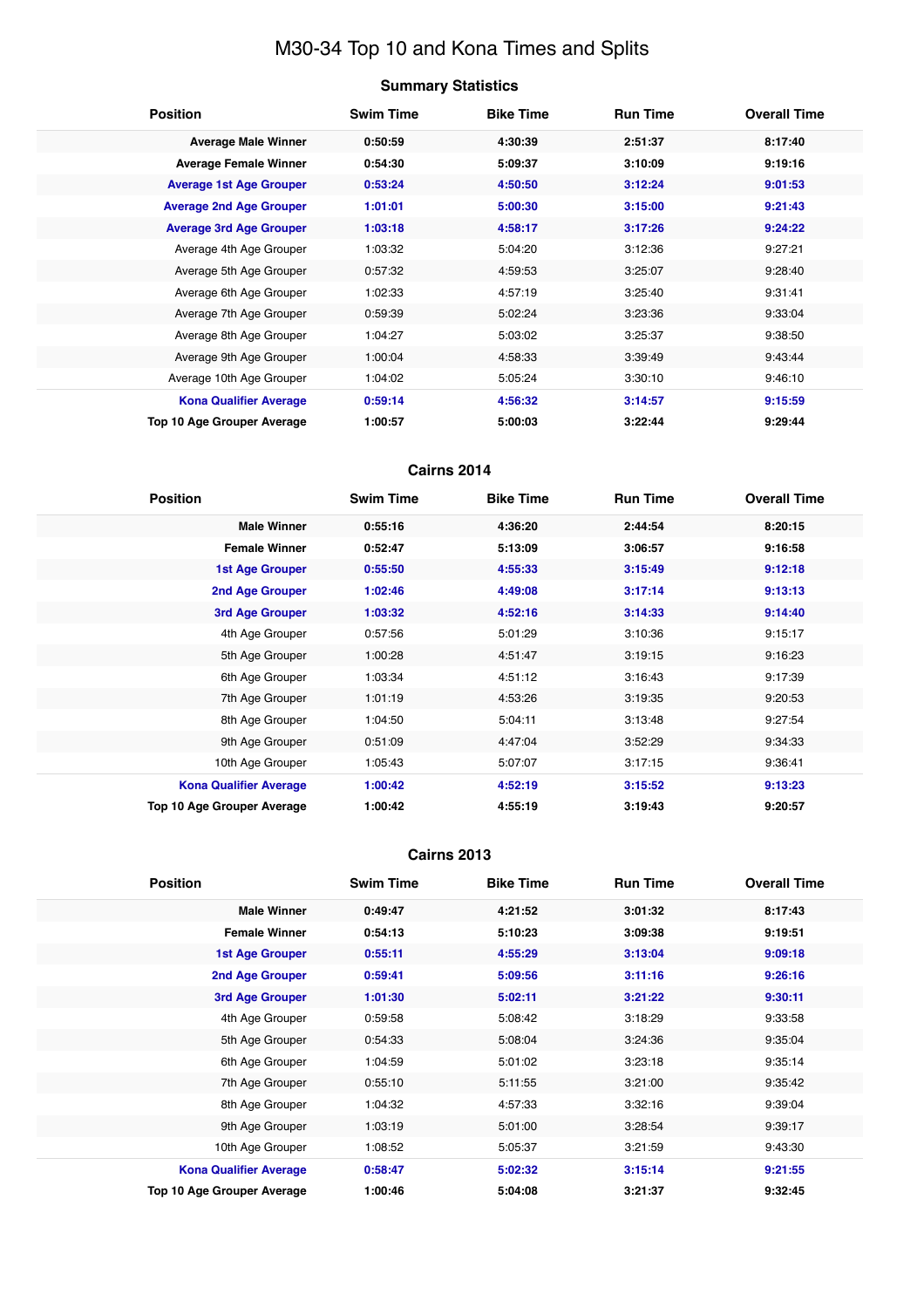| <b>Position</b>               | <b>Swim Time</b> | <b>Bike Time</b> | <b>Run Time</b> | <b>Overall Time</b> |
|-------------------------------|------------------|------------------|-----------------|---------------------|
| <b>Male Winner</b>            | 0:47:56          | 4:33:45          | 2:48:26         | 8:15:04             |
| <b>Female Winner</b>          | 0:56:31          | 5:05:20          | 3:13:52         | 9:21:00             |
| <b>1st Age Grouper</b>        | 0:49:13          | 4:41:28          | 3:08:21         | 8:44:03             |
| <b>2nd Age Grouper</b>        | 1:00:37          | 5:02:26          | 3:16:32         | 9:25:40             |
| 3rd Age Grouper               | 1:04:53          | 5:00:25          | 3:16:24         | 9:28:17             |
| 4th Age Grouper               | 1:12:43          | 5:02:51          | 3:08:45         | 9:32:48             |
| 5th Age Grouper               | 0:57:35          | 4:59:50          | 3:31:32         | 9:34:33             |
| 6th Age Grouper               | 0:59:08          | 4:59:43          | 3:36:59         | 9:42:10             |
| 7th Age Grouper               | 1:02:28          | 5:01:51          | 3:30:13         | 9:42:37             |
| 8th Age Grouper               | 1:04:00          | 5:07:24          | 3:30:47         | 9:49:32             |
| 9th Age Grouper               | 1:05:46          | 5:07:36          | 3:38:04         | 9:57:24             |
| 10th Age Grouper              | 0:57:31          | 5:03:30          | 3:51:17         | 9:58:20             |
| <b>Kona Qualifier Average</b> | 0:58:14          | 4:54:46          | 3:13:45         | 9:12:40             |
| Top 10 Age Grouper Average    | 1:01:23          | 5:00:42          | 3:26:53         | 9:35:32             |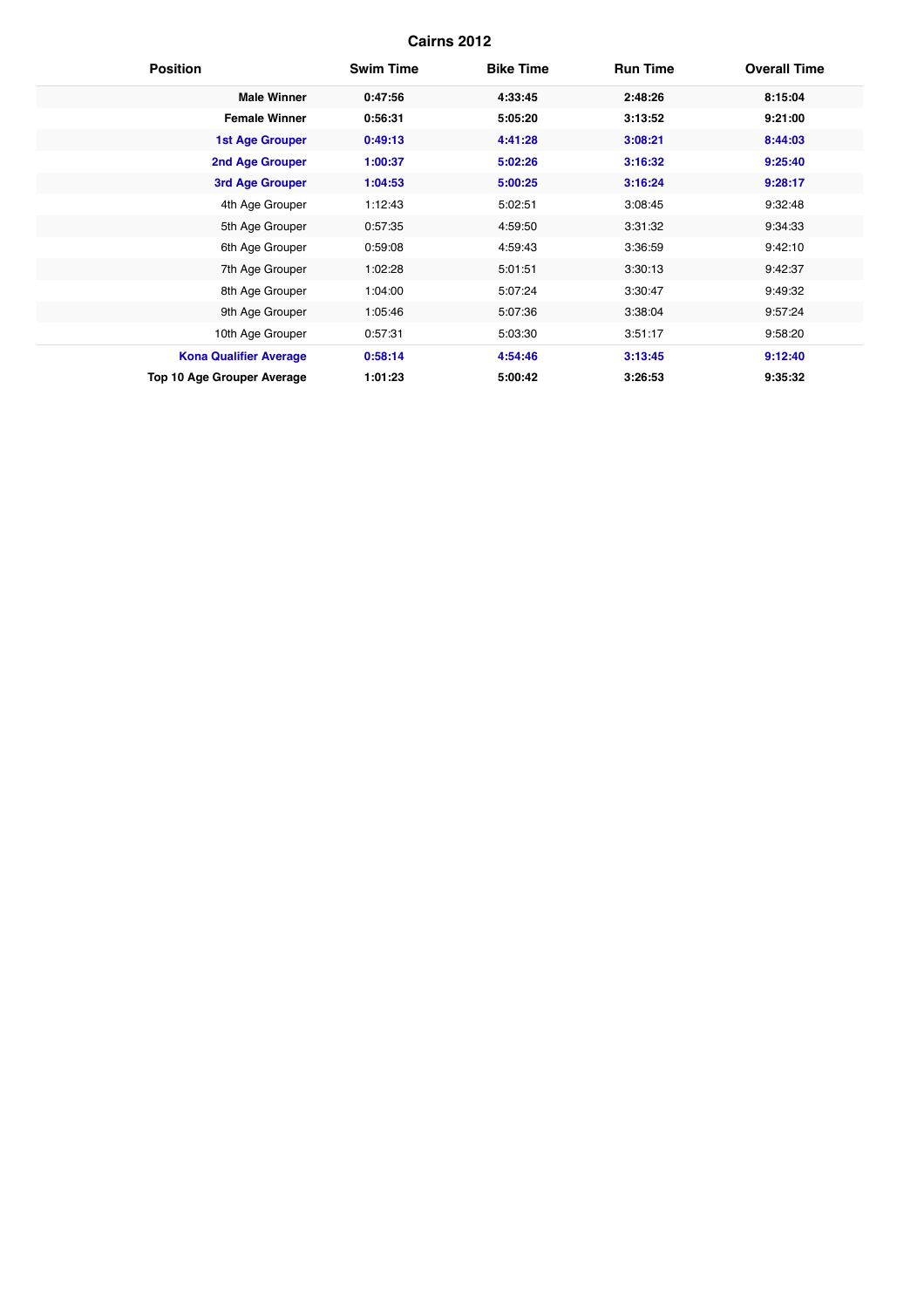# M35-39 Top 10 and Kona Times and Splits

### **Summary Statistics**

| <b>Position</b>                | <b>Swim Time</b> | <b>Bike Time</b> | <b>Run Time</b> | <b>Overall Time</b> |
|--------------------------------|------------------|------------------|-----------------|---------------------|
| <b>Average Male Winner</b>     | 0:50:59          | 4:30:39          | 2:51:37         | 8:17:40             |
| <b>Average Female Winner</b>   | 0:54:30          | 5:09:37          | 3:10:09         | 9:19:16             |
| <b>Average 1st Age Grouper</b> | 0:59:24          | 4:53:13          | 3:10:35         | 9:08:13             |
| <b>Average 2nd Age Grouper</b> | 0:57:45          | 4:56:44          | 3:17:45         | 9:18:24             |
| <b>Average 3rd Age Grouper</b> | 1:01:28          | 4:59:51          | 3:14:09         | 9:21:12             |
| <b>Average 4th Age Grouper</b> | 0:59:08          | 4:54:40          | 3:26:48         | 9:27:23             |
| Average 5th Age Grouper        | 1:01:39          | 5:01:32          | 3:20:47         | 9:29:57             |
| Average 6th Age Grouper        | 0:59:47          | 5:04:50          | 3:20:43         | 9:34:01             |
| Average 7th Age Grouper        | 1:01:33          | 4:59:44          | 3:28:26         | 9:36:18             |
| Average 8th Age Grouper        | 0:59:01          | 5:03:00          | 3:28:11         | 9:37:03             |
| Average 9th Age Grouper        | 1:03:23          | 5:00:05          | 3:29:11         | 9:39:46             |
| Average 10th Age Grouper       | 1:02:42          | 5:04:21          | 3:29:58         | 9:43:11             |
| <b>Kona Qualifier Average</b>  | 0:59:26          | 4:56:07          | 3:17:19         | 9:18:48             |
| Top 10 Age Grouper Average     | 1:00:35          | 4:59:48          | 3:22:39         | 9:29:33             |

### **Cairns 2014**

| <b>Position</b>                   | <b>Swim Time</b> | <b>Bike Time</b> | <b>Run Time</b> | <b>Overall Time</b> |
|-----------------------------------|------------------|------------------|-----------------|---------------------|
| <b>Male Winner</b>                | 0:55:16          | 4:36:20          | 2:44:54         | 8:20:15             |
| <b>Female Winner</b>              | 0:52:47          | 5:13:09          | 3:06:57         | 9:16:58             |
| 1st Age Grouper                   | 1:04:00          | 4:48:16          | 3:14:07         | 9:11:37             |
| <b>2nd Age Grouper</b>            | 1:01:18          | 4:55:22          | 3:13:06         | 9:16:48             |
| 3rd Age Grouper                   | 1:06:22          | 5:07:18          | 3:02:58         | 9:22:17             |
| 4th Age Grouper                   | 1:01:15          | 4:53:12          | 3:21:35         | 9:22:40             |
| 5th Age Grouper                   | 0:56:57          | 5:01:54          | 3:21:44         | 9:25:29             |
| 6th Age Grouper                   | 1:08:45          | 5:03:39          | 3:03:23         | 9:26:28             |
| 7th Age Grouper                   | 1:06:07          | 5:01:33          | 3:15:08         | 9:27:21             |
| 8th Age Grouper                   | 1:03:40          | 5:04:48          | 3:12:35         | 9:28:04             |
| 9th Age Grouper                   | 1:04:59          | 4:56:46          | 3:21:19         | 9:29:51             |
| 10th Age Grouper                  | 1:01:10          | 4:53:37          | 3:29:53         | 9:29:56             |
| <b>Kona Qualifier Average</b>     | 1:03:13          | 4:56:02          | 3:12:56         | 9:18:20             |
| <b>Top 10 Age Grouper Average</b> | 1:03:27          | 4:58:38          | 3:15:34         | 9:24:03             |

| <b>Position</b>               | <b>Swim Time</b> | <b>Bike Time</b> | <b>Run Time</b> | <b>Overall Time</b> |
|-------------------------------|------------------|------------------|-----------------|---------------------|
| <b>Male Winner</b>            | 0:49:47          | 4:21:52          | 3:01:32         | 8:17:43             |
| <b>Female Winner</b>          | 0:54:13          | 5:10:23          | 3:09:38         | 9:19:51             |
| <b>1st Age Grouper</b>        | 0:56:32          | 5:03:08          | 2:59:36         | 9:03:23             |
| <b>2nd Age Grouper</b>        | 0:54:01          | 4:56:10          | 3:25:18         | 9:20:39             |
| 3rd Age Grouper               | 1:04:47          | 4:55:55          | 3:15:01         | 9:21:56             |
| 4th Age Grouper               | 0:55:22          | 4:48:54          | 3:34:51         | 9:24:54             |
| 5th Age Grouper               | 1:04:12          | 5:06:15          | 3:12:00         | 9:28:56             |
| 6th Age Grouper               | 0:55:22          | 5:00:13          | 3:26:08         | 9:30:02             |
| 7th Age Grouper               | 0:55:36          | 4:56:10          | 3:37:35         | 9:35:22             |
| 8th Age Grouper               | 0:57:38          | 5:02:29          | 3:29:39         | 9:36:46             |
| 9th Age Grouper               | 1:06:03          | 5:02:18          | 3:25:53         | 9:40:46             |
| 10th Age Grouper              | 1:01:16          | 5:06:52          | 3:28:45         | 9:43:39             |
| <b>Kona Qualifier Average</b> | 0:57:40          | 4:56:01          | 3:18:41         | 9:17:43             |
| Top 10 Age Grouper Average    | 0:59:04          | 4:59:50          | 3:23:28         | 9:28:38             |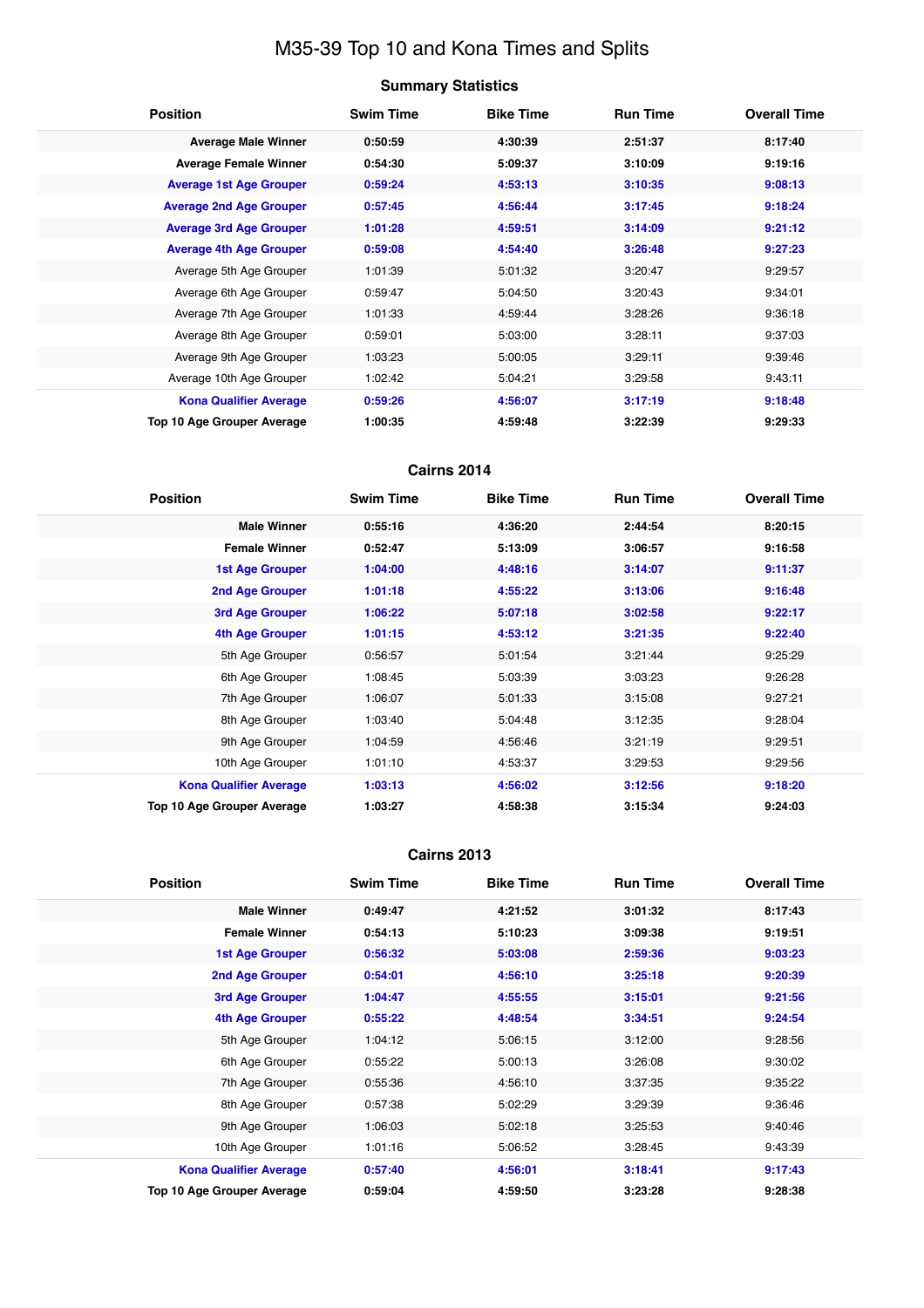| <b>Position</b>                   | <b>Swim Time</b> | <b>Bike Time</b> | <b>Run Time</b> | <b>Overall Time</b> |
|-----------------------------------|------------------|------------------|-----------------|---------------------|
| <b>Male Winner</b>                | 0:47:56          | 4:33:45          | 2:48:26         | 8:15:04             |
| <b>Female Winner</b>              | 0:56:31          | 5:05:20          | 3:13:52         | 9:21:00             |
| <b>1st Age Grouper</b>            | 0:57:40          | 4:48:16          | 3:18:04         | 9:09:40             |
| <b>2nd Age Grouper</b>            | 0:57:57          | 4:58:42          | 3:14:53         | 9:17:47             |
| 3rd Age Grouper                   | 0:53:15          | 4:56:20          | 3:24:29         | 9:19:24             |
| <b>4th Age Grouper</b>            | 1:00:48          | 5:01:55          | 3:23:58         | 9:34:37             |
| 5th Age Grouper                   | 1:03:49          | 4:56:29          | 3:28:37         | 9:35:28             |
| 6th Age Grouper                   | 0:55:15          | 5:10:39          | 3:32:39         | 9:45:35             |
| 7th Age Grouper                   | 1:02:58          | 5:01:30          | 3:32:36         | 9:46:13             |
| 8th Age Grouper                   | 0:55:47          | 5:01:43          | 3:42:19         | 9:46:21             |
| 9th Age Grouper                   | 0:59:07          | 5:01:12          | 3:40:22         | 9:48:43             |
| 10th Age Grouper                  | 1:05:40          | 5:12:35          | 3:31:18         | 9:56:00             |
| <b>Kona Qualifier Average</b>     | 0:57:25          | 4:56:18          | 3:20:21         | 9:20:22             |
| <b>Top 10 Age Grouper Average</b> | 0:59:13          | 5:00:56          | 3:28:55         | 9:35:58             |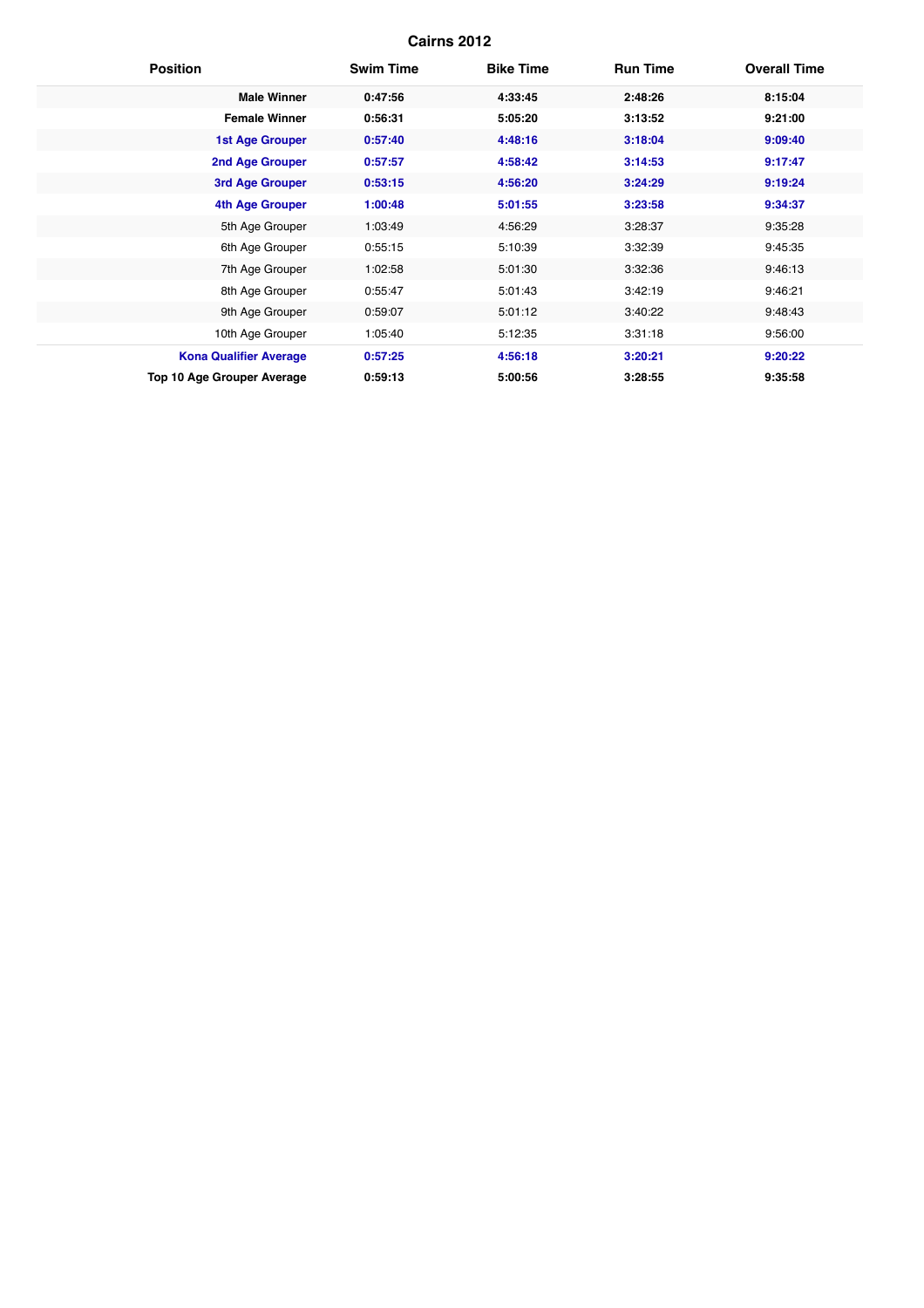# M40-44 Top 10 and Kona Times and Splits

#### **Summary Statistics**

| <b>Position</b>                | <b>Swim Time</b> | <b>Bike Time</b> | <b>Run Time</b> | <b>Overall Time</b> |
|--------------------------------|------------------|------------------|-----------------|---------------------|
| <b>Average Male Winner</b>     | 0:50:59          | 4:30:39          | 2:51:37         | 8:17:40             |
| <b>Average Female Winner</b>   | 0:54:30          | 5:09:37          | 3:10:09         | 9:19:16             |
| <b>Average 1st Age Grouper</b> | 0:58:57          | 4:50:27          | 3:22:30         | 9:18:04             |
| <b>Average 2nd Age Grouper</b> | 0:57:47          | 4:55:44          | 3:23:27         | 9:26:44             |
| <b>Average 3rd Age Grouper</b> | 1:05:02          | 5:00:28          | 3:22:00         | 9:34:01             |
| <b>Average 4th Age Grouper</b> | 1:02:55          | 5:03:45          | 3:25:40         | 9:39:46             |
| Average 5th Age Grouper        | 1:07:20          | 4:55:54          | 3:30:53         | 9:40:57             |
| Average 6th Age Grouper        | 1:04:33          | 4:59:56          | 3:32:30         | 9:43:50             |
| Average 7th Age Grouper        | 0:58:29          | 5:03:44          | 3:38:18         | 9:46:43             |
| Average 8th Age Grouper        | 0:58:52          | 5:09:55          | 3:32:20         | 9:49:23             |
| Average 9th Age Grouper        | 1:02:43          | 5:15:18          | 3:31:25         | 9:58:24             |
| Average 10th Age Grouper       | 1:07:58          | 5:05:49          | 3:36:57         | 9:59:49             |
| <b>Kona Qualifier Average</b>  | 1:01:10          | 4:57:36          | 3:23:24         | 9:29:38             |
| Top 10 Age Grouper Average     | 1:02:27          | 5:02:06          | 3:29:36         | 9:41:46             |

### **Cairns 2014**

| <b>Position</b>               | <b>Swim Time</b> | <b>Bike Time</b> | <b>Run Time</b> | <b>Overall Time</b> |
|-------------------------------|------------------|------------------|-----------------|---------------------|
| <b>Male Winner</b>            | 0:55:16          | 4:36:20          | 2:44:54         | 8:20:15             |
| <b>Female Winner</b>          | 0:52:47          | 5:13:09          | 3:06:57         | 9:16:58             |
| <b>1st Age Grouper</b>        | 0:55:41          | 4:54:50          | 3:08:43         | 9:05:24             |
| 2nd Age Grouper               | 0:55:37          | 4:53:40          | 3:14:10         | 9:10:23             |
| 3rd Age Grouper               | 1:01:11          | 4:50:27          | 3:24:01         | 9:20:33             |
| <b>4th Age Grouper</b>        | 1:01:11          | 4:50:45          | 3:29:13         | 9:27:18             |
| 5th Age Grouper               | 0:58:37          | 4:54:26          | 3:30:44         | 9:28:11             |
| 6th Age Grouper               | 1:05:23          | 4:56:24          | 3:24:34         | 9:32:20             |
| 7th Age Grouper               | 1:05:08          | 4:58:49          | 3:23:00         | 9:32:53             |
| 8th Age Grouper               | 0:59:18          | 4:51:03          | 3:37:21         | 9:33:59             |
| 9th Age Grouper               | 1:01:28          | 5:04:26          | 3:24:00         | 9:37:58             |
| 10th Age Grouper              | 1:01:27          | 4:52:24          | 3:38:23         | 9:38:37             |
| <b>Kona Qualifier Average</b> | 0:58:25          | 4:52:25          | 3:19:01         | 9:15:54             |
| Top 10 Age Grouper Average    | 1:00:30          | 4:54:43          | 3:25:24         | 9:26:45             |

| <b>Position</b>                   | <b>Swim Time</b> | <b>Bike Time</b> | <b>Run Time</b> | <b>Overall Time</b> |
|-----------------------------------|------------------|------------------|-----------------|---------------------|
| <b>Male Winner</b>                | 0:49:47          | 4:21:52          | 3:01:32         | 8:17:43             |
| <b>Female Winner</b>              | 0:54:13          | 5:10:23          | 3:09:38         | 9:19:51             |
| <b>1st Age Grouper</b>            | 0:51:39          | 4:34:35          | 3:43:52         | 9:16:13             |
| 2nd Age Grouper                   | 1:02:37          | 4:45:53          | 3:29:00         | 9:29:18             |
| 3rd Age Grouper                   | 1:11:42          | 5:04:26          | 3:16:44         | 9:40:54             |
| 4th Age Grouper                   | 1:03:38          | 5:18:35          | 3:17:03         | 9:47:36             |
| 5th Age Grouper                   | 1:12:26          | 4:53:28          | 3:34:58         | 9:49:36             |
| 6th Age Grouper                   | 0:59:18          | 5:00:36          | 3:45:46         | 9:52:13             |
| 7th Age Grouper                   | 0:55:12          | 5:08:58          | 3:48:00         | 9:59:02             |
| 8th Age Grouper                   | 0:59:29          | 5:30:20          | 3:27:02         | 10:04:50            |
| 9th Age Grouper                   | 0:59:03          | 5:25:58          | 3:30:29         | 10:05:05            |
| 10th Age Grouper                  | 1:17:11          | 5:02:46          | 3:35:21         | 10:06:11            |
| <b>Kona Qualifier Average</b>     | 1:02:24          | 4:55:52          | 3:26:39         | 9:33:30             |
| <b>Top 10 Age Grouper Average</b> | 1:03:13          | 5:04:33          | 3:32:49         | 9:49:05             |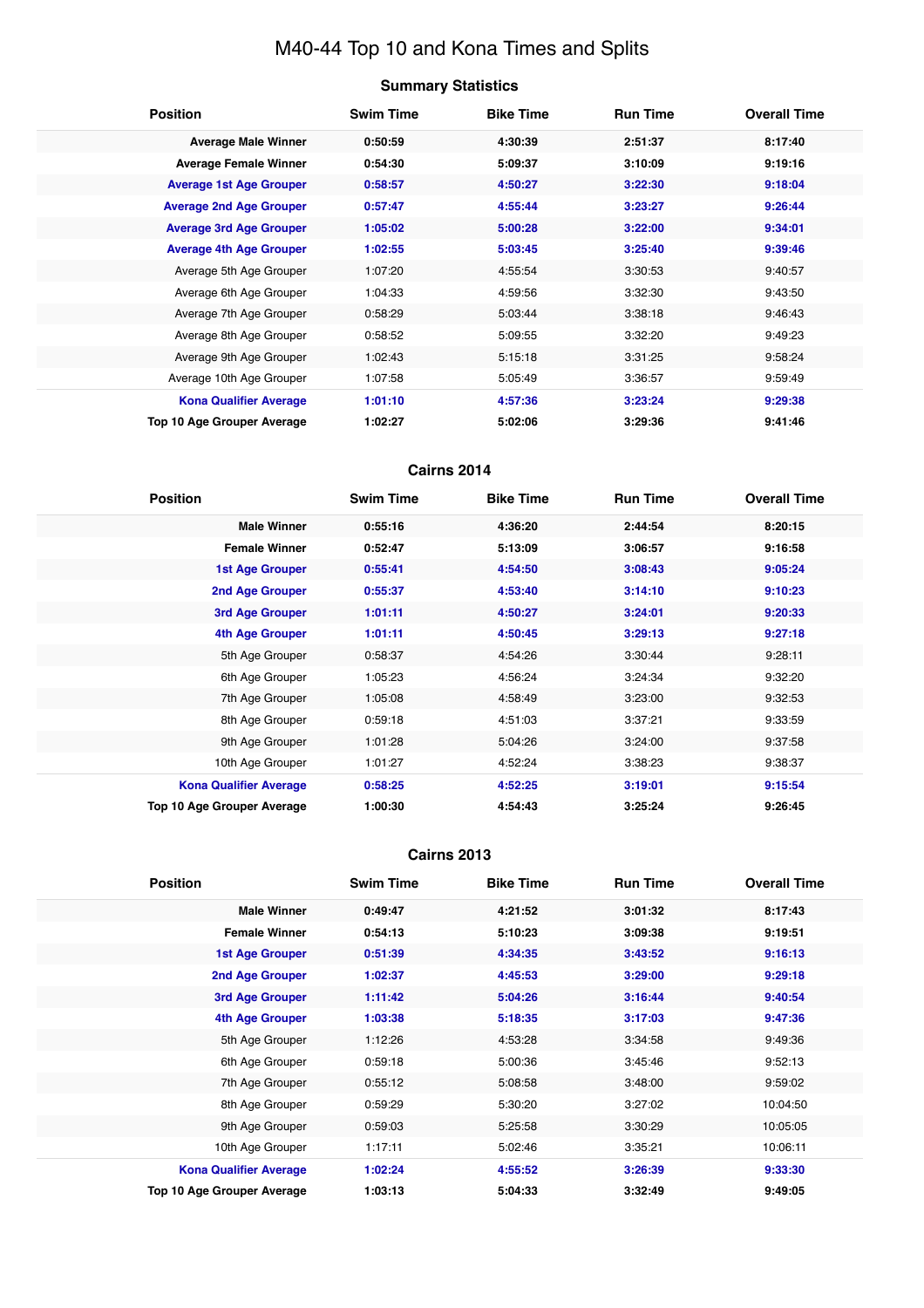| <b>Position</b>               | <b>Swim Time</b> | <b>Bike Time</b> | <b>Run Time</b> | <b>Overall Time</b> |
|-------------------------------|------------------|------------------|-----------------|---------------------|
| <b>Male Winner</b>            | 0:47:56          | 4:33:45          | 2:48:26         | 8:15:04             |
| <b>Female Winner</b>          | 0:56:31          | 5:05:20          | 3:13:52         | 9:21:00             |
| <b>1st Age Grouper</b>        | 1:09:32          | 5:01:56          | 3:14:56         | 9:32:35             |
| <b>2nd Age Grouper</b>        | 0:55:08          | 5:07:39          | 3:27:13         | 9:40:33             |
| 3rd Age Grouper               | 1:02:14          | 5:06:32          | 3:25:15         | 9:40:36             |
| <b>4th Age Grouper</b>        | 1:03:56          | 5:01:56          | 3:30:46         | 9:44:24             |
| 5th Age Grouper               | 1:10:57          | 4:59:48          | 3:26:58         | 9:45:05             |
| 6th Age Grouper               | 1:08:58          | 5:02:50          | 3:27:10         | 9:46:57             |
| 7th Age Grouper               | 0:55:09          | 5:03:27          | 3:43:54         | 9:48:15             |
| 8th Age Grouper               | 0:57:49          | 5:08:22          | 3:32:37         | 9:49:22             |
| 9th Age Grouper               | 1:07:39          | 5:15:31          | 3:39:47         | 10:12:09            |
| 10th Age Grouper              | 1:05:18          | 5:22:18          | 3:37:09         | 10:14:40            |
| <b>Kona Qualifier Average</b> | 1:02:42          | 5:04:30          | 3:24:32         | 9:39:32             |
| Top 10 Age Grouper Average    | 1:03:40          | 5:07:01          | 3:30:34         | 9:49:27             |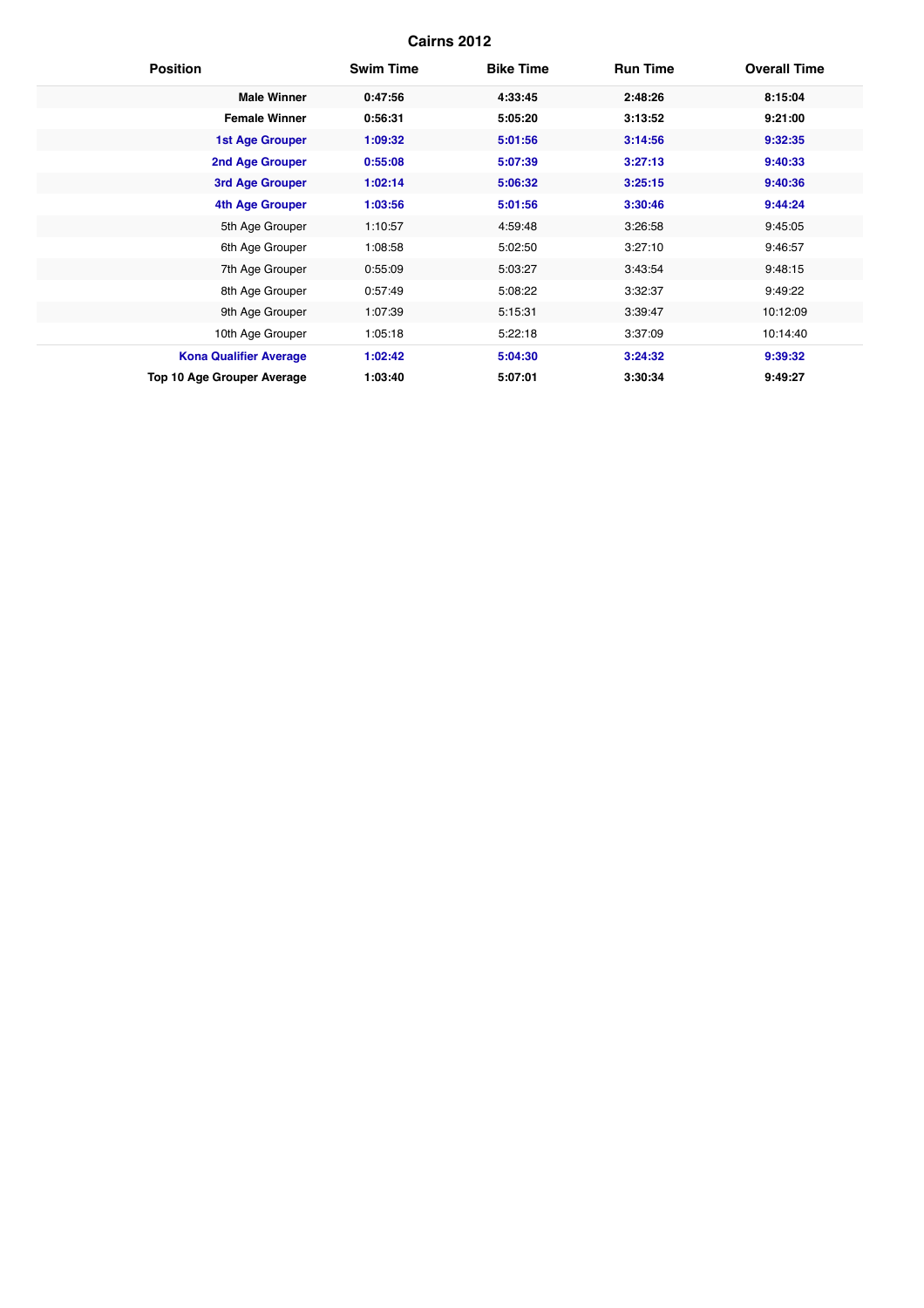# M45-49 Top 10 and Kona Times and Splits

#### **Summary Statistics**

| <b>Position</b>                   | <b>Swim Time</b> | <b>Bike Time</b> | <b>Run Time</b> | <b>Overall Time</b> |
|-----------------------------------|------------------|------------------|-----------------|---------------------|
| <b>Average Male Winner</b>        | 0:50:59          | 4:30:39          | 2:51:37         | 8:17:40             |
| <b>Average Female Winner</b>      | 0:54:30          | 5:09:37          | 3:10:09         | 9:19:16             |
| <b>Average 1st Age Grouper</b>    | 1:02:39          | 5:03:11          | 3:25:24         | 9:39:54             |
| <b>Average 2nd Age Grouper</b>    | 1:05:48          | 5:04:27          | 3:24:20         | 9:43:05             |
| <b>Average 3rd Age Grouper</b>    | 0:59:43          | 5:15:43          | 3:29:32         | 9:52:02             |
| Average 4th Age Grouper           | 0:57:11          | 5:23:54          | 3:32:14         | 10:00:49            |
| Average 5th Age Grouper           | 1:06:32          | 5:13:00          | 3:36:02         | 10:04:52            |
| Average 6th Age Grouper           | 1:04:33          | 5:15:16          | 3:43:05         | 10:10:04            |
| Average 7th Age Grouper           | 1:14:55          | 5:10:02          | 3:41:15         | 10:13:23            |
| Average 8th Age Grouper           | 1:04:51          | 5:27:44          | 3:36:38         | 10:20:09            |
| Average 9th Age Grouper           | 1:07:03          | 5:14:13          | 3:51:18         | 10:22:42            |
| Average 10th Age Grouper          | 1:05:15          | 5:18:19          | 3:51:54         | 10:23:54            |
| <b>Kona Qualifier Average</b>     | 1:02:43          | 5:07:47          | 3:26:25         | 9:45:00             |
| <b>Top 10 Age Grouper Average</b> | 1:04:51          | 5:14:35          | 3:37:10         | 10:05:05            |

### **Cairns 2014**

| <b>Position</b>                   | <b>Swim Time</b> | <b>Bike Time</b> | <b>Run Time</b> | <b>Overall Time</b> |
|-----------------------------------|------------------|------------------|-----------------|---------------------|
| <b>Male Winner</b>                | 0:55:16          | 4:36:20          | 2:44:54         | 8:20:15             |
| <b>Female Winner</b>              | 0:52:47          | 5:13:09          | 3:06:57         | 9:16:58             |
| 1st Age Grouper                   | 1:01:04          | 4:48:58          | 3:17:43         | 9:18:23             |
| 2nd Age Grouper                   | 1:02:14          | 4:59:48          | 3:16:05         | 9:24:18             |
| 3rd Age Grouper                   | 1:04:13          | 5:02:38          | 3:19:38         | 9:32:31             |
| 4th Age Grouper                   | 1:04:34          | 5:12:10          | 3:09:38         | 9:34:08             |
| 5th Age Grouper                   | 1:01:14          | 4:54:24          | 3:34:41         | 9:36:01             |
| 6th Age Grouper                   | 0:56:41          | 4:55:24          | 3:43:33         | 9:39:56             |
| 7th Age Grouper                   | 1:04:12          | 4:55:56          | 3:33:17         | 9:40:16             |
| 8th Age Grouper                   | 0:55:55          | 5:12:46          | 3:34:31         | 9:51:11             |
| 9th Age Grouper                   | 1:03:17          | 5:19:00          | 3:22:29         | 9:51:33             |
| 10th Age Grouper                  | 0:57:13          | 5:20:25          | 3:26:23         | 9:51:51             |
| <b>Kona Qualifier Average</b>     | 1:02:30          | 4:57:08          | 3:17:48         | 9:25:04             |
| <b>Top 10 Age Grouper Average</b> | 1:01:03          | 5:04:08          | 3:25:47         | 9:38:00             |

| <b>Position</b>               | <b>Swim Time</b> | <b>Bike Time</b> | <b>Run Time</b> | <b>Overall Time</b> |
|-------------------------------|------------------|------------------|-----------------|---------------------|
| <b>Male Winner</b>            | 0:49:47          | 4:21:52          | 3:01:32         | 8:17:43             |
| <b>Female Winner</b>          | 0:54:13          | 5:10:23          | 3:09:38         | 9:19:51             |
| <b>1st Age Grouper</b>        | 1:03:36          | 5:10:49          | 3:29:51         | 9:50:57             |
| <b>2nd Age Grouper</b>        | 1:06:41          | 5:13:20          | 3:25:52         | 9:53:41             |
| 3rd Age Grouper               | 0:51:36          | 5:18:56          | 3:46:00         | 10:04:30            |
| 4th Age Grouper               | 0:57:14          | 5:40:12          | 3:27:24         | 10:12:05            |
| 5th Age Grouper               | 1:05:56          | 5:11:13          | 3:51:45         | 10:19:00            |
| 6th Age Grouper               | 1:13:29          | 5:24:04          | 3:33:58         | 10:20:14            |
| 7th Age Grouper               | 1:15:41          | 5:18:03          | 3:39:33         | 10:21:00            |
| 8th Age Grouper               | 1:01:55          | 5:26:21          | 3:40:33         | 10:21:22            |
| 9th Age Grouper               | 1:07:46          | 5:14:56          | 3:49:56         | 10:22:40            |
| 10th Age Grouper              | 1:12:50          | 5:07:43          | 3:58:22         | 10:25:22            |
| <b>Kona Qualifier Average</b> | 1:00:37          | 5:14:21          | 3:33:54         | 9:56:22             |
| Top 10 Age Grouper Average    | 1:05:40          | 5:18:33          | 3:40:19         | 10:13:05            |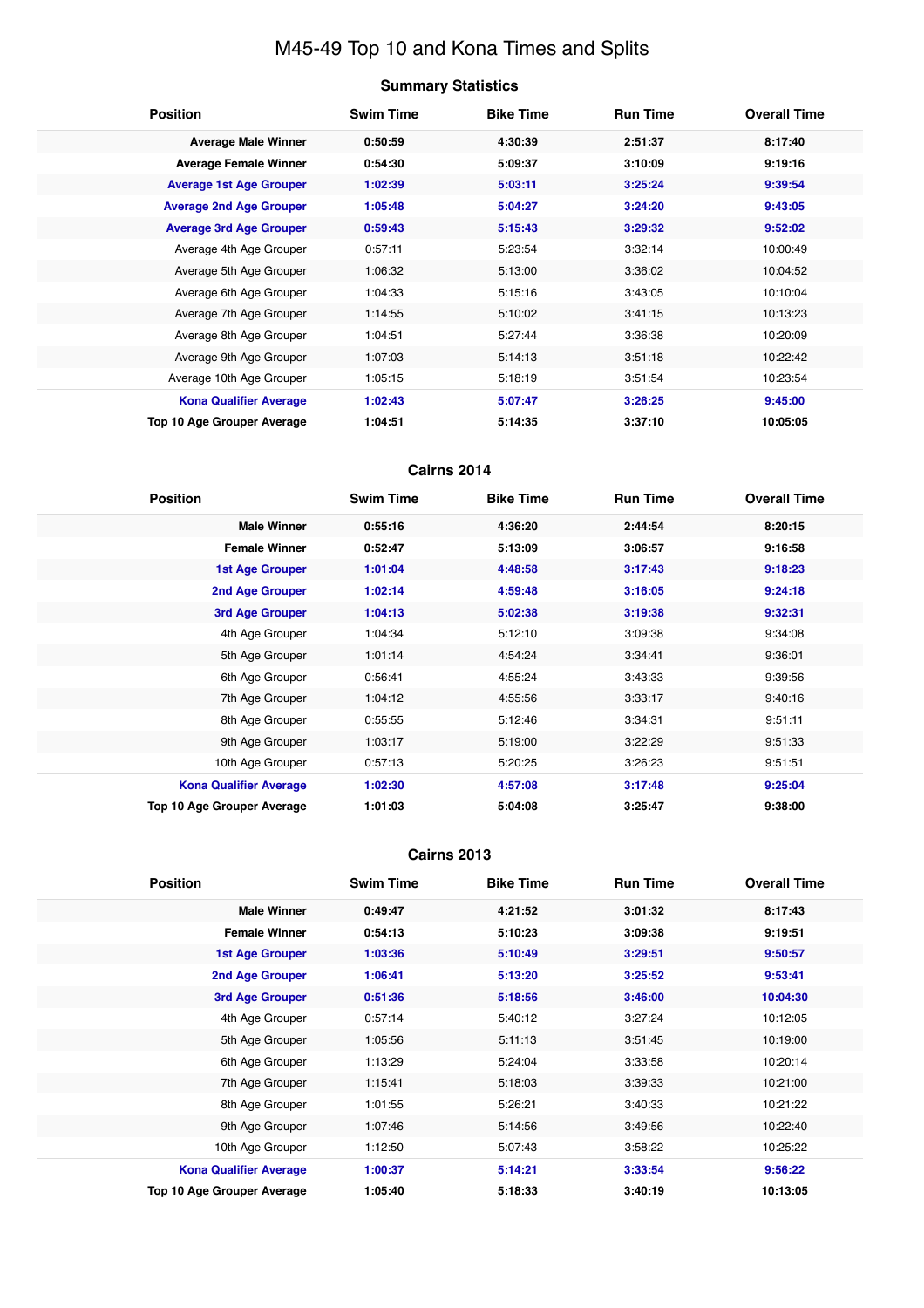| <b>Position</b>               | <b>Swim Time</b> | <b>Bike Time</b> | <b>Run Time</b> | <b>Overall Time</b> |
|-------------------------------|------------------|------------------|-----------------|---------------------|
| <b>Male Winner</b>            | 0:47:56          | 4:33:45          | 2:48:26         | 8:15:04             |
| <b>Female Winner</b>          | 0:56:31          | 5:05:20          | 3:13:52         | 9:21:00             |
| <b>1st Age Grouper</b>        | 1:03:19          | 5:09:46          | 3:28:40         | 9:50:23             |
| <b>2nd Age Grouper</b>        | 1:08:30          | 5:00:15          | 3:31:03         | 9:51:16             |
| 3rd Age Grouper               | 1:03:21          | 5:25:37          | 3:22:58         | 9:59:05             |
| 4th Age Grouper               | 0:49:45          | 5:19:21          | 3:59:41         | 10:16:14            |
| 5th Age Grouper               | 1:12:28          | 5:33:25          | 3:21:40         | 10:19:37            |
| 6th Age Grouper               | 1:03:31          | 5:26:21          | 3:51:46         | 10:30:04            |
| 7th Age Grouper               | 1:24:52          | 5:16:07          | 3:50:56         | 10:38:54            |
| 8th Age Grouper               | 1:16:43          | 5:44:06          | 3:34:52         | 10:47:55            |
| 9th Age Grouper               | 1:10:08          | 5:08:44          | 4:21:29         | 10:53:53            |
| 10th Age Grouper              | 1:05:44          | 5:26:50          | 4:10:58         | 10:54:30            |
| <b>Kona Qualifier Average</b> | 1:05:03          | 5:11:52          | 3:27:33         | 9:53:34             |
| Top 10 Age Grouper Average    | 1:07:50          | 5:21:03          | 3:45:24         | 10:24:11            |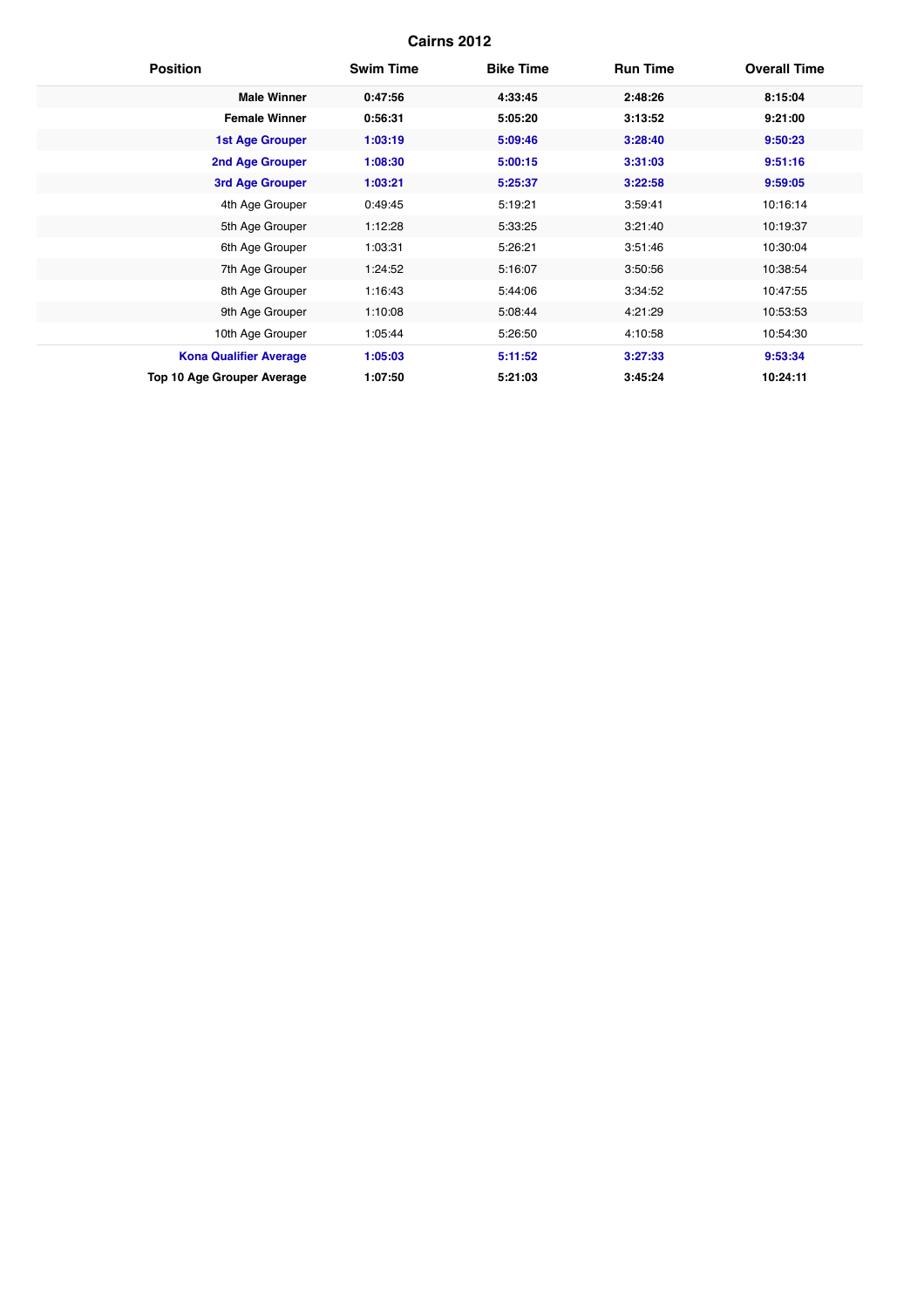# M50-54 Top 10 and Kona Times and Splits

# **Summary Statistics**

| <b>Position</b>                   | <b>Swim Time</b> | <b>Bike Time</b> | <b>Run Time</b> | <b>Overall Time</b> |
|-----------------------------------|------------------|------------------|-----------------|---------------------|
| <b>Average Male Winner</b>        | 0:50:59          | 4:30:39          | 2:51:37         | 8:17:40             |
| <b>Average Female Winner</b>      | 0:54:30          | 5:09:37          | 3:10:09         | 9:19:16             |
| <b>Average 1st Age Grouper</b>    | 0:59:20          | 4:53:27          | 3:24:11         | 9:22:38             |
| <b>Average 2nd Age Grouper</b>    | 1:08:52          | 5:00:46          | 3:25:03         | 9:42:38             |
| Average 3rd Age Grouper           | 1:04:03          | 5:20:19          | 3:16:46         | 9:48:49             |
| Average 4th Age Grouper           | 1:09:38          | 5:10:19          | 3:30:24         | 9:56:47             |
| Average 5th Age Grouper           | 1:12:57          | 5:14:19          | 3:46:28         | 10:22:52            |
| Average 6th Age Grouper           | 1:07:02          | 5:26:30          | 3:45:28         | 10:27:17            |
| Average 7th Age Grouper           | 1:17:01          | 5:13:09          | 3:51:18         | 10:31:02            |
| Average 8th Age Grouper           | 1:09:13          | 5:23:14          | 4:01:27         | 10:44:30            |
| Average 9th Age Grouper           | 1:08:59          | 5:30:21          | 3:58:35         | 10:46:53            |
| Average 10th Age Grouper          | 1:13:36          | 5:25:24          | 3:59:34         | 10:48:26            |
| <b>Kona Qualifier Average</b>     | 1:04:06          | 4:57:07          | 3:24:37         | 9:32:38             |
| <b>Top 10 Age Grouper Average</b> | 1:09:04          | 5:15:47          | 3:41:55         | 10:15:11            |

#### **Cairns 2014**

| <b>Position</b>               | <b>Swim Time</b> | <b>Bike Time</b> | <b>Run Time</b> | <b>Overall Time</b> |
|-------------------------------|------------------|------------------|-----------------|---------------------|
| <b>Male Winner</b>            | 0:55:16          | 4:36:20          | 2:44:54         | 8:20:15             |
| <b>Female Winner</b>          | 0:52:47          | 5:13:09          | 3:06:57         | 9:16:58             |
| <b>1st Age Grouper</b>        | 1:07:52          | 5:01:40          | 3:05:07         | 9:19:48             |
| 2nd Age Grouper               | 1:04:21          | 5:04:00          | 3:13:08         | 9:28:26             |
| 3rd Age Grouper               | 0:52:19          | 5:13:11          | 3:24:25         | 9:36:16             |
| 4th Age Grouper               | 1:08:25          | 5:00:57          | 3:26:18         | 9:40:19             |
| 5th Age Grouper               | 1:07:59          | 5:08:40          | 3:49:49         | 10:13:24            |
| 6th Age Grouper               | 1:03:57          | 5:22:07          | 3:41:25         | 10:13:29            |
| 7th Age Grouper               | 1:19:50          | 5:09:46          | 3:41:06         | 10:18:10            |
| 8th Age Grouper               | 1:08:32          | 5:12:26          | 4:11:38         | 10:42:25            |
| 9th Age Grouper               | 1:09:22          | 5:34:05          | 3:50:01         | 10:43:29            |
| 10th Age Grouper              | 1:22:55          | 5:10:57          | 4:00:30         | 10:43:40            |
| <b>Kona Qualifier Average</b> | 1:06:06          | 5:02:50          | 3:09:07         | 9:24:07             |
| Top 10 Age Grouper Average    | 1:08:33          | 5:11:46          | 3:38:20         | 10:05:56            |

| <b>Position</b>                   | <b>Swim Time</b> | <b>Bike Time</b> | <b>Run Time</b> | <b>Overall Time</b> |
|-----------------------------------|------------------|------------------|-----------------|---------------------|
| <b>Male Winner</b>                | 0:49:47          | 4:21:52          | 3:01:32         | 8:17:43             |
| <b>Female Winner</b>              | 0:54:13          | 5:10:23          | 3:09:38         | 9:19:51             |
| <b>1st Age Grouper</b>            | 0:55:30          | 4:47:15          | 3:34:50         | 9:24:01             |
| 2nd Age Grouper                   | 1:05:13          | 4:55:38          | 3:23:39         | 9:30:21             |
| 3rd Age Grouper                   | 1:03:35          | 5:17:08          | 3:06:40         | 9:35:28             |
| 4th Age Grouper                   | 1:10:07          | 5:05:24          | 3:22:27         | 9:44:15             |
| 5th Age Grouper                   | 1:27:35          | 5:14:43          | 3:25:59         | 10:19:37            |
| 6th Age Grouper                   | 1:15:39          | 5:31:25          | 3:30:38         | 10:26:30            |
| 7th Age Grouper                   | 1:18:38          | 5:25:18          | 3:34:39         | 10:28:46            |
| 8th Age Grouper                   | 1:10:11          | 5:31:46          | 3:52:54         | 10:42:12            |
| 9th Age Grouper                   | 1:01:00          | 5:21:42          | 4:12:05         | 10:42:33            |
| 10th Age Grouper                  | 1:07:55          | 5:28:30          | 3:57:25         | 10:42:56            |
| <b>Kona Qualifier Average</b>     | 1:00:21          | 4:51:26          | 3:29:14         | 9:27:11             |
| <b>Top 10 Age Grouper Average</b> | 1:09:32          | 5:15:52          | 3:36:07         | 10:09:39            |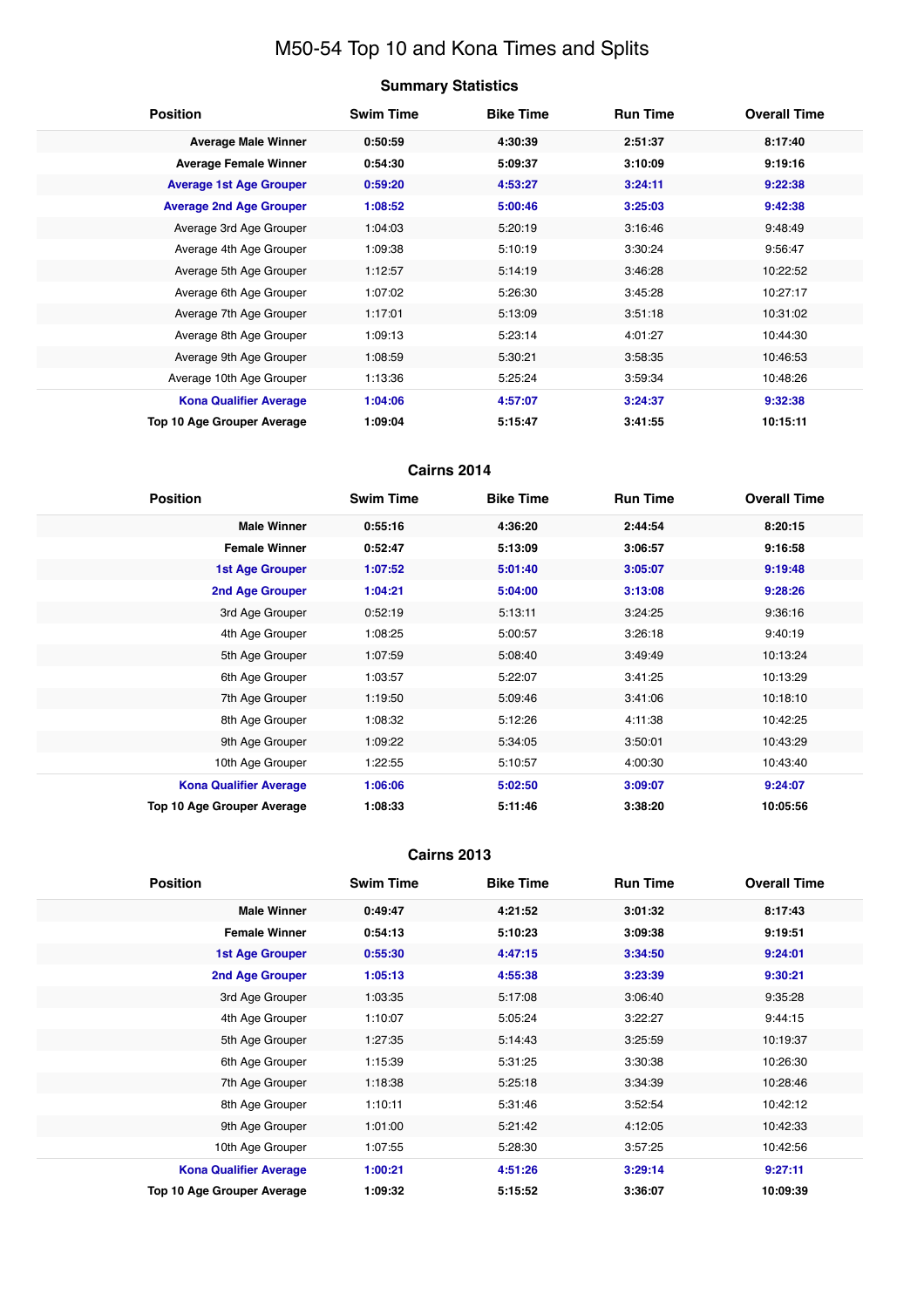| <b>Position</b>                   | <b>Swim Time</b> | <b>Bike Time</b> | <b>Run Time</b> | <b>Overall Time</b> |
|-----------------------------------|------------------|------------------|-----------------|---------------------|
| <b>Male Winner</b>                | 0:47:56          | 4:33:45          | 2:48:26         | 8:15:04             |
| <b>Female Winner</b>              | 0:56:31          | 5:05:20          | 3:13:52         | 9:21:00             |
| <b>1st Age Grouper</b>            | 0:54:40          | 4:51:28          | 3:32:38         | 9:24:07             |
| <b>2nd Age Grouper</b>            | 1:17:04          | 5:02:41          | 3:38:22         | 10:09:07            |
| 3rd Age Grouper                   | 1:16:17          | 5:30:40          | 3:19:13         | 10:14:45            |
| 4th Age Grouper                   | 1:10:24          | 5:24:38          | 3:42:29         | 10:25:48            |
| 5th Age Grouper                   | 1:03:19          | 5:19:34          | 4:03:37         | 10:35:35            |
| 6th Age Grouper                   | 1:01:32          | 5:25:58          | 4:04:23         | 10:41:54            |
| 7th Age Grouper                   | 1:12:36          | 5:04:23          | 4:18:10         | 10:46:11            |
| 8th Age Grouper                   | 1:08:56          | 5:25:31          | 3:59:50         | 10:48:55            |
| 9th Age Grouper                   | 1:16:36          | 5:35:18          | 3:53:40         | 10:54:37            |
| 10th Age Grouper                  | 1:10:00          | 5:36:45          | 4:00:48         | 10:58:44            |
| <b>Kona Qualifier Average</b>     | 1:05:52          | 4:57:04          | 3:35:30         | 9:46:37             |
| <b>Top 10 Age Grouper Average</b> | 1:09:08          | 5:19:41          | 3:51:19         | 10:29:58            |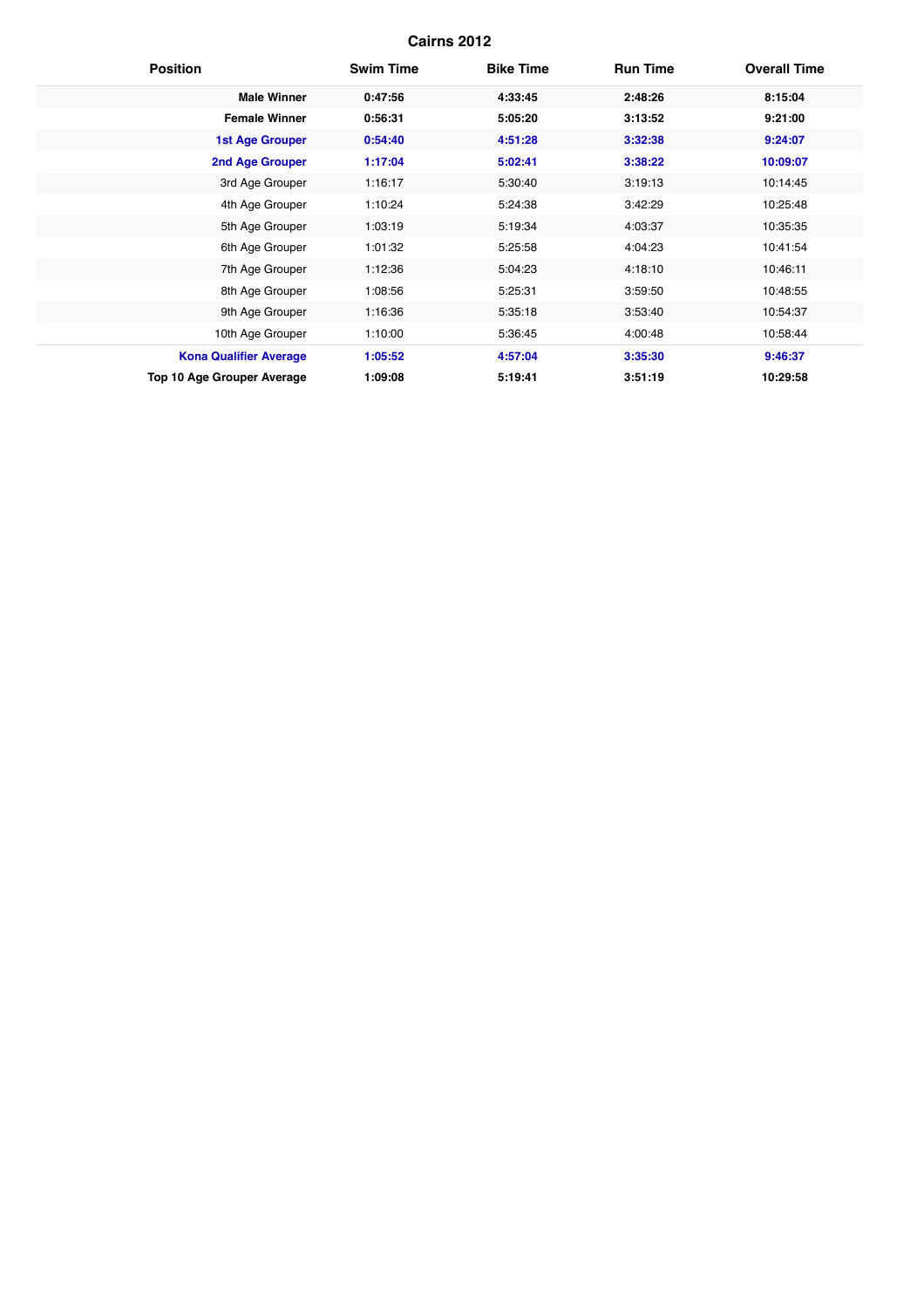# M55-59 Top 10 and Kona Times and Splits

# **Summary Statistics**

| <b>Position</b>                   | <b>Swim Time</b> | <b>Bike Time</b> | <b>Run Time</b> | <b>Overall Time</b> |
|-----------------------------------|------------------|------------------|-----------------|---------------------|
| <b>Average Male Winner</b>        | 0:50:59          | 4:30:39          | 2:51:37         | 8:17:40             |
| <b>Average Female Winner</b>      | 0:54:30          | 5:09:37          | 3:10:09         | 9:19:16             |
| <b>Average 1st Age Grouper</b>    | 1:03:48          | 5:18:20          | 3:48:59         | 10:20:16            |
| <b>Average 2nd Age Grouper</b>    | 1:11:32          | 5:23:22          | 3:52:27         | 10:36:38            |
| Average 3rd Age Grouper           | 1:12:19          | 5:33:03          | 3:53:37         | 10:50:52            |
| Average 4th Age Grouper           | 1:13:06          | 5:43:30          | 3:58:49         | 11:04:48            |
| Average 5th Age Grouper           | 1:13:09          | 5:32:32          | 4:26:59         | 11:22:51            |
| Average 6th Age Grouper           | 1:11:38          | 5:41:21          | 4:27:00         | 11:31:19            |
| Average 7th Age Grouper           | 1:12:22          | 5:43:19          | 4:23:02         | 11:32:59            |
| Average 8th Age Grouper           | 1:01:09          | 5:45:22          | 4:40:15         | 11:38:58            |
| Average 9th Age Grouper           | 1:14:22          | 5:49:55          | 4:25:58         | 11:41:44            |
| Average 10th Age Grouper          | 1:24:47          | 6:05:49          | 4:03:49         | 11:46:42            |
| <b>Kona Qualifier Average</b>     | 1:07:40          | 5:20:51          | 3:50:43         | 10:28:27            |
| <b>Top 10 Age Grouper Average</b> | 1:11:49          | 5:39:39          | 4:12:05         | 11:14:42            |

### **Cairns 2014**

| <b>Position</b>               | <b>Swim Time</b> | <b>Bike Time</b> | <b>Run Time</b> | <b>Overall Time</b> |
|-------------------------------|------------------|------------------|-----------------|---------------------|
| <b>Male Winner</b>            | 0:55:16          | 4:36:20          | 2:44:54         | 8:20:15             |
| <b>Female Winner</b>          | 0:52:47          | 5:13:09          | 3:06:57         | 9:16:58             |
| <b>1st Age Grouper</b>        | 0:56:57          | 4:56:36          | 3:39:10         | 9:37:15             |
| 2nd Age Grouper               | 1:07:50          | 5:16:07          | 3:38:04         | 10:09:46            |
| 3rd Age Grouper               | 1:04:45          | 5:20:57          | 3:40:25         | 10:16:24            |
| 4th Age Grouper               | 1:13:41          | 5:14:22          | 3:50:56         | 10:27:01            |
| 5th Age Grouper               | 1:14:23          | 5:34:41          | 3:45:23         | 10:41:01            |
| 6th Age Grouper               | 1:08:23          | 5:43:57          | 3:36:46         | 10:43:18            |
| 7th Age Grouper               | 1:09:55          | 5:18:53          | 4:04:54         | 10:44:14            |
| 8th Age Grouper               | 1:04:52          | 5:24:14          | 4:12:35         | 10:50:55            |
| 9th Age Grouper               | 1:08:21          | 5:40:16          | 3:55:44         | 10:54:19            |
| 10th Age Grouper              | 1:13:41          | 5:38:37          | 3:57:18         | 10:59:15            |
| <b>Kona Qualifier Average</b> | 1:02:23          | 5:06:21          | 3:38:37         | 9:53:30             |
| Top 10 Age Grouper Average    | 1:08:16          | 5:24:52          | 3:50:07         | 10:32:20            |

| <b>Position</b>               | <b>Swim Time</b> | <b>Bike Time</b> | <b>Run Time</b> | <b>Overall Time</b> |
|-------------------------------|------------------|------------------|-----------------|---------------------|
| <b>Male Winner</b>            | 0:49:47          | 4:21:52          | 3:01:32         | 8:17:43             |
| <b>Female Winner</b>          | 0:54:13          | 5:10:23          | 3:09:38         | 9:19:51             |
| <b>1st Age Grouper</b>        | 1:04:26          | 5:27:44          | 4:00:51         | 10:42:41            |
| <b>2nd Age Grouper</b>        | 1:08:40          | 5:31:18          | 3:58:07         | 10:47:57            |
| 3rd Age Grouper               | 1:21:15          | 5:37:29          | 3:59:51         | 11:12:01            |
| 4th Age Grouper               | 1:19:51          | 6:15:02          | 3:54:29         | 11:40:40            |
| 5th Age Grouper               | 1:14:24          | 5:22:03          | 4:58:05         | 11:44:08            |
| 6th Age Grouper               | 1:16:37          | 5:40:54          | 4:47:13         | 11:53:27            |
| 7th Age Grouper               | 1:09:10          | 5:47:40          | 4:47:00         | 11:53:40            |
| 8th Age Grouper               | 0:59:53          | 5:53:28          | 4:57:12         | 12:01:18            |
| 9th Age Grouper               | 1:16:35          | 6:05:31          | 4:26:57         | 12:02:01            |
| 10th Age Grouper              | 1:26:32          | 6:17:56          | 4:10:26         | 12:11:53            |
| <b>Kona Qualifier Average</b> | 1:06:33          | 5:29:31          | 3:59:29         | 10:45:19            |
| Top 10 Age Grouper Average    | 1:13:44          | 5:47:54          | 4:24:01         | 11:36:58            |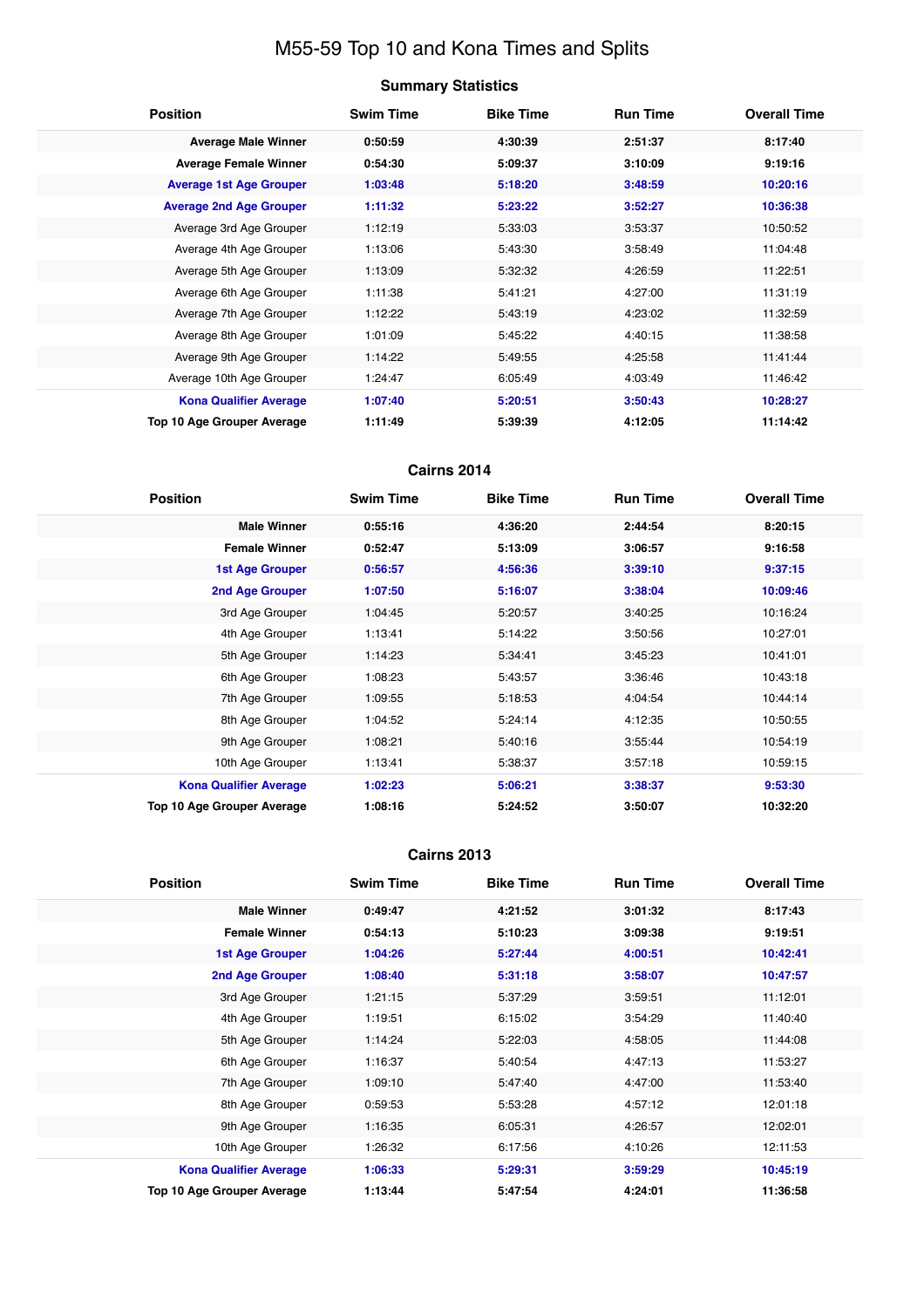| <b>Position</b>                   | <b>Swim Time</b> | <b>Bike Time</b> | <b>Run Time</b> | <b>Overall Time</b> |
|-----------------------------------|------------------|------------------|-----------------|---------------------|
| <b>Male Winner</b>                | 0:47:56          | 4:33:45          | 2:48:26         | 8:15:04             |
| <b>Female Winner</b>              | 0:56:31          | 5:05:20          | 3:13:52         | 9:21:00             |
| <b>1st Age Grouper</b>            | 1:10:02          | 5:30:40          | 3:46:56         | 10:40:54            |
| <b>2nd Age Grouper</b>            | 1:18:07          | 5:22:42          | 4:01:12         | 10:52:11            |
| 3rd Age Grouper                   | 1:10:57          | 5:40:43          | 4:00:35         | 11:04:12            |
| 4th Age Grouper                   | 1:05:48          | 5:41:06          | 4:11:03         | 11:06:43            |
| 5th Age Grouper                   | 1:10:40          | 5:40:52          | 4:37:29         | 11:43:24            |
| 6th Age Grouper                   | 1:09:55          | 5:39:12          | 4:57:03         | 11:57:13            |
| 7th Age Grouper                   | 1:18:01          | 6:03:24          | 4:17:13         | 12:01:05            |
| 8th Age Grouper                   | 0:58:44          | 5:58:24          | 4:50:58         | 12:04:42            |
| 9th Age Grouper                   | 1:18:12          | 5:44:00          | 4:55:13         | 12:08:52            |
| 10th Age Grouper                  | 1:34:10          | 6:20:56          | 4:03:43         | 12:08:59            |
| <b>Kona Qualifier Average</b>     | 1:14:04          | 5:26:41          | 3:54:04         | 10:46:32            |
| <b>Top 10 Age Grouper Average</b> | 1:13:27          | 5:46:11          | 4:22:08         | 11:34:49            |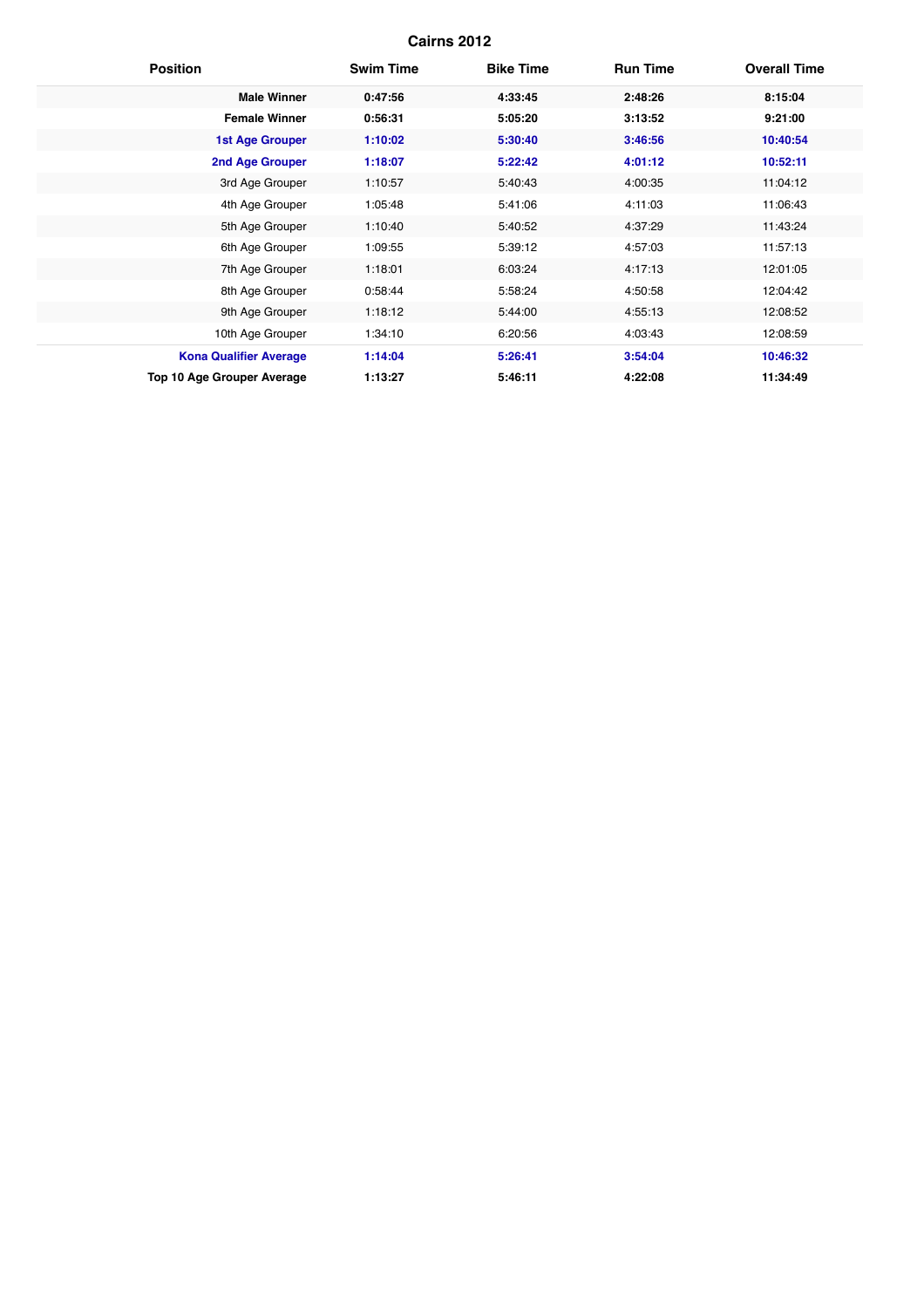# M60-64 Top 10 and Kona Times and Splits

# **Summary Statistics**

| <b>Position</b>                   | <b>Swim Time</b> | <b>Bike Time</b> | <b>Run Time</b> | <b>Overall Time</b> |
|-----------------------------------|------------------|------------------|-----------------|---------------------|
| <b>Average Male Winner</b>        | 0:50:59          | 4:30:39          | 2:51:37         | 8:17:40             |
| <b>Average Female Winner</b>      | 0:54:30          | 5:09:37          | 3:10:09         | 9:19:16             |
| <b>Average 1st Age Grouper</b>    | 1:06:38          | 5:43:44          | 4:13:53         | 11:15:09            |
| <b>Average 2nd Age Grouper</b>    | 1:20:55          | 5:50:40          | 4:23:12         | 11:45:41            |
| Average 3rd Age Grouper           | 1:22:48          | 6:05:19          | 4:14:53         | 11:58:11            |
| Average 4th Age Grouper           | 1:40:15          | 6:12:12          | 4:27:11         | 12:33:39            |
| Average 5th Age Grouper           | 1:22:39          | 6:04:53          | 5:08:10         | 12:52:37            |
| Average 6th Age Grouper           | 1:34:04          | 6:19:50          | 4:52:00         | 12:59:15            |
| Average 7th Age Grouper           | 1:31:45          | 6:12:47          | 5:06:31         | 13:02:58            |
| Average 8th Age Grouper           | 1:23:26          | 6:11:29          | 5:28:24         | 13:16:41            |
| Average 9th Age Grouper           | 1:29:22          | 6:15:24          | 5:29:22         | 13:28:47            |
| Average 10th Age Grouper          | 1:18:02          | 6:21:01          | 4:41:09         | 12:30:00            |
| <b>Kona Qualifier Average</b>     | 1:13:46          | 5:47:12          | 4:18:32         | 11:30:25            |
| <b>Top 10 Age Grouper Average</b> | 1:25:14          | 6:07:16          | 4:48:44         | 12:34:27            |

#### **Cairns 2014**

| <b>Position</b>               | <b>Swim Time</b> | <b>Bike Time</b> | <b>Run Time</b> | <b>Overall Time</b> |
|-------------------------------|------------------|------------------|-----------------|---------------------|
| <b>Male Winner</b>            | 0:55:16          | 4:36:20          | 2:44:54         | 8:20:15             |
| <b>Female Winner</b>          | 0:52:47          | 5:13:09          | 3:06:57         | 9:16:58             |
| <b>1st Age Grouper</b>        | 1:06:03          | 5:15:18          | 3:59:20         | 10:27:56            |
| 2nd Age Grouper               | 1:20:24          | 5:41:20          | 3:37:40         | 10:47:55            |
| 3rd Age Grouper               | 1:09:03          | 5:37:50          | 3:52:45         | 10:50:41            |
| 4th Age Grouper               | 1:19:19          | 5:31:11          | 4:08:26         | 11:09:11            |
| 5th Age Grouper               | 1:12:34          | 5:37:54          | 4:29:54         | 11:30:06            |
| 6th Age Grouper               | 1:20:49          | 5:31:54          | 4:29:54         | 11:31:19            |
| 7th Age Grouper               | 1:06:53          | 5:38:02          | 4:39:25         | 11:32:43            |
| 8th Age Grouper               | 1:08:38          | 5:51:43          | 4:34:50         | 11:45:10            |
| 9th Age Grouper               | 1:24:05          | 5:29:30          | 4:41:27         | 11:47:35            |
| 10th Age Grouper              | 1:12:12          | 6:24:09          | 4:09:17         | 11:53:18            |
| <b>Kona Qualifier Average</b> | 1:13:13          | 5:28:19          | 3:48:30         | 10:37:55            |
| Top 10 Age Grouper Average    | 1:14:00          | 5:39:53          | 4:16:17         | 11:19:35            |

| <b>Position</b>               | <b>Swim Time</b> | <b>Bike Time</b> | <b>Run Time</b> | <b>Overall Time</b> |
|-------------------------------|------------------|------------------|-----------------|---------------------|
| <b>Male Winner</b>            | 0:49:47          | 4:21:52          | 3:01:32         | 8:17:43             |
| <b>Female Winner</b>          | 0:54:13          | 5:10:23          | 3:09:38         | 9:19:51             |
| <b>1st Age Grouper</b>        | 1:08:34          | 5:54:29          | 4:08:37         | 11:26:03            |
| <b>2nd Age Grouper</b>        | 1:15:48          | 5:57:40          | 4:14:16         | 11:40:00            |
| 3rd Age Grouper               | 1:23:07          | 6:11:00          | 3:56:23         | 11:44:52            |
| 4th Age Grouper               | 1:18:54          | 5:54:41          | 4:34:22         | 12:00:55            |
| 5th Age Grouper               | 1:23:13          | 6:00:00          | 4:30:11         | 12:07:11            |
| 6th Age Grouper               | 1:27:36          | 6:10:37          | 4:23:19         | 12:15:14            |
| 7th Age Grouper               | 1:40:09          | 5:46:11          | 4:38:27         | 12:15:40            |
| 8th Age Grouper               | 1:28:45          | 6:03:14          | 4:41:38         | 12:25:26            |
| 9th Age Grouper               | 1:12:18          | 5:50:50          | 5:35:46         | 12:50:55            |
| 10th Age Grouper              | 1:23:52          | 6:17:53          | 5:13:01         | 13:06:43            |
| <b>Kona Qualifier Average</b> | 1:12:11          | 5:56:04          | 4:11:26         | 11:33:01            |
| Top 10 Age Grouper Average    | 1:22:13          | 6:00:39          | 4:35:36         | 12:11:17            |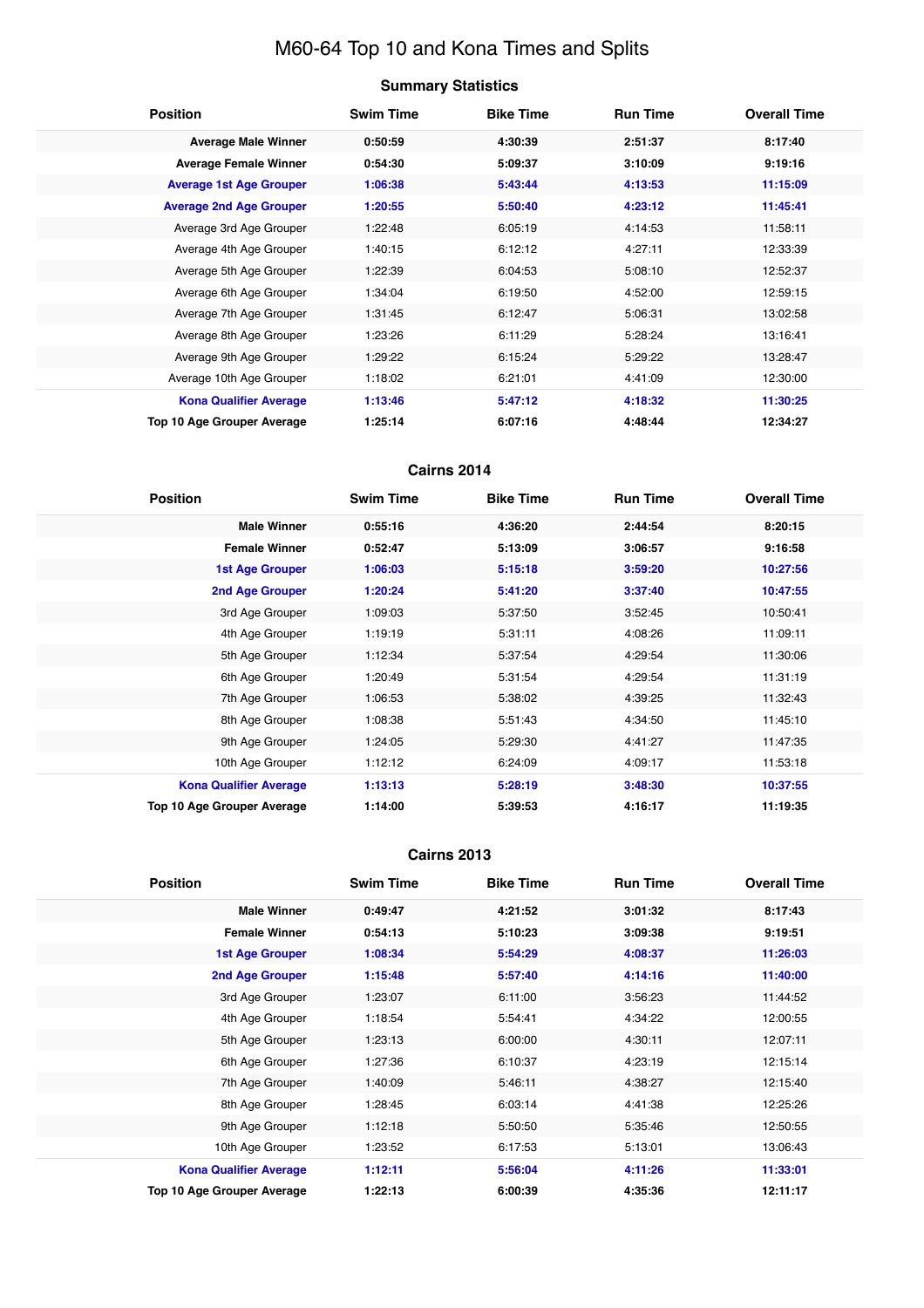| <b>Position</b>                   | <b>Swim Time</b> | <b>Bike Time</b> | <b>Run Time</b> | <b>Overall Time</b> |
|-----------------------------------|------------------|------------------|-----------------|---------------------|
| <b>Male Winner</b>                | 0:47:56          | 4:33:45          | 2:48:26         | 8:15:04             |
| <b>Female Winner</b>              | 0:56:31          | 5:05:20          | 3:13:52         | 9:21:00             |
| <b>1st Age Grouper</b>            | 1:05:17          | 6:01:27          | 4:33:43         | 11:51:30            |
| <b>2nd Age Grouper</b>            | 1:26:33          | 5:53:01          | 5:17:40         | 12:49:09            |
| 3rd Age Grouper                   | 1:36:14          | 6:27:07          | 4:55:32         | 13:19:01            |
| 4th Age Grouper                   | 2:22:33          | 7:10:45          | 4:38:46         | 14:30:53            |
| 5th Age Grouper                   | 1:32:11          | 6:36:45          | 6:24:27         | 15:00:34            |
| 6th Age Grouper                   | 1:53:49          | 7:17:01          | 5:42:49         | 15:11:12            |
| 7th Age Grouper                   | 1:48:13          | 7:14:08          | 6:01:43         | 15:20:32            |
| 8th Age Grouper                   | 1:32:56          | 6:39:30          | 7:08:44         | 15:39:28            |
| 9th Age Grouper                   | 1:51:44          | 7:25:52          | 6:10:54         | 15:47:51            |
| <b>Kona Qualifier Average</b>     | 1:15:55          | 5:57:14          | 4:55:41         | 12:20:19            |
| <b>Top 10 Age Grouper Average</b> | 1:41:03          | 6:45:04          | 5:39:22         | 14:23:21            |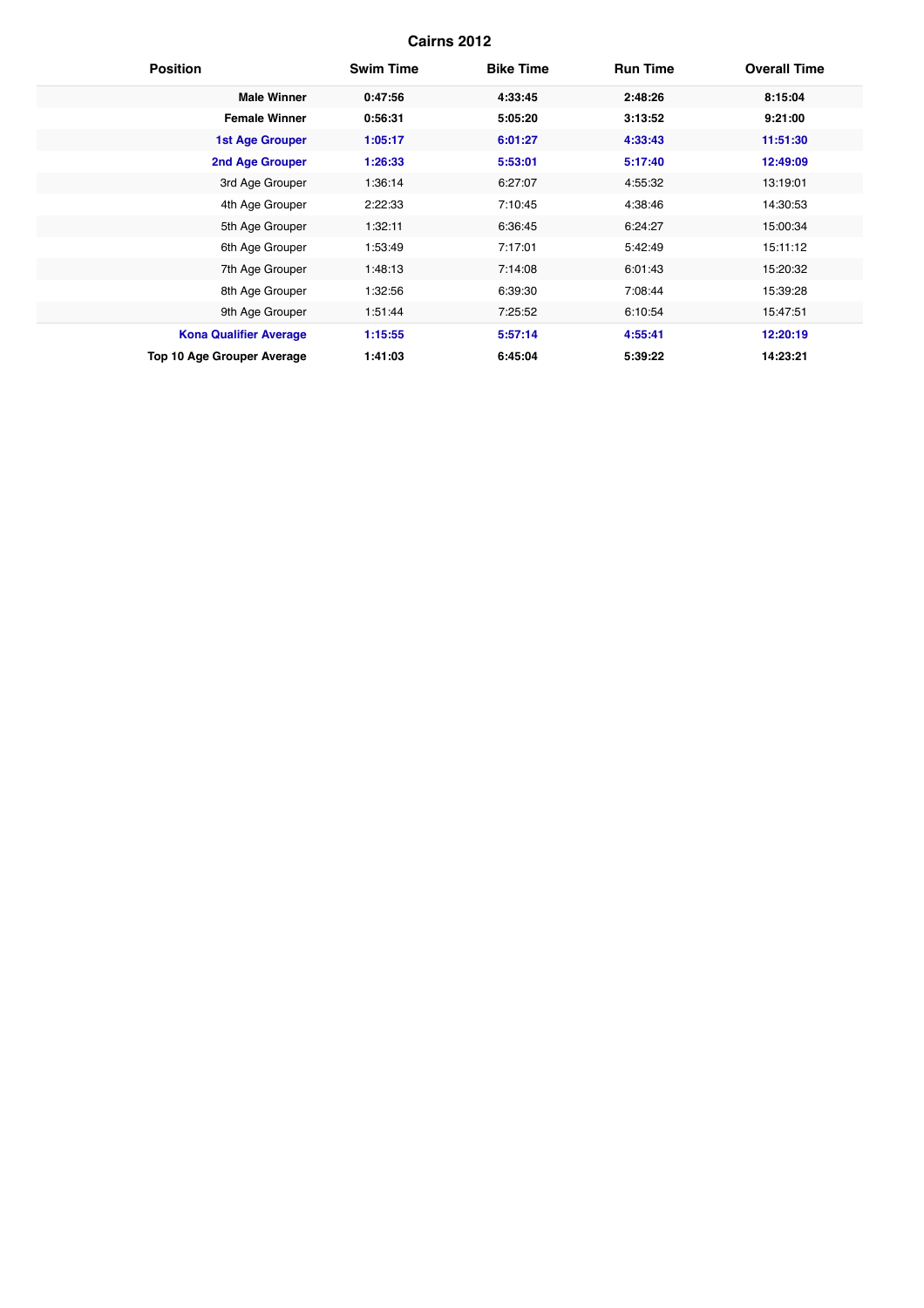# M65-69 Top 10 and Kona Times and Splits

#### **Summary Statistics**

| <b>Position</b>                   | <b>Swim Time</b> | <b>Bike Time</b> | <b>Run Time</b> | <b>Overall Time</b> |
|-----------------------------------|------------------|------------------|-----------------|---------------------|
| <b>Average Male Winner</b>        | 0:50:59          | 4:30:39          | 2:51:37         | 8:17:40             |
| <b>Average Female Winner</b>      | 0:54:30          | 5:09:37          | 3:10:09         | 9:19:16             |
| <b>Average 1st Age Grouper</b>    | 1:28:43          | 6:18:45          | 5:30:05         | 13:31:39            |
| Average 2nd Age Grouper           | 1:44:46          | 6:42:38          | 5:15:35         | 13:58:53            |
| Average 3rd Age Grouper           | 1:18:02          | 6:27:32          | 6:02:24         | 14:08:34            |
| Average 4th Age Grouper           | 1:43:15          | 6:44:57          | 5:34:47         | 14:22:18            |
| Average 5th Age Grouper           | 1:38:54          | 7:15:56          | 5:26:55         | 14:41:33            |
| Average 6th Age Grouper           | 1:19:47          | 6:48:35          | 6:28:37         | 14:53:11            |
| Average 7th Age Grouper           | 1:38:27          | 7:15:36          | 4:43:34         | 15:26:12            |
| Average 8th Age Grouper           | 1:41:47          | 6:57:54          | 5:26:43         | 14:21:46            |
| Average 9th Age Grouper           | 1:33:41          | 6:47:43          | 6:15:06         | 14:57:14            |
| Average 10th Age Grouper          | 1:20:27          | 6:59:46          | 6:25:38         | 14:57:56            |
| <b>Kona Qualifier Average</b>     | 1:28:43          | 6:18:45          | 5:30:05         | 13:31:39            |
| <b>Top 10 Age Grouper Average</b> | 1:33:04          | 6:46:03          | 5:41:32         | 14:23:57            |

### **Cairns 2014**

| <b>Position</b>               | <b>Swim Time</b> | <b>Bike Time</b> | <b>Run Time</b> | <b>Overall Time</b> |
|-------------------------------|------------------|------------------|-----------------|---------------------|
| <b>Male Winner</b>            | 0:55:16          | 4:36:20          | 2:44:54         | 8:20:15             |
| <b>Female Winner</b>          | 0:52:47          | 5:13:09          | 3:06:57         | 9:16:58             |
| <b>1st Age Grouper</b>        | 1:22:25          | 6:06:47          | 4:58:36         | 12:40:56            |
| 2nd Age Grouper               | 1:17:48          | 5:55:57          | 5:29:26         | 12:56:35            |
| 3rd Age Grouper               | 1:13:05          | 6:06:29          | 5:27:06         | 13:10:35            |
| 4th Age Grouper               | 1:29:40          | 6:37:18          | 4:52:49         | 13:11:13            |
| 5th Age Grouper               | 1:38:37          | 7:02:46          | 4:45:31         | 13:46:29            |
| 6th Age Grouper               | 1:13:12          | 6:34:53          | 6:00:10         | 14:01:43            |
| 7th Age Grouper               | 1:58:37          | 7:16:40          | 4:43:34         | 14:13:54            |
| 8th Age Grouper               | 1:41:47          | 6:57:54          | 5:26:43         | 14:21:46            |
| 9th Age Grouper               | 1:33:41          | 6:47:43          | 6:15:06         | 14:57:14            |
| 10th Age Grouper              | 1:20:27          | 6:59:46          | 6:25:38         | 14:57:56            |
| <b>Kona Qualifier Average</b> | 1:22:25          | 6:06:47          | 4:58:36         | 12:40:56            |
| Top 10 Age Grouper Average    | 1:28:55          | 6:38:37          | 5:26:27         | 13:49:50            |

| <b>Position</b>                   | <b>Swim Time</b> | <b>Bike Time</b> | <b>Run Time</b> | <b>Overall Time</b> |
|-----------------------------------|------------------|------------------|-----------------|---------------------|
| <b>Male Winner</b>                | 0:49:47          | 4:21:52          | 3:01:32         | 8:17:43             |
| <b>Female Winner</b>              | 0:54:13          | 5:10:23          | 3:09:38         | 9:19:51             |
| <b>1st Age Grouper</b>            | 1:52:32          | 6:42:12          | 5:15:22         | 14:02:25            |
| 2nd Age Grouper                   | 2:02:42          | 7:14:01          | 4:30:20         | 14:03:15            |
| 3rd Age Grouper                   | 1:10:54          | 6:42:58          | 6:00:57         | 14:12:45            |
| 4th Age Grouper                   | 1:33:49          | 6:36:36          | 6:15:53         | 14:43:09            |
| 5th Age Grouper                   | 1:39:12          | 7:29:06          | 6:08:20         | 15:36:37            |
| 6th Age Grouper                   | 1:26:23          | 7:02:17          | 6:57:04         | 15:44:39            |
| 7th Age Grouper                   | 1:18:18          | 7:14:32          |                 | 16:38:31            |
| <b>Kona Qualifier Average</b>     | 1:52:32          | 6:42:12          | 5:15:22         | 14:02:25            |
| <b>Top 10 Age Grouper Average</b> | 1:34:50          | 7:00:14          | 5:51:19         | 15:00:11            |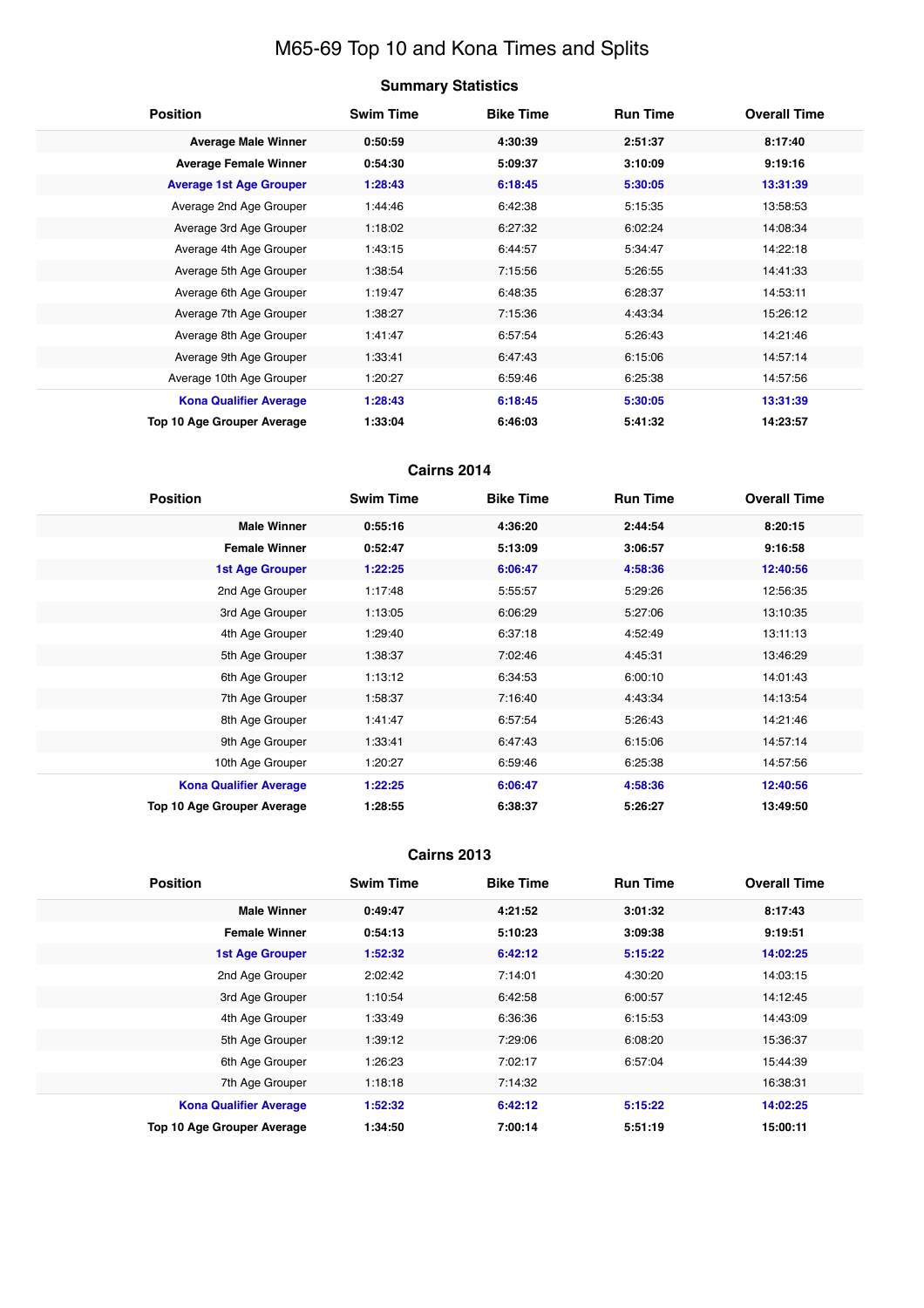| <b>Position</b>               | <b>Swim Time</b> | <b>Bike Time</b> | <b>Run Time</b> | <b>Overall Time</b> |
|-------------------------------|------------------|------------------|-----------------|---------------------|
| <b>Male Winner</b>            | 0:47:56          | 4:33:45          | 2:48:26         | 8:15:04             |
| <b>Female Winner</b>          | 0:56:31          | 5:05:20          | 3:13:52         | 9:21:00             |
| <b>1st Age Grouper</b>        | 1:11:14          | 6:07:16          | 6:16:19         | 13:51:36            |
| 2nd Age Grouper               | 1:53:48          | 6:57:57          | 5:47:00         | 14:56:51            |
| 3rd Age Grouper               | 1:30:08          | 6:33:09          | 6:39:10         | 15:02:22            |
| 4th Age Grouper               | 2:06:16          | 7:00:57          | 5:35:39         | 15:12:32            |
| <b>Kona Qualifier Average</b> | 1:11:14          | 6:07:16          | 6:16:19         | 13:51:36            |
| Top 10 Age Grouper Average    | 1:40:21          | 6:39:49          | 6:04:32         | 14:45:50            |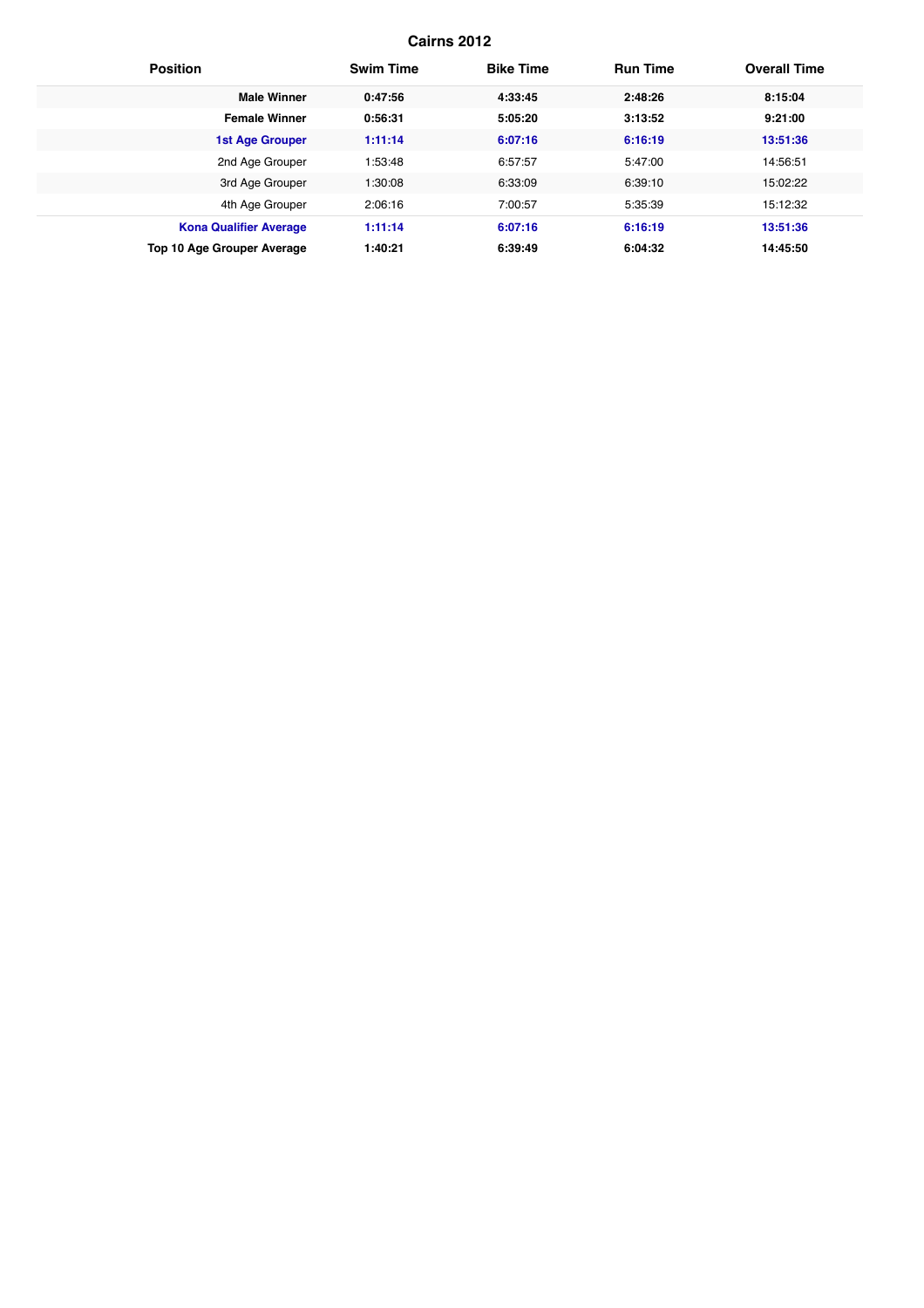# M70-74 Top 10 and Kona Times and Splits

#### **Summary Statistics**

| <b>Position</b>                | <b>Swim Time</b> | <b>Bike Time</b> | <b>Run Time</b> | <b>Overall Time</b> |
|--------------------------------|------------------|------------------|-----------------|---------------------|
| <b>Average Male Winner</b>     | 0:50:59          | 4:30:39          | 2:51:37         | 8:17:40             |
| <b>Average Female Winner</b>   | 0:54:30          | 5:09:37          | 3:10:09         | 9:19:16             |
| <b>Average 1st Age Grouper</b> | 1:33:17          | 6:39:20          | 5:36:27         | 14:06:37            |
| Average 2nd Age Grouper        | 1:34:04          | 7:38:56          | 6:11:46         | 15:49:05            |
| Average 3rd Age Grouper        | 1:53:20          | 8:05:50          | 6:41:15         | 16:56:11            |
| <b>Kona Qualifier Average</b>  | 1:33:17          | 6:39:20          | 5:36:27         | 14:06:37            |
| Top 10 Age Grouper Average     | 1:39:14          | 7:21:04          | 6:05:03         | 15:24:20            |

#### **Cairns 2014**

| <b>Position</b>               | <b>Swim Time</b> | <b>Bike Time</b> | <b>Run Time</b> | <b>Overall Time</b> |
|-------------------------------|------------------|------------------|-----------------|---------------------|
| <b>Male Winner</b>            | 0:55:16          | 4:36:20          | 2:44:54         | 8:20:15             |
| <b>Female Winner</b>          | 0:52:47          | 5:13:09          | 3:06:57         | 9:16:58             |
| <b>1st Age Grouper</b>        | 1:27:29          | 6:46:15          | 4:41:17         | 13:11:32            |
| 2nd Age Grouper               | 1:30:01          | 7:37:02          | 6:31:53         | 16:07:01            |
| 3rd Age Grouper               | 1:50:57          | 8:10:55          | 6:36:29         | 16:51:51            |
| <b>Kona Qualifier Average</b> | 1:27:29          | 6:46:15          | 4:41:17         | 13:11:32            |
| Top 10 Age Grouper Average    | 1:36:09          | 7:31:24          | 5:56:33         | 15:23:28            |

#### **Cairns 2013**

| <b>Position</b>                   | <b>Swim Time</b> | <b>Bike Time</b> | <b>Run Time</b> | <b>Overall Time</b> |
|-----------------------------------|------------------|------------------|-----------------|---------------------|
| <b>Male Winner</b>                | 0:49:47          | 4:21:52          | 3:01:32         | 8:17:43             |
| <b>Female Winner</b>              | 0:54:13          | 5:10:23          | 3:09:38         | 9:19:51             |
| <b>1st Age Grouper</b>            | 1:24:45          | 6:14:17          | 6:19:50         | 14:15:58            |
| 2nd Age Grouper                   | 1:38:08          | 7:40:51          | 5:51:40         | 15:31:09            |
| 3rd Age Grouper                   | 1:55:43          | 8:00:45          | 6:46:02         | 17:00:31            |
| <b>Kona Qualifier Average</b>     | 1:24:45          | 6:14:17          | 6:19:50         | 14:15:58            |
| <b>Top 10 Age Grouper Average</b> | 1:39:32          | 7:18:37          | 6:19:10         | 15:35:52            |

| <b>Position</b>               | <b>Swim Time</b> | <b>Bike Time</b> | <b>Run Time</b> | <b>Overall Time</b> |
|-------------------------------|------------------|------------------|-----------------|---------------------|
| <b>Male Winner</b>            | 0:47:56          | 4:33:45          | 2:48:26         | 8:15:04             |
| <b>Female Winner</b>          | 0:56:31          | 5:05:20          | 3:13:52         | 9:21:00             |
| <b>1st Age Grouper</b>        | 1:47:37          | 6:57:28          | 5:48:14         | 14:52:21            |
| <b>Kona Qualifier Average</b> | 1:47:37          | 6:57:28          | 5:48:14         | 14:52:21            |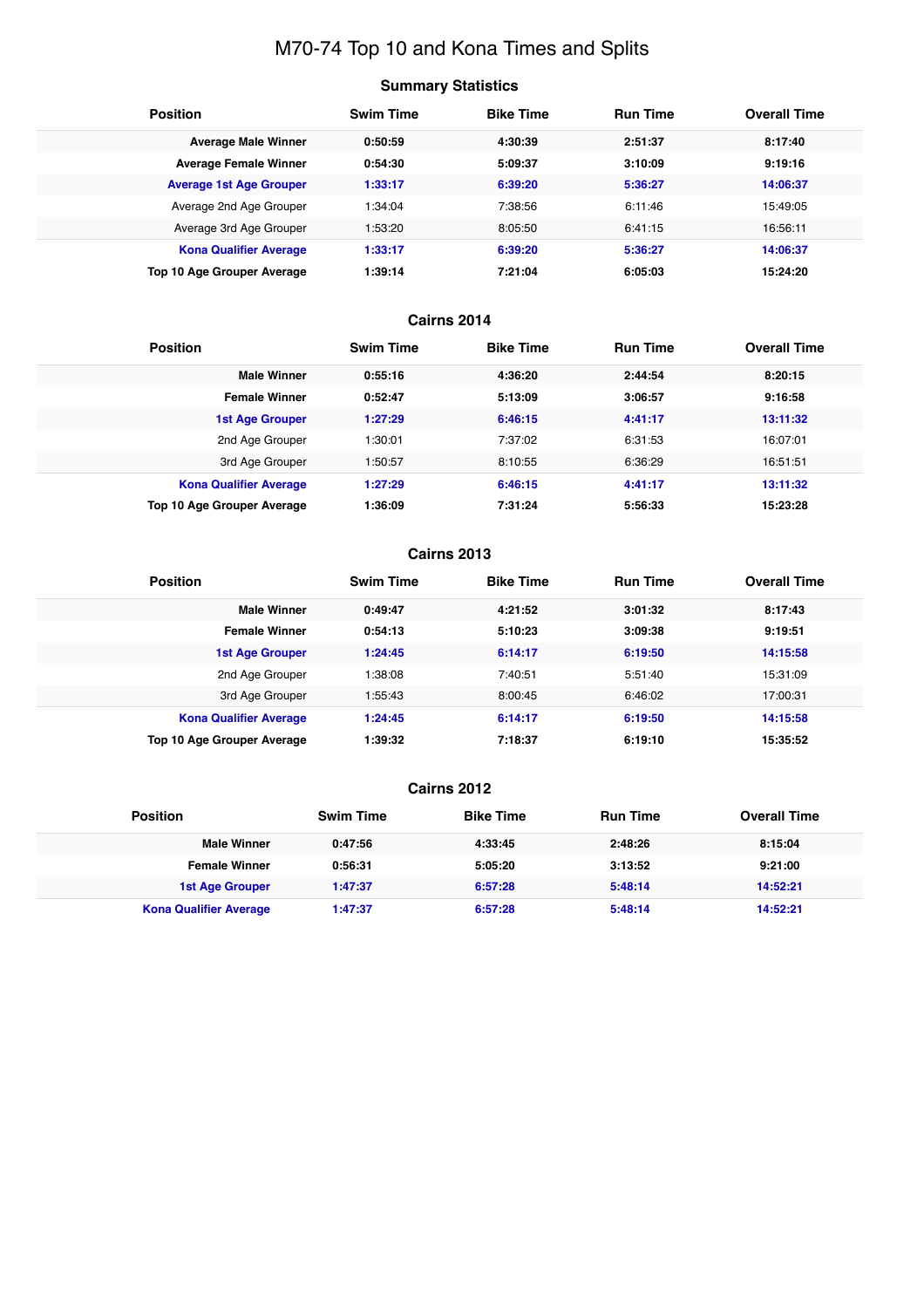# M75-79 Top 10 and Kona Times and Splits

# **Summary Statistics**

| <b>Position</b>                | <b>Swim Time</b> | <b>Bike Time</b> | <b>Run Time</b> | <b>Overall Time</b> |
|--------------------------------|------------------|------------------|-----------------|---------------------|
| <b>Average Male Winner</b>     | 0:50:59          | 4:30:39          | 2:51:37         | 8:17:40             |
| <b>Average Female Winner</b>   | 0:54:30          | 5:09:37          | 3:10:09         | 9:19:16             |
| <b>Average 1st Age Grouper</b> | 1:48:03          | 5:43:18          |                 | 15:54:40            |
| <b>Kona Qualifier Average</b>  | 1:48:03          | 5:43:18          |                 | 15:54:40            |

| <b>Position</b>               | <b>Swim Time</b> | <b>Bike Time</b> | <b>Run Time</b> | <b>Overall Time</b> |
|-------------------------------|------------------|------------------|-----------------|---------------------|
| <b>Male Winner</b>            | 0:55:16          | 4:36:20          | 2:44:54         | 8:20:15             |
| <b>Female Winner</b>          | 0:52:47          | 5:13:09          | 3:06:57         | 9:16:58             |
| <b>1st Age Grouper</b>        | 1:48:03          | 5:43:18          |                 | 15:54:40            |
| <b>Kona Qualifier Average</b> | 1:48:03          | 5:43:18          |                 | 15:54:40            |